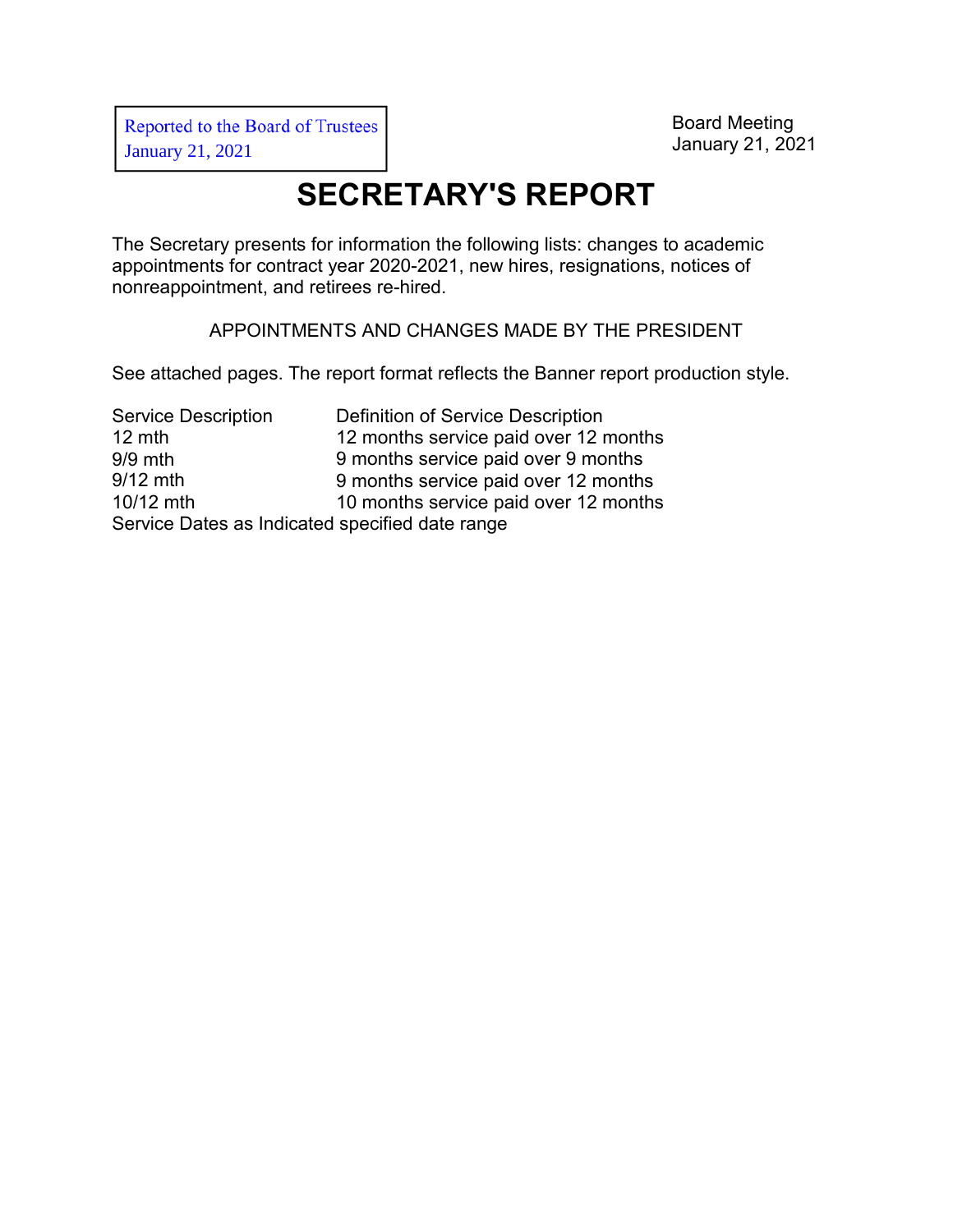#### **Changes to Academic Appointments for Contract Year 2020 to 2021 – Urbana**

| Name                         | Job Title                                              | College                            | <b>Appointing Unit</b>                   | Job<br><b>FTE</b> | Service<br>Description | Service<br>Begin Date | Service End<br>Date | Salary       | per  | <b>Total Previous</b><br>Annual Rate<br>of Pay | per  | <b>Total Current</b><br>Annual Rate<br>of Pay | per  | %<br>Increase | Change<br>Reason  |
|------------------------------|--------------------------------------------------------|------------------------------------|------------------------------------------|-------------------|------------------------|-----------------------|---------------------|--------------|------|------------------------------------------------|------|-----------------------------------------------|------|---------------|-------------------|
| Adshead, Peter<br>John       | <b>ASSOC PROF</b>                                      | <b>Grainger Engineering</b>        | Physics                                  | 0.00              | $9/12$ mth             | 10/16/2020            | 05/15/2021          | \$9,115.68   | year | \$122,098.00                                   | year | \$131,864.84                                  | year | 8.00%         | Salary            |
| Allen, Andrew                | DIR OF<br><b>EXPERIENTIAL</b><br><b>LRNG</b>           | Gies College of<br><b>Business</b> | Action Learning                          | 1.00              | 12mth                  | 10/16/2020            | 08/15/2021          | \$130,250.00 | year | \$123,300.00                                   | year | \$130,250.00                                  | year | 5.64%         | Salary            |
| Anakk,<br>Sayeepriyadarshini | <b>ASSOC PROF</b>                                      | Liberal Arts & Sciences            | Molecular &<br>Integrative Physl         | 1.00              | 9/12mth                | 09/16/2020            | 05/15/2021          | \$110,000.00 | year | \$96,196.23                                    | year | \$110,000.00                                  | year | 14.35%        | Salary            |
| Bianconi, Robyn<br>Ann       | <b>SR INSTRN</b><br><b>RSRSC</b><br><b>CURATOR</b>     | Center Innov in Teach<br>Learn     | Center Innov in<br>Teach Learn           | 1.00              | 12mth                  | 11/16/2020            | 08/15/2021          | \$63,432.23  | year | \$61,200.00                                    | year | \$63,432,23                                   | year | 3.65%         | Salary            |
| Boyer, Eric                  | <b>SR NETWORK</b><br><b>ENGR</b>                       | <b>OVCRI</b> Institutes            | Supercomputing<br>Applications           | 1.00              | 12mth                  | 09/16/2020            | 08/15/2021          | \$94,760.00  | year | \$82,372.53                                    | year | \$94,760.00                                   | year | 15.04%        | Salary            |
| Brown, Nerissa               | <b>ASSOC PROF</b>                                      | Gies College of<br><b>Business</b> | Accountancy                              | 1.00              | $9/12$ mth             | 10/16/2020            | 05/15/2021          | \$257,900.00 | year | \$296,400.00                                   | year | \$300,400.00                                  | year | 1.35%         | Salary            |
| Brunner, Robert J            | <b>PROF</b>                                            | Gies College of<br><b>Business</b> | Accountancy                              | 1.00              | $9/12$ mth             | 10/16/2020            | 05/15/2021          | \$261,000.00 | year | \$286,000.00                                   | year | \$291,000.00                                  | year | 1.75%         | Salary            |
| Chambers, Sonya<br>L.        | <b>EXEC DIR</b><br><b>STRATG</b><br><b>INITIATIVES</b> | Vice Chancellor for<br>Diversity   | Vice Chancellor<br>for Diversity         | 1.00              | 12mth                  | 11/23/2020            | 08/15/2021          | \$160,000.00 | year | \$155,150.00                                   | year | \$160,000.00                                  | year | 3.13%         | Title &<br>Salary |
| Choi, Michael H              | <b>SR MULTIMEDIA</b><br>COORD                          | <b>OVCRI</b> Institutes            | Institute for<br>Genomic Biology         | 1.00              | 12mth                  | 11/16/2020            | 08/15/2021          | \$63,690.60  | year | \$55,383.13                                    | year | \$63,690.60                                   | year | 15.00%        | Salary            |
| Chowdhary, Girish            | <b>ASSOC PROF</b>                                      | Agr, Consumer, & Env<br>Sciences   | Agricultural &<br><b>Biological Engr</b> | 0.75              | $9/12$ mth             | 08/16/2020            | 05/15/2021          | \$82,831.14  | year | \$110,441.52                                   | year | \$127,831.14                                  | year | 15.75%        | Salary            |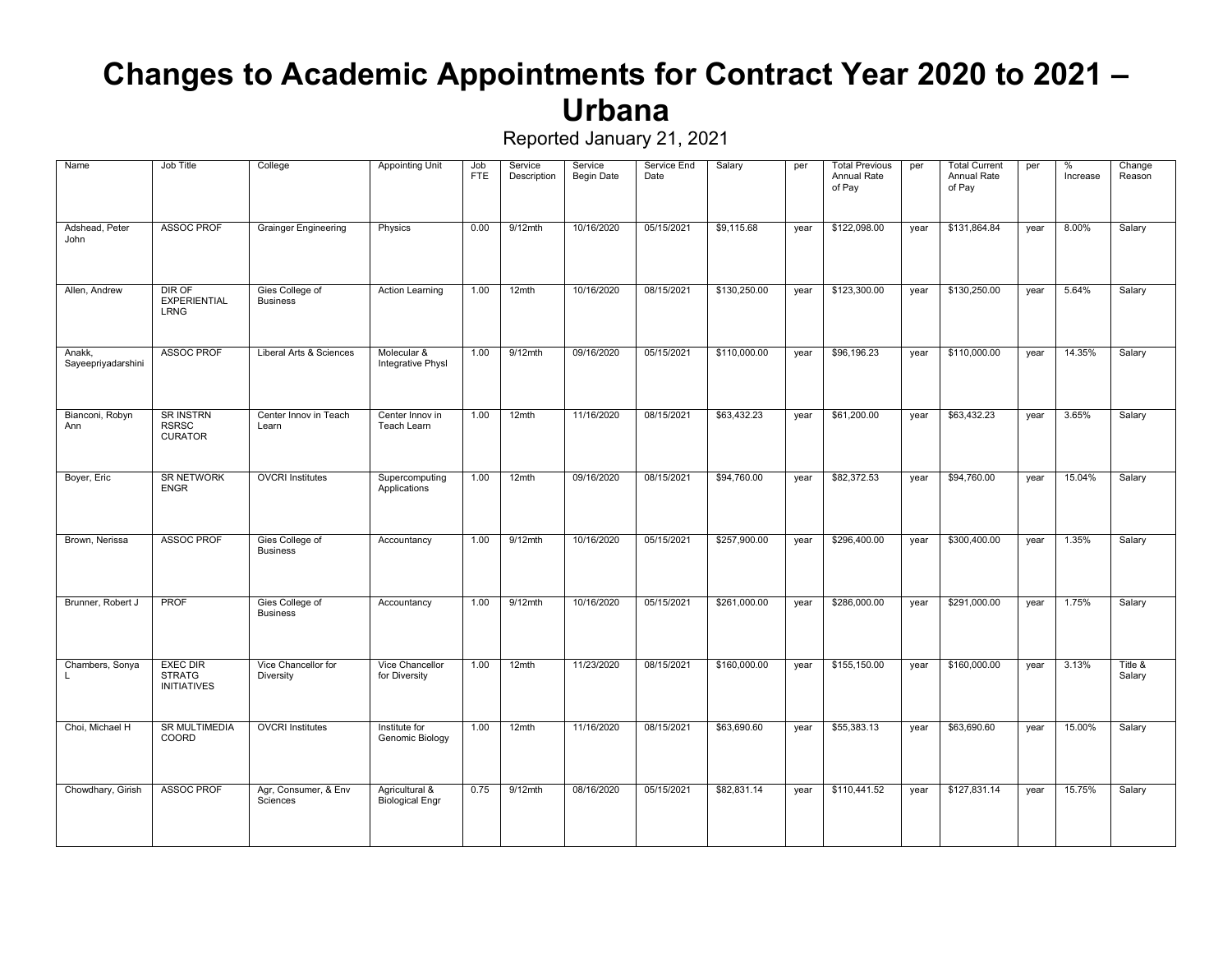| Name                            | Job Title                                           | College                            | <b>Appointing Unit</b>           | Job<br><b>FTE</b> | Service<br>Description | Service<br><b>Begin Date</b> | Service End<br>Date | Salary       | per  | <b>Total Previous</b><br>Annual Rate<br>of Pay | per  | <b>Total Current</b><br>Annual Rate<br>of Pay | per  | %<br>Increase | Change<br>Reason                |
|---------------------------------|-----------------------------------------------------|------------------------------------|----------------------------------|-------------------|------------------------|------------------------------|---------------------|--------------|------|------------------------------------------------|------|-----------------------------------------------|------|---------------|---------------------------------|
| Chowdhary, Girish               | <b>ASSOC PROF</b>                                   | <b>Grainger Engineering</b>        | Computer<br>Science              | 0.25              | $9/12$ mth             | 08/16/2020                   | 05/15/2021          | \$35,000.00  | year | \$110,441.52                                   | year | \$127,831.14                                  | year | 15.75%        | Salary                          |
| Chowdhary, Girish               | OFC OF RES<br><b>FELLOW</b>                         | Agr, Consumer, & Env<br>Sciences   | Agr, Consumer, &<br>Env Sci Admn | 0.00              | 9/12mth                | 08/16/2020                   | 05/15/2021          | \$10,000.00  | year | \$110,441.52                                   | year | \$127,831.14                                  | year | 15.75%        | Additional<br>Title &<br>Salary |
| Collier, David<br>Alejandro     | <b>TECH SUPPORT</b><br><b>SPEC</b>                  | Center Innov in Teach<br>Learn     | Center Innov in<br>Teach Learn   | 0.00              | 12mth                  | 10/16/2020                   | 12/15/2020          | \$15,000.00  | year | \$61,350.00                                    | year | \$76,350.00                                   | year | 24.45%        | Salary                          |
| Craddock, Robb<br><b>Bruce</b>  | SR DIR FOR<br><b>LABOR &amp; EMPL</b><br><b>REL</b> | Chancellor                         | Illinois Human<br>Resources      | 1.00              | 12mth                  | 10/25/2020                   | 08/15/2021          | \$160,000.00 | year | \$124,974.22                                   | year | \$160,000.00                                  | year | 28.03%        | Title &<br>Salary               |
| Deedrick, Kristi C              | <b>TCH ASSOC</b>                                    | Provost & VC Acad<br>Affairs       | University<br>Laboratory HS      | 0.00              | $9/9$ mth              | 08/16/2020                   | 05/15/2021          | \$6,000.00   | year | \$50,000.00                                    | year | \$56,000.00                                   | year | 12.00%        | Additional<br>Title &<br>Salary |
| Delgosha, Payam                 | <b>RES ASST PROF</b>                                | <b>Grainger Engineering</b>        | Computer<br>Science              | 1.00              | $9/12$ mth             | 08/16/2020                   | 08/15/2023          | \$10,000.00  | year |                                                | year | \$100,000.00                                  | year |               | Multi-Year<br>Contract          |
| Dillion, Cameron T              | VST SCI SPEC.<br><b>IWT CHEM</b>                    | <b>OVCRI Institutes</b>            | IL Sustainable<br>Technology Ctr | 1.00              | 12mth                  | 10/16/2020                   | 08/15/2021          | \$50,000.00  | year | \$45,000.00                                    | year | \$50,000.00                                   | year | 11.11%        | Salary                          |
| Dohrer, Kirstin<br>Louise       | <b>QUALITY</b><br><b>ASSURANCE</b><br>COORD         | Campus General Use                 | General &<br>Unassigned          | 0.00              | 12mth                  | 09/01/2020                   | 12/31/2020          | \$6,720.00   | year | \$67,251.80                                    | year | \$73,971.80                                   | year | 9.99%         | Salary                          |
| Donohoe, Michael<br>P           | <b>ASSOC PROF</b>                                   | Gies College of<br><b>Business</b> | Accountancy                      | 1.00              | 9/12mth                | 10/16/2020                   | 05/15/2021          | \$258,000.00 | year | \$285,000.00                                   | year | \$288,000.00                                  | year | 1.05%         | Salary                          |
| Elliott, W Brooke               | <b>PROF</b>                                         | Gies College of<br><b>Business</b> | Accountancy                      | 1.00              | $9/12$ mth             | 10/16/2020                   | 05/15/2021          | \$328,573.00 | year | \$336,573.00                                   | year | \$348,573.00                                  | year | 3.57%         | Salary                          |
| Fredrickson,<br>Richard Lincoln | COVID-19 LAB<br>OPER DIR                            | Campus General Use                 | General &<br>Unassigned          | 0.00              | 12mth                  | 08/16/2020                   | 06/30/2021          | \$25,000.00  | year | \$186,451.91                                   | year | \$211,451.91                                  | year | 13.41%        | Additional<br>Title &<br>Salary |
| Fuson, Holly D                  | <b>ASSOC DIR</b>                                    | Veterinary Medicine                | Vet Medicine<br>Administration   | 1.00              | 12mth                  | 10/18/2020                   | 08/15/2021          | \$85,833,00  | year | \$78,030.00                                    | year | \$85,833.00                                   | year | 10.00%        | Title &<br>Salary               |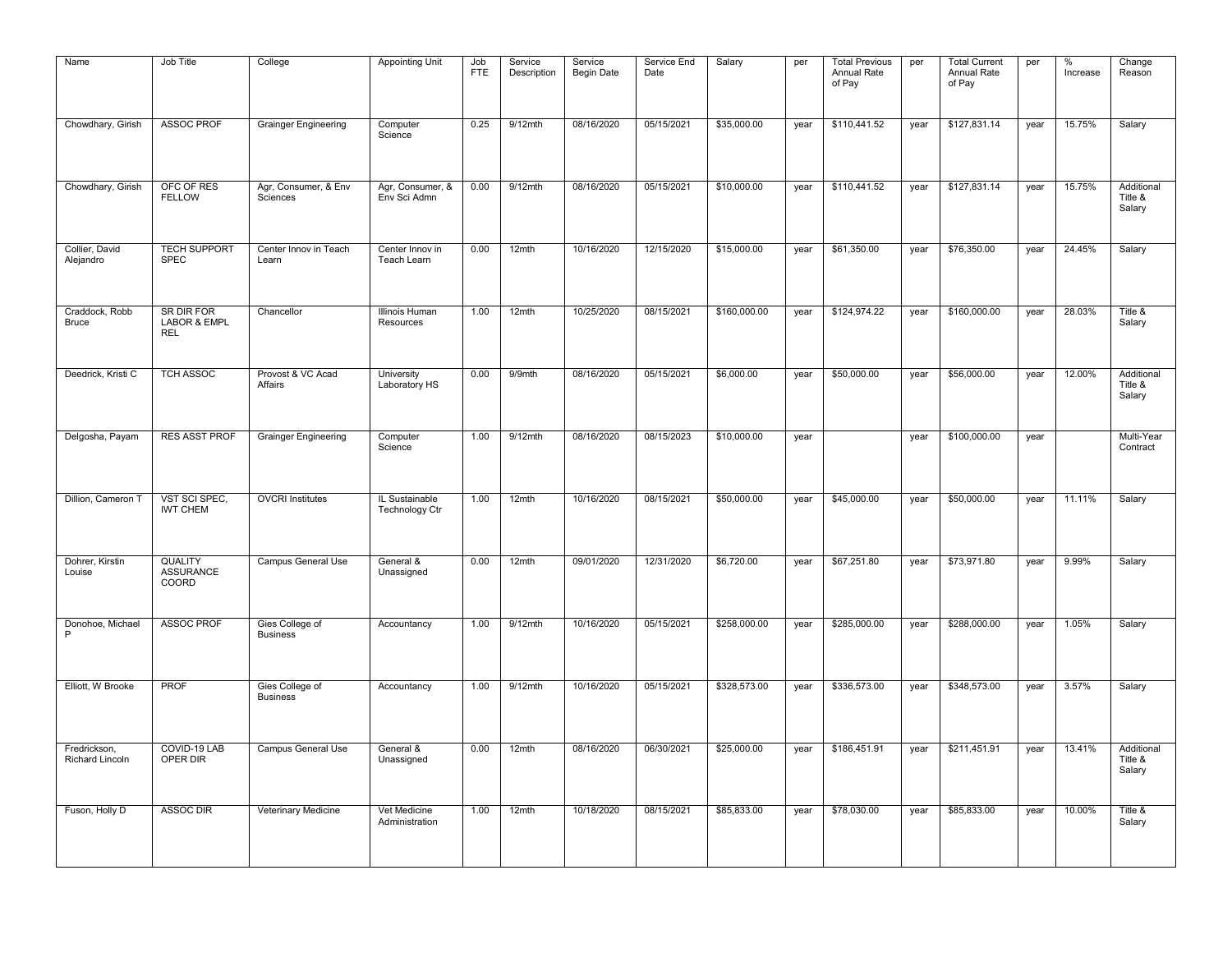| Name                          | Job Title                               | College                            | <b>Appointing Unit</b>                 | Job<br><b>FTE</b> | Service<br>Description | Service<br>Begin Date | Service End<br>Date | Salary       | per  | <b>Total Previous</b><br>Annual Rate<br>of Pay | per  | <b>Total Current</b><br>Annual Rate<br>of Pay | per  | %<br>Increase | Change<br>Reason                |
|-------------------------------|-----------------------------------------|------------------------------------|----------------------------------------|-------------------|------------------------|-----------------------|---------------------|--------------|------|------------------------------------------------|------|-----------------------------------------------|------|---------------|---------------------------------|
| Galati, Katrina<br>Jacqueline | INT EXT EDUC,<br><b>FAM CNSMR SCI</b>   | Agr, Consumer, & Env<br>Sciences   | Cooperative<br>Extension               | 0.00              | 12mth                  | 10/26/2020            | 12/31/2020          | \$4,000.00   | year | \$53,000.00                                    | year | \$57,000.00                                   | year | 7.55%         | Additional<br>Title &<br>Salary |
| Garrett, Edgar F              | <b>LECTURER</b>                         | Veterinary Medicine                | Vet Clinical<br>Medicine               | 0.60              | 12mth                  | 05/16/2020            | 08/15/2021          | \$69,684.12  | year | \$111,141.20                                   | year | \$116,141.20                                  | year | 4.50%         | Salary                          |
| Garrett, Edgar F              | <b>LECTURER</b>                         | Veterinary Medicine                | Veterinary<br><b>Teaching Hospital</b> | 0.40              | 12mth                  | 05/16/2020            | 08/15/2021          | \$46,457.08  | year | \$111,141.20                                   | year | \$116,141.20                                  | year | 4.50%         | Salary                          |
| Gillett, Heather L            | <b>SR GRAPHIC</b><br><b>DESIGN SPEC</b> | Liberal Arts & Sciences            | LAS<br>Administration                  | 1.00              | 12mth                  | 12/01/2020            | 08/15/2021          | \$58,628,00  | year | \$55,836.19                                    | year | \$58,628,00                                   | year | 5.00%         | Salary                          |
| Goldsmith, Peter D            | <b>DIR, 121</b>                         | Agr, Consumer, & Env<br>Sciences   | Agr & Consumer<br>Economics            | 0.00              | 12mth                  | 11/01/2020            | 08/15/2021          | \$16,363.68  | year | \$132,620.08                                   | year | \$148,983.76                                  | year | 12.34%        | Additional<br>Title &<br>Salary |
| Gong, Songbin                 | <b>ASSOC PROF</b>                       | <b>Grainger Engineering</b>        | Electrical &<br>Computer Eng           | 1.00              | $9/12$ mth             | 10/16/2020            | 05/15/2021          | \$136,585.00 | year | \$124,168.00                                   | year | \$136,585.00                                  | year | 10.00%        | Salary                          |
| Gong, Songbin                 | <b>ASSOC PROF</b>                       | <b>Grainger Engineering</b>        | Electrical &<br>Computer Eng           | 1.00              | $9/12$ mth             | 10/16/2020            | 05/15/2021          | \$136,585.00 | year | \$124,168.00                                   | year | \$136,585.00                                  | year | 10.00%        | Salary                          |
| Harris, Wendy G               | <b>ASSOC DEAN</b><br>FOR ADMN           | School of Social Work              | School of Social<br>Work               | 1.00              | 12mth                  | 11/02/2020            | 08/15/2021          | \$127,330.00 | year | \$115,754.28                                   | year | \$127,330.00                                  | year | 10.00%        | Title &<br>Salary               |
| Hart, Mark Smylie             | <b>SR TEAM LEAD</b>                     | <b>Grainger Engineering</b>        | Engineering IT<br>Shared Services      | 0.00              | 12mth                  | 10/01/2020            | 12/31/2020          | \$5,000.04   | year | \$74,000.04                                    | year | \$77,000.04                                   | year | 4.05%         | Additional<br>Title &<br>Salary |
| Hayne, Christie               | <b>ASST PROF</b>                        | Gies College of<br><b>Business</b> | Accountancy                            | 1.00              | $9/12$ mth             | 10/16/2020            | 05/15/2021          | \$225,000.00 | year | \$223,686.00                                   | year | \$225,000.00                                  | year | 0.59%         | Salary                          |
| Hays, David Lyle              | <b>PROF</b>                             | Fine & Applied Arts                | Landscape<br>Architecture              | 1.00              | $9/12$ mth             | 08/16/2020            | 05/15/2021          | \$109,000.00 | year | \$106,270.00                                   | year | \$124,000.00                                  | year | 16.68%        | Salary                          |
| Heald, Paul Justin            | <b>HARNO CLEARY</b><br>CHAIR            | Law                                | Law                                    | 0.00              | 9/12mth                | 08/16/2020            | 05/15/2021          | \$12,250.00  | year | \$239,089.74                                   | year | \$243,839.74                                  | year | 1.99%         | Salary                          |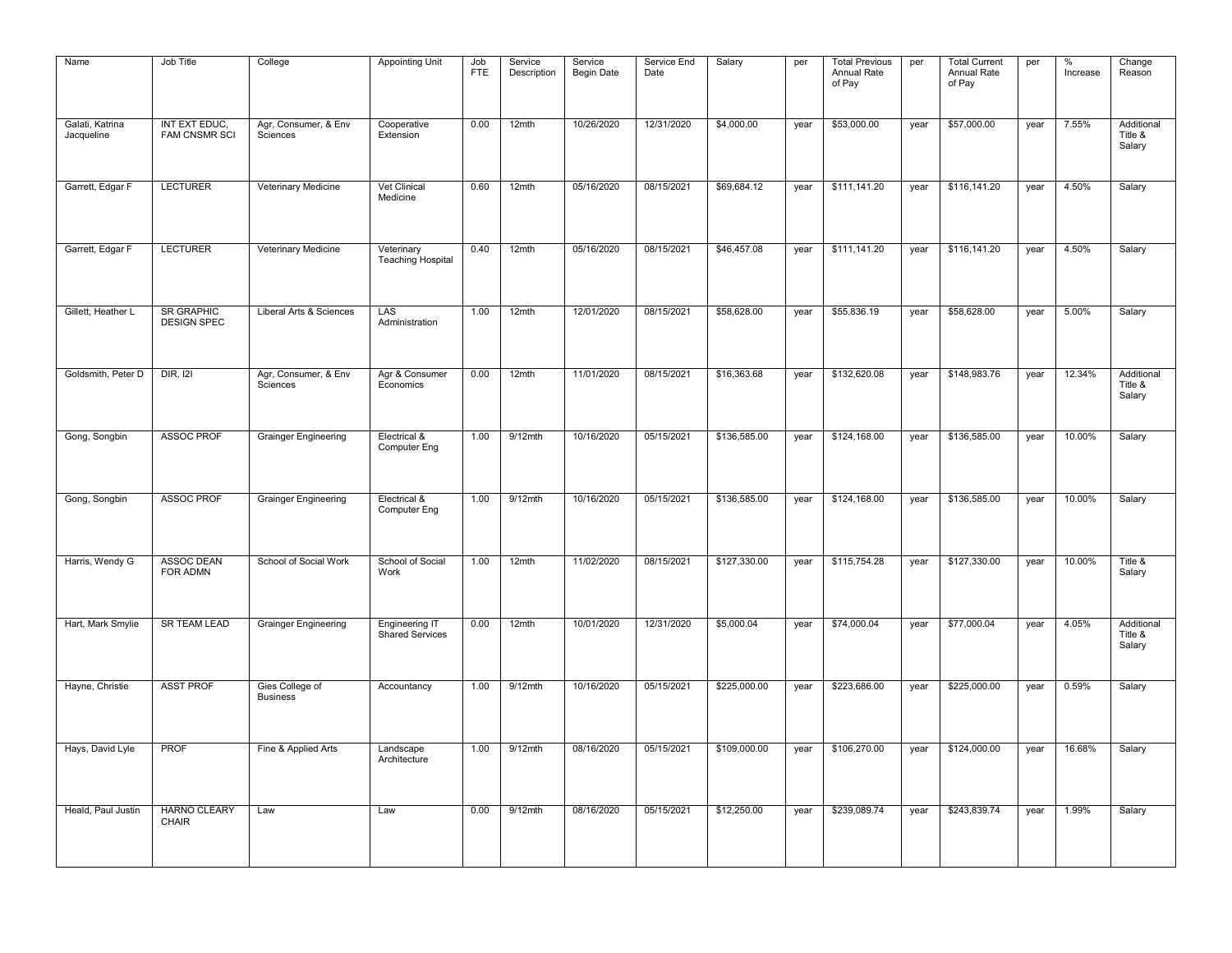| Name                         | Job Title                                     | College                            | <b>Appointing Unit</b>               | Job<br><b>FTE</b> | Service<br>Description | Service<br>Begin Date | Service End<br>Date | Salary       | per  | <b>Total Previous</b><br>Annual Rate<br>of Pay | per  | <b>Total Current</b><br>Annual Rate<br>of Pay | per  | %<br>Increase | Change<br>Reason                |
|------------------------------|-----------------------------------------------|------------------------------------|--------------------------------------|-------------------|------------------------|-----------------------|---------------------|--------------|------|------------------------------------------------|------|-----------------------------------------------|------|---------------|---------------------------------|
| Herriott, Laura<br>Trese     | <b>ASSOC DIR FOR</b><br><b>USER SERV</b>      | <b>OVCRI</b> Institutes            | Supercomputing<br>Applications       | 1.00              | 12mth                  | 10/05/2020            | 08/15/2021          | \$138,000.00 | year | \$88,880.00                                    | year | \$138,000.00                                  | year | 55.27%        | Title &<br>Salary               |
| Hogarth, Rana                | <b>ASSOC PROF</b>                             | Liberal Arts & Sciences            | History                              | 1.00              | 9/12mth                | 08/16/2020            | 05/15/2021          | \$100,000.00 | year | \$90,000.00                                    | year | \$100,000.00                                  | year | 11.11%        | Salary                          |
| Horger, Frank A              | <b>INSTRN MEDIA</b><br><b>SPEC</b>            | <b>Applied Health Sciences</b>     | Applied Health<br>Sciences Admin     | 1.00              | 12mth                  | 09/28/2020            | 08/15/2021          | \$60,000.00  | year | \$45,098.00                                    | year | \$60,000.00                                   | year | 33.04%        | Title &<br>Salary               |
| Hunt, Ashly Marie            | SCI SPEC,<br><b>ENVRL ASSMT</b><br><b>RES</b> | <b>OVCRI</b> Institutes            | IL State<br>Geological Survey        | 1.00              | 12mth                  | 10/16/2020            | 06/30/2021          | \$47,476.00  | year | \$38,125.56                                    | year | \$47,476.00                                   | year | 24.53%        | Title &<br>Salary               |
| Jackson, Kevin               | <b>ASSOC PROF</b>                             | Gies College of<br><b>Business</b> | Accountancy                          | 0.00              | 9/12mth                | 10/16/2020            | 05/15/2021          | \$260,574.00 | year | \$285,074.00                                   | year | \$288,074.00                                  | year | 1.05%         | Salary                          |
| Jiang, Wenzhong              | COPYRIGHT<br><b>SPEC</b>                      | Center Innov in Teach<br>Learn     | Center Innov in<br>Teach Learn       | 1.00              | 12mth                  | 11/16/2020            | 08/15/2021          | \$63,170.00  | year | \$60,947.00                                    | year | \$63,170.00                                   | year | 3.65%         | Salary                          |
| Johnson, Laurie R            | <b>INTERIM ASSOC</b><br><b>DIR</b>            | Liberal Arts & Sciences            | Sch Lit, Cultures,<br>Ling Adm       | 0.00              | $9/12$ mth             | 08/16/2020            | 05/15/2021          | \$3,000.00   | year | \$99,510.08                                    | year | \$102,510.08                                  | year | 3.01%         | Additional<br>Title &<br>Salary |
| Kalsotra, Auinash            | <b>ASSOC PROF</b>                             | Liberal Arts & Sciences            | Biochemistry                         | 1.00              | 9/12mth                | 09/16/2020            | 05/15/2021          | \$110,000.00 | year | \$96,048.56                                    | year | \$110,000.00                                  | year | 14.53%        | Salary                          |
| Kalsotra, Auinash            | ASST DIR JR FAC<br><b>MENTOR &amp; ADVS</b>   | Liberal Arts & Sciences            | School of<br>Molecular & Cell<br>Bio | 0.00              | 12mth                  | 10/01/2020            | 08/15/2021          | \$7,500.00   | year | \$110,000.00                                   | year | \$117,500.00                                  | year | 6.82%         | Additional<br>Title &<br>Salary |
| Koranda, Scott F             | SR RES SCI                                    | <b>OVCRI</b> Institutes            | Supercomputing<br>Applications       | 0.60              | 12mth                  | 10/01/2020            | 08/15/2021          | \$72,000.00  | year | \$60,000.00                                    | year | \$72,000.00                                   | year | 20.00%        | FTE&<br>Salary                  |
| Kuhl, Melissa Ann<br>Steiner | <b>DIGITAL MEDIA</b><br><b>SPEC</b>           | Liberal Arts & Sciences            | LAS<br>Administration                | 1.00              | 12mth                  | 12/01/2020            | 08/15/2021          | \$46,053.00  | year | \$43,860.00                                    | year | \$46,053.00                                   | year | 5.00%         | Salary                          |
| Kumar, Praveen               | <b>LOVELL PROF</b>                            | <b>Grainger Engineering</b>        | Civil &<br>Environmental<br>Eng      | 0.00              | 9/9mth                 | 08/16/2020            | 05/15/2021          | \$5,625.00   | year | \$200,695.00                                   | year | \$206,320.00                                  | year | 2.80%         | Additional<br>Title &<br>Salary |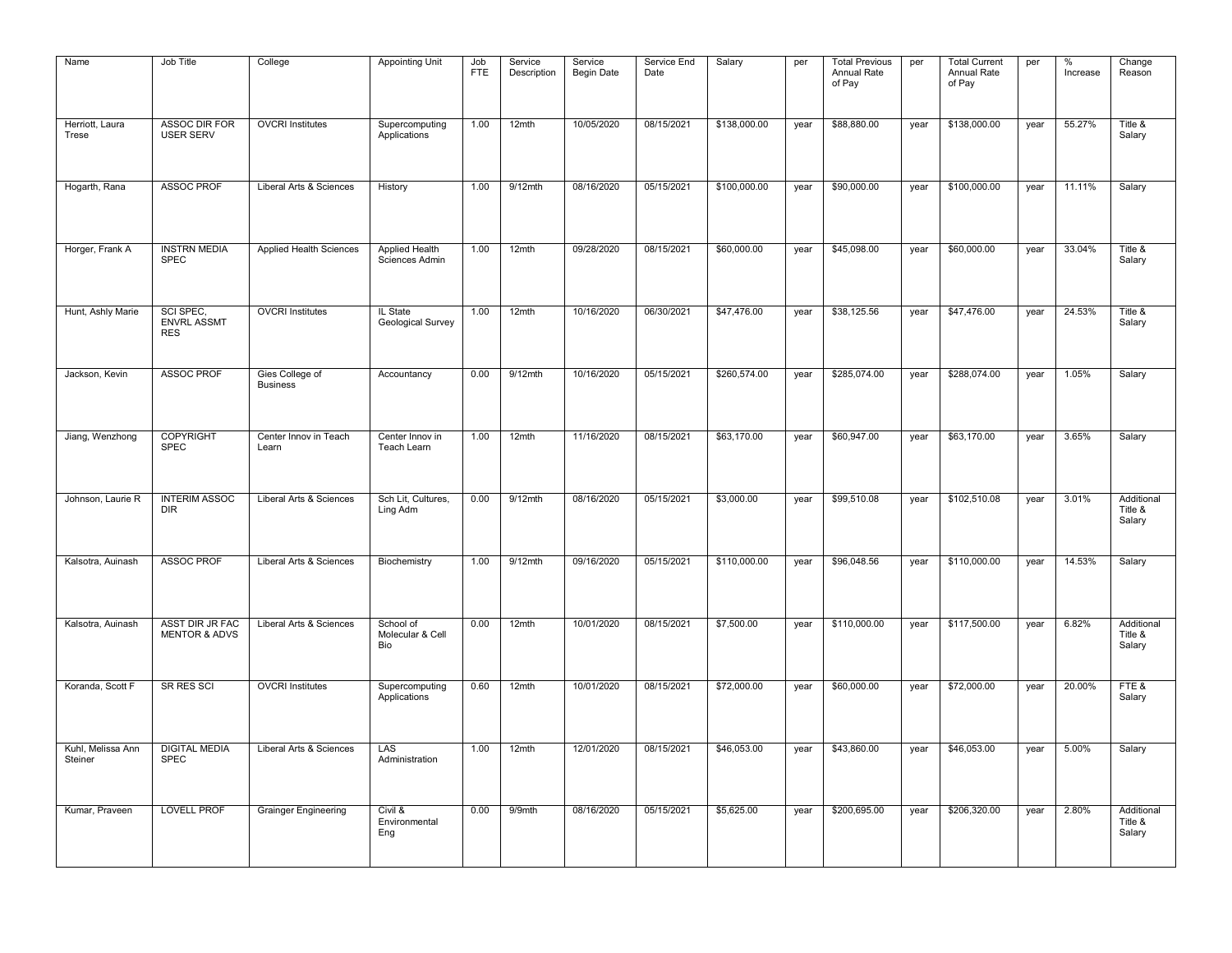| Name                     | Job Title                                     | College                            | <b>Appointing Unit</b>                 | Job<br><b>FTE</b> | Service<br>Description | Service<br><b>Begin Date</b> | Service End<br>Date | Salary       | per  | <b>Total Previous</b><br>Annual Rate<br>of Pay | per  | <b>Total Current</b><br>Annual Rate<br>of Pay | per  | %<br>Increase | Change<br>Reason                |
|--------------------------|-----------------------------------------------|------------------------------------|----------------------------------------|-------------------|------------------------|------------------------------|---------------------|--------------|------|------------------------------------------------|------|-----------------------------------------------|------|---------------|---------------------------------|
| Kwon, Hyok-Jon<br>Dharma | <b>ASSOC PROF</b>                             | Gies College of<br><b>Business</b> | <b>Business</b><br>Administration      | 1.00              | $9/12$ mth             | 10/16/2020                   | 05/15/2021          | \$184,500.00 | year | \$190,000.00                                   | year | \$192,000.00                                  | year | 1.05%         | Salary                          |
| Loyd, Denise<br>Lewin    | <b>ASSOC PROF</b>                             | Gies College of<br><b>Business</b> | <b>Business</b><br>Administration      | 1.00              | 9/12mth                | 10/16/2020                   | 05/15/2021          | \$187,000.00 | year | \$190,000.00                                   | year | \$214,500.00                                  | year | 12.89%        | Salary                          |
| Loyd, Denise<br>Lewin    | ASSOC DEAN,<br>DVSTY, EQUITY<br><b>INCL</b>   | Gies College of<br><b>Business</b> | Gies College of<br><b>Business</b>     | 0.00              | $9/12$ mth             | 08/16/2020                   | 05/15/2021          | \$20,000.00  | year | \$190,000.00                                   | year | \$214,500.00                                  | year | 12.89%        | Additional<br>Title &<br>Salary |
| Luo, Shirui              | <b>RES SCI</b>                                | <b>OVCRI</b> Institutes            | Supercomputing<br>Applications         | 1.00              | 12mth                  | 11/16/2020                   | 08/15/2021          | \$90,000.00  | year | \$51,000.00                                    | year | \$90,000.00                                   | year | 76.47%        | Title &<br>Salary               |
| Mahoney, Joseph<br>T     | <b>PROF</b>                                   | Gies College of<br><b>Business</b> | <b>Business</b><br>Administration      | 1.00              | $9/12$ mth             | 10/16/2020                   | 05/15/2021          | \$245,000.00 | year | \$249,623.00                                   | year | \$255,000.00                                  | year | 2.15%         | Salary                          |
| Marinelli, Lisa<br>Marie | DIR OPER &<br><b>ENGAGMT</b>                  | Gies College of<br><b>Business</b> | <b>Business Online</b><br>Programs     | 1.00              | 12mth                  | 10/16/2020                   | 08/15/2021          | \$98,000.00  | year | \$92,000.00                                    | year | \$98,000.00                                   | year | 6.52%         | Salary                          |
| Marquardt, John R        | ASSOC DIR,<br><b>STATE FARM</b><br><b>CTR</b> | Div Intercollegiate<br>Athletics   | State Farm<br>Center                   | 0.00              | 12mth                  | 10/01/2020                   | 08/15/2021          | \$24,000.00  | year | \$75,920.00                                    | year | \$99,920.00                                   | year | 31.61%        | Salary                          |
| Mendoza,<br>Kimberly     | <b>ASST PROF</b>                              | Gies College of<br><b>Business</b> | Accountancy                            | 1.00              | $9/12$ mth             | 10/16/2020                   | 05/15/2021          | \$225,000.00 | year | \$231,186.00                                   | year | \$232,500.00                                  | year | 0.57%         | Salary                          |
| Micele, Lisa R           | <b>TCH ASSOC</b>                              | Provost & VC Acad<br>Affairs       | University<br>Laboratory HS            | 0.00              | 9/9mth                 | 08/16/2020                   | 05/15/2021          | \$6,000.00   | year | \$82,247.27                                    | year | \$88,247.27                                   | year | 7.30%         | Additional<br>Title &<br>Salary |
| Miller, Nolan H          | <b>DIR CTR BUS &amp;</b><br>PUB POLICY        | Gies College of<br><b>Business</b> | Ctr Business &<br><b>Public Policy</b> | 0.00              | 12mth                  | 10/16/2020                   | 08/15/2021          | \$10,000.00  | year | \$324,724.00                                   | year | \$327,224.00                                  | year | 0.77%         | Salary                          |
| Molitor, David           | <b>ASST PROF</b>                              | Gies College of<br><b>Business</b> | Finance                                | 1.00              | $9/12$ mth             | 10/16/2020                   | 05/15/2021          | \$222,000.00 | year | \$233,651.00                                   | year | \$237,000.00                                  | year | 1.43%         | Salary                          |
| Morgan, John<br>Charles  | <b>ASST DIR INFO &amp;</b><br><b>SUPPORT</b>  | Center Innov in Teach<br>Learn     | Center Innov in<br>Teach Learn         | 0.00              | 12mth                  | 10/16/2020                   | 12/15/2020          | \$15,000.00  | year | \$63,701.00                                    | year | \$78,701.00                                   | year | 23.55%        | Salary                          |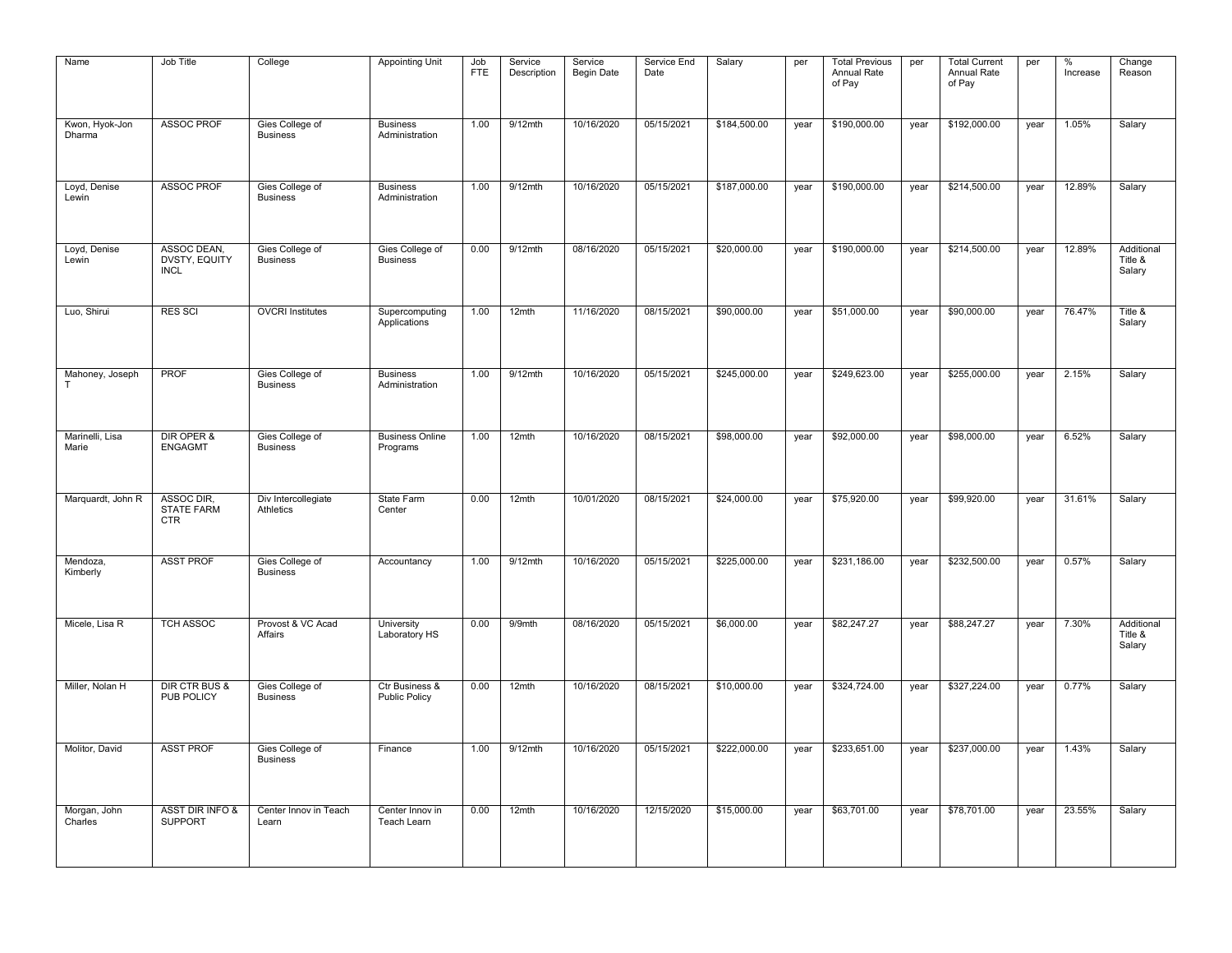| Name                           | Job Title                                             | College                            | <b>Appointing Unit</b>             | Job<br><b>FTE</b> | Service<br>Description | Service<br><b>Begin Date</b> | Service End<br>Date | Salary       | per  | <b>Total Previous</b><br>Annual Rate<br>of Pay | per  | <b>Total Current</b><br>Annual Rate<br>of Pay | per  | %<br>Increase | Change<br>Reason                |
|--------------------------------|-------------------------------------------------------|------------------------------------|------------------------------------|-------------------|------------------------|------------------------------|---------------------|--------------|------|------------------------------------------------|------|-----------------------------------------------|------|---------------|---------------------------------|
| Morris, Sarah<br>Cady          | <b>ASST V CHANC</b><br><b>REG &amp; GLOBAL</b><br>ADV | Ofc VC Inst<br>Advancement         | Ofc VC Inst<br>Advancement         | 0.00              | 12mth                  | 11/01/2020                   | 05/31/2021          | \$18,000.00  | year | \$202,000.00                                   | year | \$220,000.00                                  | year | 8.91%         | Salary                          |
| O'Connor, Giana<br>Marie       | <b>ASST DIR MKTG</b>                                  | Div Intercollegiate<br>Athletics   | Intercollegiate<br>Athletics       | 0.00              | 12mth                  | 11/16/2020                   | 08/15/2021          | \$6,000.00   | year | \$40,000.00                                    | year | \$46,000.00                                   | year | 15.00%        | Salary                          |
| Onyejekwe,<br>Kathleen D       | <b>MKTG COMNC</b><br><b>SPEC</b>                      | Gies College of<br><b>Business</b> | Gies Mktg &<br>Communications      | 1.00              | 12mth                  | 10/16/2020                   | 08/15/2021          | \$75,000.00  | year | \$69,400.00                                    | year | \$75,000.00                                   | year | 8.07%         | Salary                          |
| Palmer, Michael<br>Leon        | <b>ASST COACH</b><br>SPORT OPER                       | Div Intercollegiate<br>Athletics   | Intercollegiate<br>Athletics       | 0.00              | 12mth                  | 09/16/2020                   | 08/15/2021          | \$5,000.00   | year | \$53,550.00                                    | year | \$58,550.00                                   | year | 9.34%         | Salary                          |
| Pauley, Garrett<br>Duane       | <b>DIR OF DIGITAL</b><br><b>MEDIA</b>                 | Gies College of<br><b>Business</b> | Gies Mktg &<br>Communications      | 1.00              | 12mth                  | 10/16/2020                   | 08/15/2021          | \$82,741.67  | year | \$76,969.00                                    | year | \$82,741.67                                   | year | 7.50%         | Salary                          |
| Peters, Baron G                | <b>DIR OF UGRAD</b><br><b>STDY</b>                    | Liberal Arts & Sciences            | Chemical &<br>Biomolecular<br>Engr | 0.00              | 12mth                  | 08/16/2020                   | 08/15/2021          | \$5,000.00   | year | \$152,925.00                                   | year | \$157,925.00                                  | year | 3.27%         | Additional<br>Title &<br>Salary |
| Petrie, Tod A                  | <b>INT SR ASSOC</b><br><b>DIR RETAIL</b><br>OPER      | <b>Auxiliary Units</b>             | <b>Illini Union</b>                | 0.00              | 12mth                  | 11/16/2020                   | 08/15/2021          | \$13,797.24  | year | \$96,202.75                                    | year | \$109,999.99                                  | year | 14.34%        | Additional<br>Title &<br>Salary |
| Pinner, Matthew D              | ASSOC DIR, EEO<br><b>DIV</b>                          | Vice Chancellor for<br>Diversity   | Office for Access<br>and Equity    | 1.00              | 12mth                  | 11/16/2020                   | 08/15/2021          | \$113,000.00 | year | \$100,000.00                                   | year | \$113,000.00                                  | year | 13.00%        | Salary                          |
| Reid, David A                  | <b>TECH SUPP</b><br><b>SPEC</b>                       | Center Innov in Teach<br>Learn     | Center Innov in<br>Teach Learn     | 0.00              | 12mth                  | 10/16/2020                   | 12/15/2020          | \$15,000.00  | year | \$61,350.00                                    | year | \$76,350.00                                   | year | 24.45%        | Salary                          |
| Reif, Julian<br>Christopher    | <b>ASST PROF</b>                                      | Gies College of<br><b>Business</b> | Finance                            | 1.00              | $9/12$ mth             | 10/16/2020                   | 05/15/2021          | \$222,000.00 | year | \$223,925.00                                   | year | \$227,000.00                                  | year | 1.37%         | Salary                          |
| Robles, Tasha<br>Marie         | <b>ACAD PRGM</b><br>COORD                             | Liberal Arts & Sciences            | Gender and<br>Women's Studies      | 1.00              | 12mth                  | 11/13/2020                   | 08/15/2021          | \$58,000.00  | year | \$52,921.00                                    | year | \$58,000.00                                   | year | 9.60%         | Title &<br>Salary               |
| Rodriguez Suarez,<br>Francisco | <b>CLAYTON T.</b><br>MIERS PROF IN<br><b>ARCH</b>     | Fine & Applied Arts                | Architecture                       | 0.00              | $9/12$ mth             | 08/16/2020                   | 05/15/2021          | \$15,000.00  | year | \$157,500.00                                   | year | \$165,000.00                                  | year | 4.76%         | Salary                          |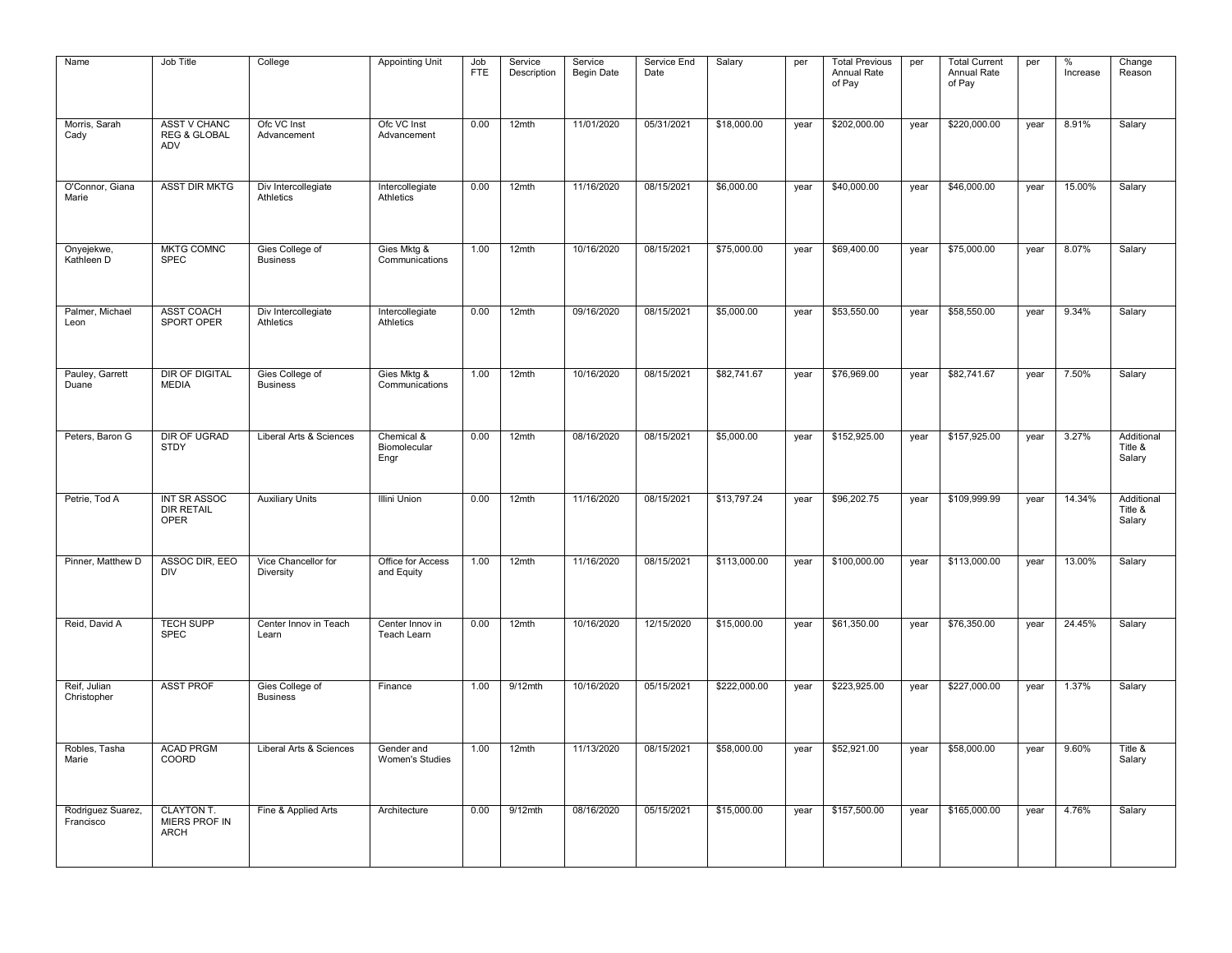| Name                           | Job Title                                                 | College                            | <b>Appointing Unit</b>                   | Job<br><b>FTE</b> | Service<br>Description | Service<br><b>Begin Date</b> | Service End<br>Date | Salary       | per  | <b>Total Previous</b><br>Annual Rate<br>of Pay | per  | <b>Total Current</b><br>Annual Rate<br>of Pay | per  | %<br>Increase | Change<br>Reason                |
|--------------------------------|-----------------------------------------------------------|------------------------------------|------------------------------------------|-------------------|------------------------|------------------------------|---------------------|--------------|------|------------------------------------------------|------|-----------------------------------------------|------|---------------|---------------------------------|
| Rye, Leslie Ann                | SR RES SPEC                                               | <b>Campus General Use</b>          | General &<br>Unassigned                  | 0.00              | 12mth                  | 07/13/2020                   | 10/31/2020          | \$5,397.60   | year | \$53,976.08                                    | year | \$59,373.68                                   | year | 10.00%        | Salary                          |
| Sanderson, Kari                | DIR APPELLATE<br><b>ADVOCACY</b>                          | Law                                | Law                                      | 0.00              | 9/12mth                | 08/16/2020                   | 05/15/2021          | \$6,000.00   | year | \$84,584.78                                    | year | \$90,584.78                                   | year | 7.09%         | Additional<br>Title &<br>Salary |
| Savoie, Lindsey                | <b>MKTG COMNC</b><br><b>SPEC</b>                          | Gies College of<br><b>Business</b> | Gies Mktg &<br>Communications            | 1.00              | 12mth                  | 10/16/2020                   | 08/15/2021          | \$75,000.00  | year | \$69,400.00                                    | year | \$75,000.00                                   | year | 8.07%         | Salary                          |
| Schiess, August<br>Lynn        | <b>DIR OF SOCIAL</b><br><b>MEDIA</b>                      | <b>Public Affairs</b>              | <b>Public Affairs</b>                    | 1.00              | 12mth                  | 10/16/2020                   | 08/15/2021          | \$77,000.00  | year | \$70,000.00                                    | year | \$77,000.00                                   | year | 10.00%        | Salary                          |
| Schuele, Amy M                 | <b>ASSOC DIR</b><br><b>INTEGRATD</b><br><b>CYBERINFRA</b> | <b>OVCRI</b> Institutes            | Supercomputing<br>Applications           | 1.00              | 12mth                  | 09/16/2020                   | 08/15/2021          | \$180,000.00 | year | \$175,000.00                                   | year | \$202,500.00                                  | year | 15.71%        | Title &<br>Salary               |
| Shain, Braden N                | ASSOC DIR OF<br><b>DEVLP</b>                              | Liberal Arts & Sciences            | LAS<br>Administration                    | 0.50              | 12mth                  | 10/16/2020                   | 08/15/2021          | \$40,750.00  | year | \$79,000.00                                    | year | \$81,500.00                                   | year | 3.16%         | Salary                          |
| Shain, Braden N                | ASSOC DIR OF<br><b>DEVLP</b>                              | Ofc VC Inst<br>Advancement         | Ofc VC Inst<br>Advancement               | 0.50              | 12mth                  | 10/16/2020                   | 08/15/2021          | \$40,750.00  | year | \$79,000.00                                    | year | \$81,500.00                                   | year | 3.16%         | Salary                          |
| Singh, Vijay                   | <b>FOUNDER PROF</b><br>AG & BIO ENG                       | Agr, Consumer, & Env<br>Sciences   | Agricultural &<br><b>Biological Engr</b> | 0.00              | 9/12mth                | 08/16/2020                   | 05/15/2021          | \$7,500.00   | year | \$186,367.92                                   | year | \$193,867.92                                  | year | 4.02%         | Additional<br>Title &<br>Salary |
| Skelton, Tina                  | RES SPEC IN<br>LIFE SCI                                   | Campus General Use                 | General &<br>Unassigned                  | 0.00              | 12mth                  | 07/13/2020                   | 10/31/2020          | \$5,277.72   | year | \$52,777.57                                    | year | \$58,055.29                                   | year | 10.00%        | Salary                          |
| Span, Christopher              | <b>PROF</b>                                               | Education                          | Educ Policy,<br>Orgzn & Leadrshp         | 1.00              | $9/12$ mth             | 08/16/2020                   | 05/15/2021          | \$210,000.00 | year | \$150,645.00                                   | year | \$235,000.00                                  | year | 56.00%        | Salary                          |
| Stone, Deborah S               | <b>EXEC DIR. HR</b><br><b>ADMN</b>                        | Chancellor                         | <b>Illinois Human</b><br>Resources       | 0.00              | 12mth                  | 09/16/2020                   | 06/30/2021          | \$17,340.00  | year | \$173,400.00                                   | year | \$190,740.00                                  | year | 10.00%        | Salary                          |
| Strahl-Heldreth,<br>Danielle E | <b>CLIN ASST PROF</b><br><b>ANESTHESIA</b>                | Veterinary Medicine                | Vet Clinical<br>Medicine                 | 1.00              | 12mth                  | 11/16/2020                   | 08/15/2021          | \$133,000.00 | year | \$130,000.00                                   | year | \$133,000.00                                  | year | 2.31%         | Salary                          |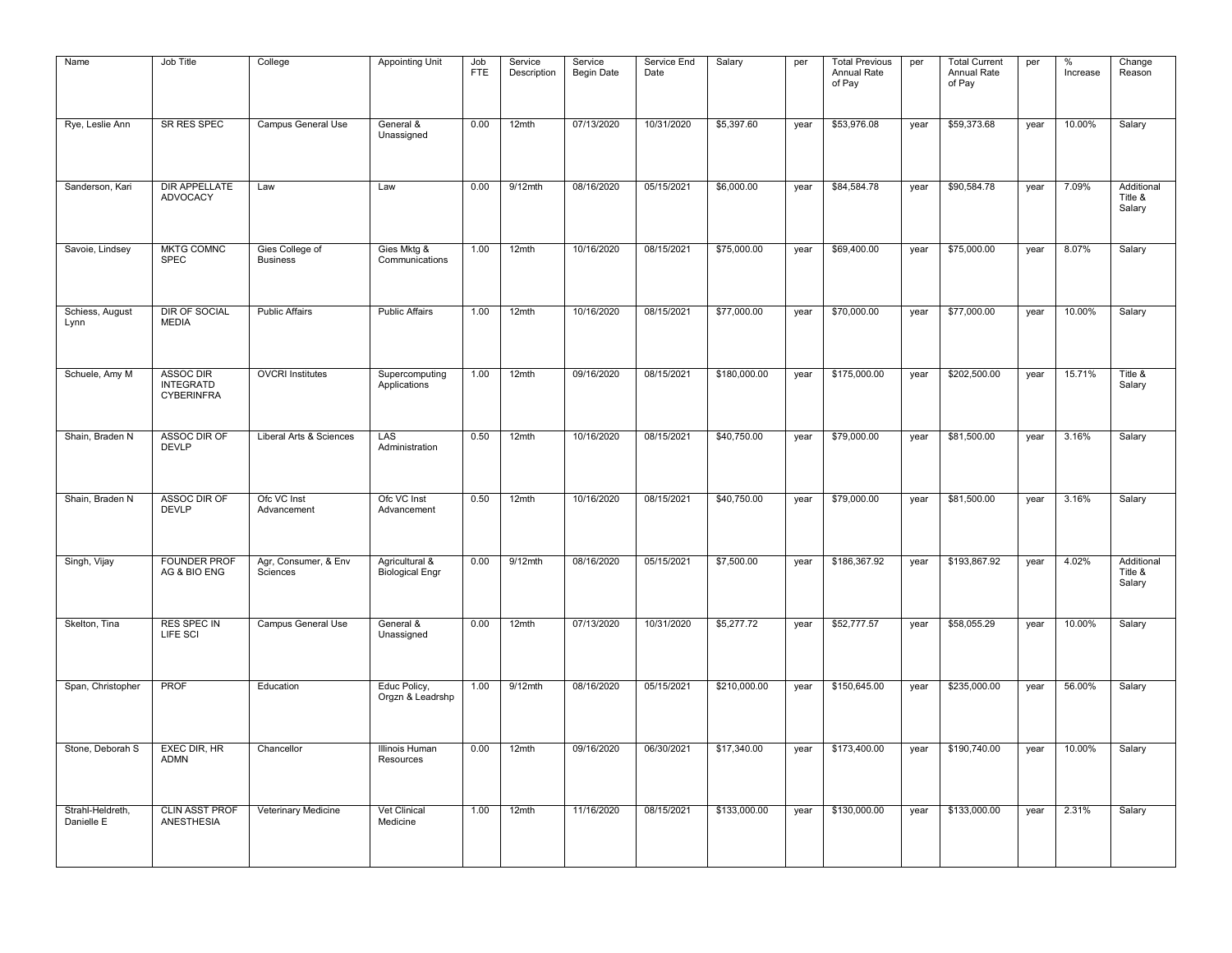| Name                      | Job Title                                  | College                            | <b>Appointing Unit</b>               | Job<br><b>FTE</b> | Service<br>Description | Service<br><b>Begin Date</b> | Service End<br>Date | Salary       | per  | <b>Total Previous</b><br>Annual Rate<br>of Pay | per  | <b>Total Current</b><br>Annual Rate<br>of Pay | per  | %<br>Increase | Change<br>Reason                |
|---------------------------|--------------------------------------------|------------------------------------|--------------------------------------|-------------------|------------------------|------------------------------|---------------------|--------------|------|------------------------------------------------|------|-----------------------------------------------|------|---------------|---------------------------------|
| Suarez, Andrew            | <b>JS ELOWE</b><br><b>ENDOW PROF</b>       | Liberal Arts & Sciences            | <b>Evolution Ecology</b><br>Behavior | 0.00              | $9/12$ mth             | 08/16/2020                   | 05/15/2021          | \$7,500.00   | year | \$134,005.20                                   | year | \$141,505.20                                  | year | 5.60%         | Additional<br>Title &<br>Salary |
| Subramanyam,<br>Ramanath  | <b>DIR OF STRATG</b><br><b>INITIATIVES</b> | Gies College of<br><b>Business</b> | <b>Business</b><br>Administration    | 0.00              | 12mth                  | 01/01/2021                   | 08/15/2021          | \$12,034.92  | year | \$197,481.00                                   | year | \$209,515.92                                  | year | 6.09%         | Additional<br>Title &<br>Salary |
| Sundaram, Hari            | <b>ASSOC PROF</b>                          | <b>Grainger Engineering</b>        | Computer<br>Science                  | 1.00              | $9/12$ mth             | 08/16/2020                   | 05/15/2021          | \$136,320.58 | year | \$132,271.60                                   | year | \$136,320.58                                  | year | 3.06%         | Salary                          |
| Sutton, Allison<br>Leslie | <b>ASST HEAD FOR</b><br><b>ADMN</b>        | <b>Grainger Engineering</b>        | Materials Science<br>& Engineerng    | 1.00              | 12mth                  | 10/16/2020                   | 08/15/2021          | \$105,000.00 | year | \$100,000.00                                   | year | \$105,000.00                                  | year | 5.00%         | Salary                          |
| Sweet, Julia A            | DIR OF OPER                                | Provost & VC Acad<br>Affairs       | Big Ten Academic<br>Alliance         | 1.00              | 12mth                  | 07/01/2021                   | 08/15/2021          | \$120,000.00 | year | \$91,092.94                                    | year | \$120,000.00                                  | year | 31.73%        | Title &<br>Salary               |
| Thompson, Marc            | <b>COORD IADP</b>                          | <b>Applied Health Sciences</b>     | Speech & Hearing<br>Science          | 0.00              | 9/9mth                 | 08/16/2020                   | 05/15/2021          | \$6,000.00   | year | \$81,800.00                                    | year | \$87,800.00                                   | year | 7.33%         | Additional<br>Title &<br>Salary |
| Towner, Robert<br>Charles | <b>DIR BUS DEVLP</b>                       | Gies College of<br><b>Business</b> | <b>Business Online</b><br>Programs   | 1.00              | $12$ mth               | 10/16/2020                   | 08/15/2021          | \$93,500.00  | year | \$81,650.00                                    | year | \$93,500.00                                   | year | 14.51%        | Salary                          |
| Tuttle, Tedra T           | <b>ASST DIR</b><br><b>FACILTS</b>          | <b>OVCRI</b> Institutes            | Supercomputing<br>Applications       | 1.00              | 12mth                  | 02/16/2021                   | 08/15/2021          | \$96,000.00  | year | \$80,071.54                                    | year | \$96,000.00                                   | year | 19.89%        | Salary                          |
| Tuttle, Tedra T           | <b>ASST DIR</b><br><b>FACILTS</b>          | <b>OVCRI Institutes</b>            | Supercomputing<br>Applications       | 1.00              | $12$ mth               | 09/16/2020                   | 02/15/2021          | \$92,082.80  | year | \$80,071.54                                    | year | \$92,082.00                                   | year | 15.00%        | Salary                          |
| Tutumluer, Erol           | <b>BLISS PROF</b>                          | <b>Grainger Engineering</b>        | Civil &<br>Environmental<br>Eng      | 0.00              | $9/12$ mth             | 08/16/2020                   | 05/15/2021          | \$7,500.00   | year | \$142,494.00                                   | year | \$149,994.00                                  | year | 5.26%         | Additional<br>Title &<br>Salary |
| Valocchi, Albert J        | <b>BLISS PROF</b>                          | <b>Grainger Engineering</b>        | Civil &<br>Environmental<br>Eng      | 0.00              | 9/9mth                 | 08/16/2020                   | 02/16/2021          | \$5,625.00   | year | \$183,205.00                                   | year | \$188,830.00                                  | year | 3.07%         | Additional<br>Title &<br>Salary |
| Van Orman, Colin<br>G M   | <b>REGISTRAR</b>                           | Carle Illinois Medicine            | Carle IL COM<br>Administration       | 1.00              | 12mth                  | 11/16/2020                   | 08/15/2021          | \$90,000.00  | year | \$84,000.00                                    | year | \$90,000.00                                   | year | 7.14%         | Title &<br>Salary               |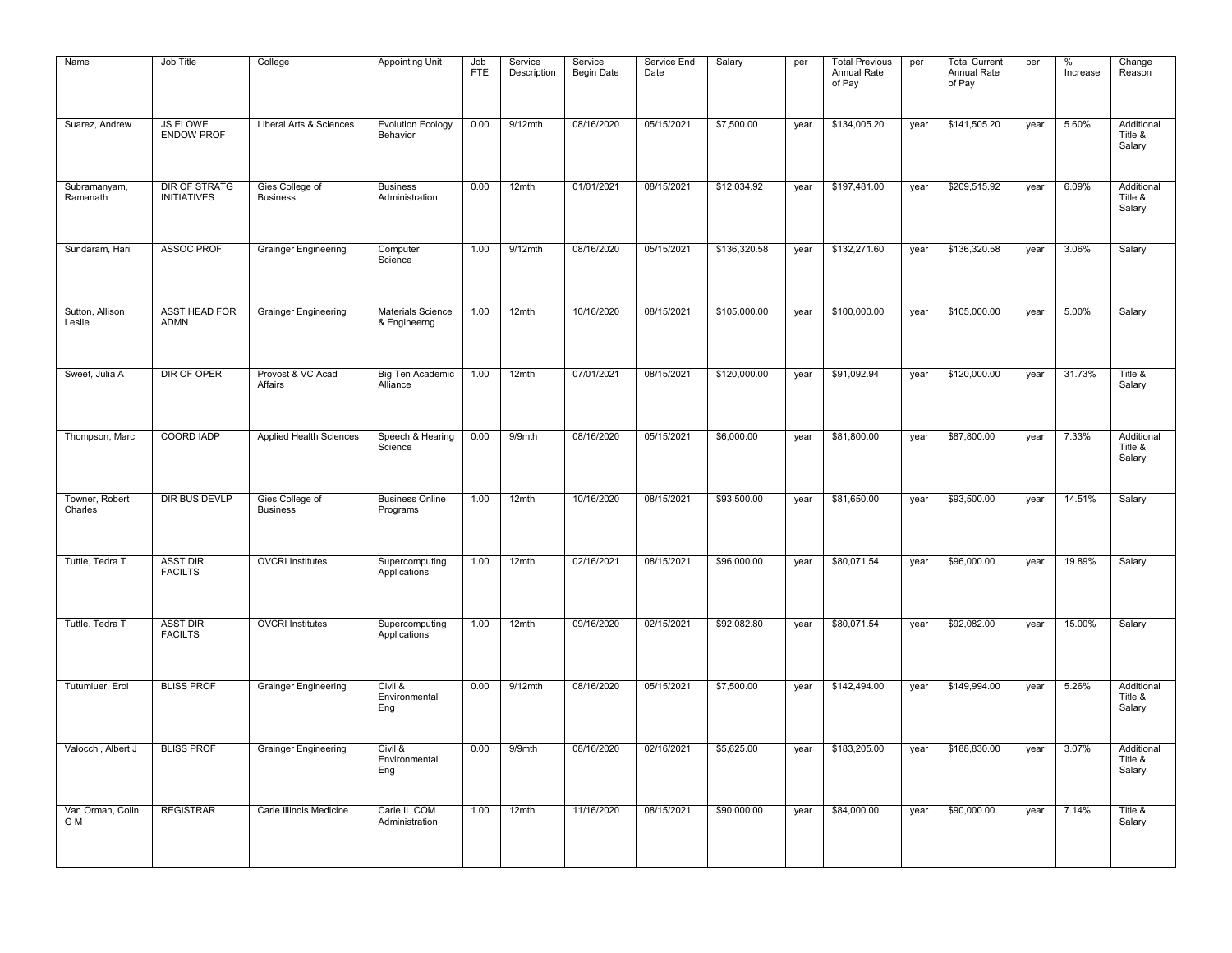| Zhang, Yuanhui                           | Xu, Yuqian                         | Wright, Christy L                   | Woodley, Michael<br>Joseph  | Wolfe, Eric                              | Wolfe, Eric                              | Williams, Devin<br>James               | Wilhelm-Barr,<br>Laura Marie    | Wilhelm-Barr,<br>Laura Marie    | Wang, Leyi              | Vance, Allison<br>Copenbarger         | Name                                           |
|------------------------------------------|------------------------------------|-------------------------------------|-----------------------------|------------------------------------------|------------------------------------------|----------------------------------------|---------------------------------|---------------------------------|-------------------------|---------------------------------------|------------------------------------------------|
| <b>FOUNDER PROF</b><br>AG & BIO ENG      | <b>ASST PROF</b>                   | <b>ASST DIR, DNA</b><br><b>SERV</b> | <b>CLIN ASST PROF</b>       | PILOT PLANT<br>SPEC, BIOPROC             | <b>PILOT PLANT</b><br>SPEC, BIOPROC      | <b>DATA ANALYTICS</b><br><b>FELLOW</b> | SR DIR OF SPEC<br><b>EVENTS</b> | SR DIR OF SPEC<br><b>EVENTS</b> | <b>CLIN ASST PROF</b>   | <b>CONTENT</b><br><b>STRATEGY DIR</b> | Job Title                                      |
| Agr, Consumer, & Env<br>Sciences         | Gies College of<br><b>Business</b> | VC for Research and<br>Innovation   | <b>Grainger Engineering</b> | Agr, Consumer, & Env<br>Sciences         | Agr, Consumer, & Env<br>Sciences         | Gies College of<br><b>Business</b>     | Chancellor                      | Chancellor                      | Campus General Use      | <b>Public Affairs</b>                 | College                                        |
| Agricultural &<br><b>Biological Engr</b> | <b>Business</b><br>Administration  | Biotechnology<br>Center             | Computer<br>Science         | Agricultural &<br><b>Biological Engr</b> | Agricultural &<br><b>Biological Engr</b> | Gies College of<br><b>Business</b>     | Office of the<br>Chancellor     | Office of the<br>Chancellor     | General &<br>Unassigned | <b>Public Affairs</b>                 | <b>Appointing Unit</b>                         |
| 0.00                                     | 1.00                               | 1.00                                | 1.00                        | 1.00                                     | 1.00                                     | 0.00                                   | 0.00                            | 1.00                            | 0.00                    | 1.00                                  | Job<br><b>FTE</b>                              |
| $9/12$ mth                               | $9/12$ mth                         | 12mth                               | $9/12$ mth                  | 12mth                                    | 12mth                                    | $9/12$ mth                             | 12mth                           | 12mth                           | 12mth                   | 12mth                                 | Service<br>Description                         |
| 08/16/2020                               | 10/16/2020                         | 11/16/2020                          | 08/16/2020                  | 10/16/2020                               | 02/16/2021                               | 08/16/2020                             | 10/16/2020                      | 10/16/2020                      | 07/01/2020              | 10/16/2020                            | Service<br><b>Begin Date</b>                   |
| 05/15/2021                               | 05/15/2021                         | 08/15/2021                          | 08/15/2023                  | 02/15/2021                               | 08/15/2021                               | 05/15/2021                             | 06/30/2021                      | 08/15/2021                      | 06/30/2021              | 08/15/2021                            | Service End<br>Date                            |
| \$7,500.00                               | \$163,762.00                       | \$120,000.00                        | \$72,838.00                 | \$60,262.88                              | \$62,402.50                              | \$5,000.00                             | \$11,532.00                     | \$115,320.00                    | \$15,000.00             | \$85,000.00                           | Salary                                         |
| year                                     | year                               | year                                | year                        | year                                     | year                                     | year                                   | year                            | year                            | year                    | year                                  | per                                            |
| \$159,830.41                             | \$168,762.00                       | \$95,865.03                         |                             | \$52,402.50                              | \$60,262.88                              | \$229,500.00                           | \$120,810.00                    | \$120,810.00                    | \$103,170.25            | \$80,000.00                           | <b>Total Previous</b><br>Annual Rate<br>of Pay |
| year                                     | year                               | year                                | year                        | year                                     | year                                     | year                                   | year                            | year                            | year                    | year                                  | per                                            |
| \$167,330.41                             | \$171,262.00                       | \$120,000.00                        | \$72,838.00                 | \$60,262.88                              | \$62,402.50                              | \$234,500.00                           | \$137,832.00                    | \$137,832.00                    | \$118,170.25            | \$85,000.00                           | <b>Total Current</b><br>Annual Rate<br>of Pay  |
| year                                     | year                               | year                                | year                        | year                                     | year                                     | year                                   | year                            | year                            | year                    | year                                  | per                                            |
| 4.69%                                    | 1.48%                              | 25.18%                              |                             | 15.00%                                   | 3.55%                                    | 2.18%                                  | 14.09%                          | 14.09%                          | 14.54%                  | 6.25%                                 | %<br>Increase                                  |
| Additional<br>Title &<br>Salary          | Salary                             | Salary                              | Multi-Year<br>Contract      | Salary                                   | Salary                                   | Additional<br>Title &<br>Salary        | Salary                          | Salary                          | Salary                  | Salary                                | Change<br>Reason                               |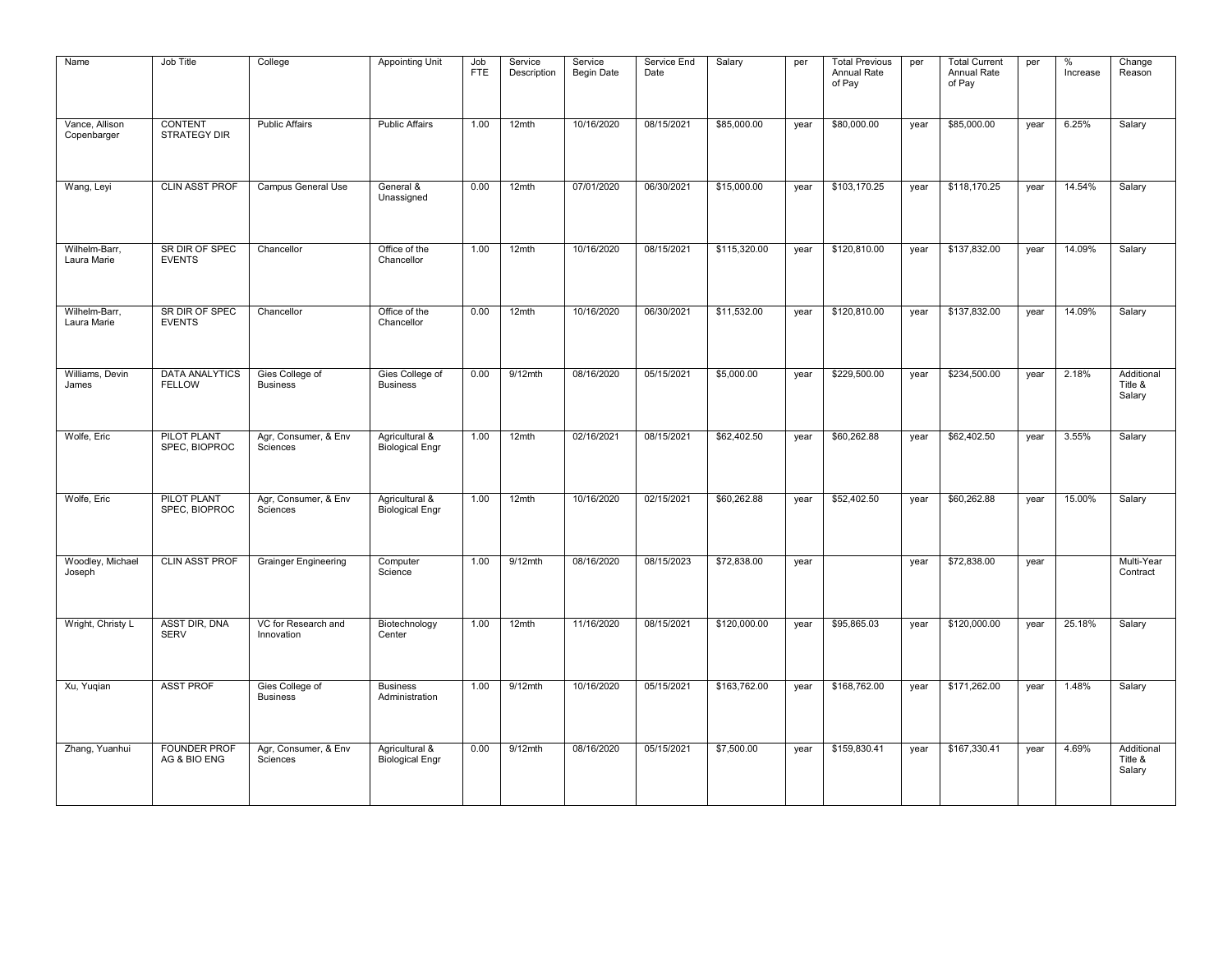### **Changes to Academic Appointments for Contract Year 2020 to 2021 – Chicago**

Reported January 21, 2021

Service End J. Octom

 $\Gamma$  Total Current

| Name                              | Job Title                            | College                          | <b>Appointing Unit</b>              | Job<br><b>FTE</b> | Service<br>Description | Service<br><b>Begin Date</b> | Service End<br>Date | Salary       | per  | <b>Total Previous</b><br>Annual Rate<br>of Pay | per  | <b>Total Current</b><br>Annual Rate<br>of Pay | per  | %<br>Increase | Change<br>Reason                |
|-----------------------------------|--------------------------------------|----------------------------------|-------------------------------------|-------------------|------------------------|------------------------------|---------------------|--------------|------|------------------------------------------------|------|-----------------------------------------------|------|---------------|---------------------------------|
| Adams, Cynthia<br>Rose            | <b>CLIN VETERINARIAN</b>             | Vice Chancellor for<br>Research  | Biologic<br>Resources<br>Laboratory | 1.00              | $12$ mth               | 10/16/2020                   | 08/15/2021          | \$120,000.00 | year | \$108,908.62                                   | year | \$120,000.00                                  | year | 10.18%        | Salary                          |
| Arzu, Louise R.                   | ASSOC DIR, FIN &<br><b>REPORTING</b> | Coll Medicine at<br>Chicago - CS | Administration                      | 1.00              | $12$ mth               | 10/20/2020                   | 08/15/2021          | \$91,000.00  | year | \$85,284.00                                    | year | \$91,000.00                                   | year | 6.70%         | Salary                          |
| Ascoli, Christian<br>Jose         | ASST PROF (CT)                       | Coll Medicine at<br>Chicago - CS | Medicine                            | 0.51              | 12mth                  | 11/16/2020                   | 08/15/2021          | \$80,325.00  | year | \$145,005.00                                   | year | \$157,500.00                                  | year | 8.62%         | Title &<br>Salary               |
| Ascoli, Christian<br>Jose         | PHYSN SURG                           | Coll Medicine at<br>Chicago - CS | Medicine                            | 0.49              | 12mth                  | 11/16/2020                   | 08/15/2021          | \$77,175.00  | year | \$145,005.00                                   | year | \$157,500.00                                  | year | 8.62%         | Salary                          |
| Atsawasuwan,<br>Phimon            | ASSOC DIR ORTHO<br><b>CTSR</b>       | Dentistry                        | Orthodontics                        | 0.00              | 12mth                  | 08/16/2020                   | 08/15/2021          | \$10,000.00  | year | \$149,179.20                                   | year | \$159,179.20                                  | year | 6.70%         | Additional<br>Title &<br>Salary |
| Back, Lindsey<br>Therese          | <b>ASSOC DIR RES</b><br>STDNT SCSS   | Provost & VC Acad<br>Affairs     | VP Undergrad<br>Afrs & Ac Pgms      | 1.00              | 12mth                  | 10/16/2020                   | 08/15/2021          | \$83,000.00  | year | \$74,680.32                                    | year | \$83,000.00                                   | year | 11.14%        | Title &<br>Salary               |
| Bakston, Daniel<br>Alexander      | <b>CLIN ASST PROF</b>                | School of Public Health          | Environmtl &<br>Occuptnl Hlth Sci   | 1.00              | 12mth                  | 11/16/2020                   | 08/15/2021          | \$165,337.42 | year | \$82,668.71                                    | year | \$165,337.42                                  | year | 100.00%       | FTE&<br>Salary                  |
| Barnes, Michelle                  | ASSOC PROF OF<br><b>CLIN PEDS</b>    | Coll Medicine at<br>Chicago - CS | Pediatrics                          | 0.50              | 12mth                  | 08/16/2020                   | 08/15/2021          | \$85,468.50  | year | \$176,901.22                                   | year | \$186,901.22                                  | year | 5.65%         | Salary                          |
| Caragea,<br>Cornelia<br>Alexandra | DIR OF INFO<br><b>RETRIEVAL RES</b>  | Engineering                      | Computer<br>Science                 | 0.00              | $9/12$ mth             | 08/16/2020                   | 08/15/2021          | \$16,023.24  | year | \$160,232.25                                   | year | \$176,255.49                                  | year | 10.00%        | Additional<br>Title &<br>Salary |
| Chauhan, Nikhil                   | <b>VST RES ASST PROF</b>             | Coll Medicine at<br>Chicago - BS | Biochem &<br>Molecular<br>Genetics  | 1.00              | 12mth                  | 10/16/2020                   | 08/15/2021          | \$54,330.00  | year | \$50,000.00                                    | year | \$54,330.00                                   | year | 8.66%         | Title &<br>Salary               |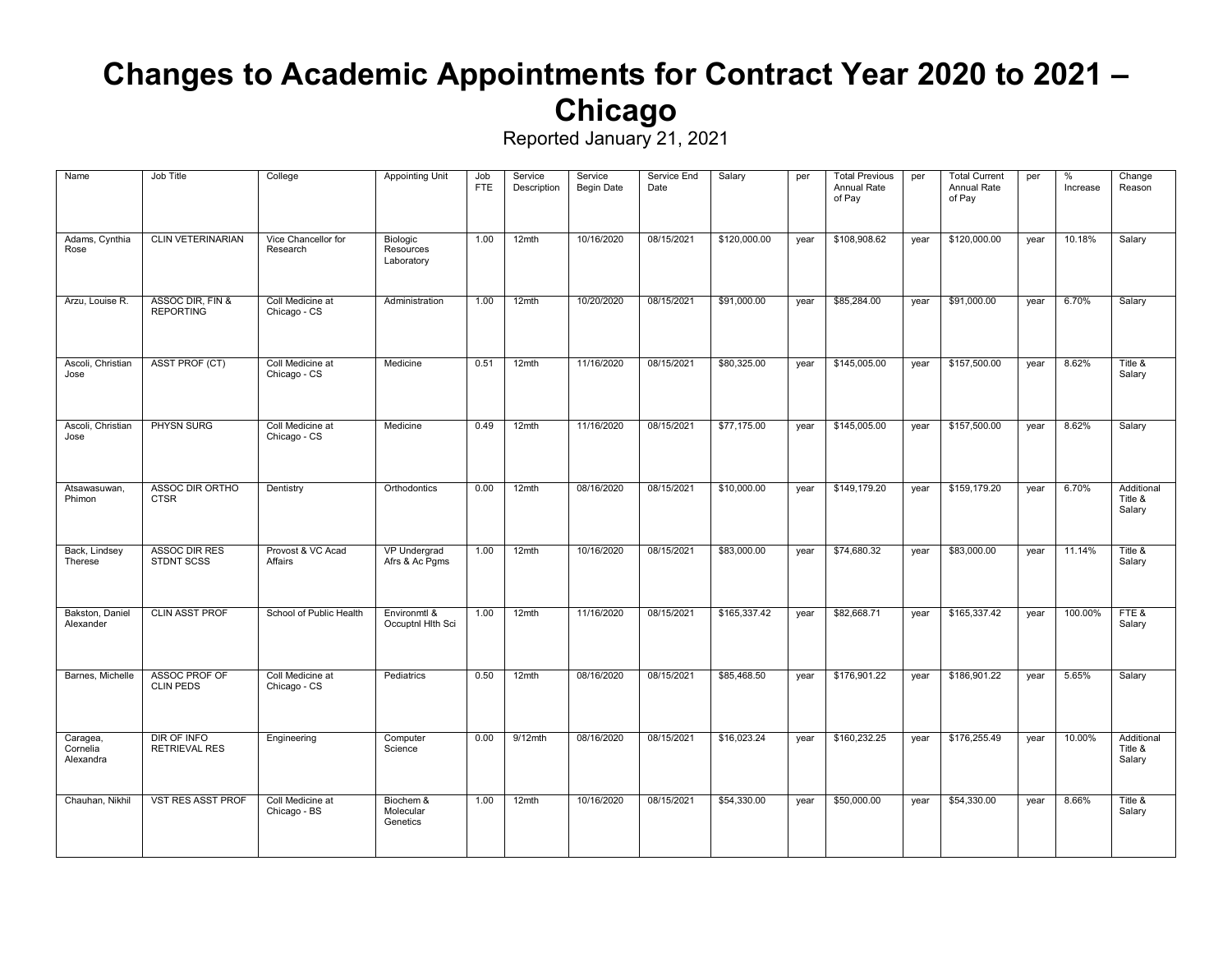| Name                                  | Job Title                                   | College                                  | <b>Appointing Unit</b>                 | Job<br><b>FTE</b> | Service<br>Description | Service<br><b>Begin Date</b> | Service End<br>Date | Salary       | per  | <b>Total Previous</b><br>Annual Rate<br>of Pay | per  | <b>Total Current</b><br>Annual Rate<br>of Pay | per  | $\%$<br>Increase | Change<br>Reason  |
|---------------------------------------|---------------------------------------------|------------------------------------------|----------------------------------------|-------------------|------------------------|------------------------------|---------------------|--------------|------|------------------------------------------------|------|-----------------------------------------------|------|------------------|-------------------|
| Chavez,<br>Salvador                   | <b>ASST ATHL TRAINER</b>                    | Intercollegiate Athletics                | Intercollegiate<br>Athletics           | 1.00              | 12mth                  | 09/16/2020                   | 08/15/2021          | \$45,000.00  | year | \$40,000.00                                    | year | \$45,000.00                                   | year | 12.50%           | Salary            |
| Corrigan, Tricia<br>Lynn              | <b>NURSE PRACTR</b>                         | College of Medicine<br>Rockford          | Family and<br>Community<br>Medicine    | 0.55              | 12mth                  | 09/28/2020                   | 08/15/2021          | \$68,566.66  | year | \$62,333.33                                    | year | \$68,566.66                                   | year | 10.00%           | FTE&<br>Salary    |
| Cortez, Christina<br>Maria Carrizales | <b>CLIN INSTR</b>                           | Pharmacy                                 | Pharmacy<br>Practice                   | 0.60              | 12mth                  | 08/16/2020                   | 08/15/2021          | \$72,004.61  | year | \$118,007.68                                   | year | \$120,007.68                                  | year | 1.69%            | Salary            |
| Cortez, Christina<br>Maria Carrizales | <b>CLIN PHARM</b>                           | Pharmacy                                 | Ambulatory<br>Pharmacy<br>Services     | 0.40              | 12mth                  | 08/16/2020                   | 08/15/2021          | \$48,003.07  | year | \$118,007.68                                   | year | \$120,007.68                                  | year | 1.69%            | Salary            |
| Dee, Michael J                        | <b>HEAD COACH, MEN'S</b><br><b>BASEBALL</b> | Intercollegiate Athletics                | Intercollegiate<br>Athletics           | 1.00              | 12mth                  | 11/16/2020                   | 08/15/2021          | \$128,735.36 | year | \$121,784.00                                   | year | \$128,735.36                                  | year | 5.71%            | Salary            |
| Demir, Jessica<br>Marie               | <b>INATL SERV COORD</b>                     | VP for Global<br>Engagement              | International<br>Services              | 0.80              | 12mth                  | 10/16/2020                   | 08/15/2021          | \$46,400.00  | year | \$34,800.00                                    | year | \$46,400.00                                   | year | 33.33%           | FTE&<br>Salary    |
| DeVar, William<br>Marc                | <b>ASSOC CHIEF</b><br><b>FINANCIAL OFCR</b> | Healthcare Systems,<br>UIC - MC          | Support and<br><b>General Services</b> | 1.00              | 12mth                  | 08/16/2020                   | 08/15/2021          | \$255,898.00 | year | \$254,898.00                                   | year | \$255,898.00                                  | year | 0.39%            | Salary            |
| Donato, Caitlin<br>Elizabeth          | <b>RES SPEC</b>                             | School of Public Health                  | Environmtl &<br>Occuptnl Hlth Sci      | 1.00              | 12mth                  | 10/16/2020                   | 08/15/2021          | \$57,240.00  | year | \$53,040.00                                    | year | \$57,240.00                                   | year | 7.92%            | Title &<br>Salary |
| Downing,<br>Nathaniel Jared           | DIR OF DEVLP                                | Pharmacy                                 | Coll Pharmacy<br>Ofc of the Dean       | 1.00              | 12mth                  | 10/16/2020                   | 08/15/2021          | \$81,819.60  | year | \$74,381.45                                    | year | \$81,819.60                                   | year | 10.00%           | Title &<br>Salary |
| Dubick, Scott<br><b>Bruce</b>         | <b>ASST DIR, INDUST</b><br><b>HYG</b>       | Vice Chanc<br><b>Administrative Svcs</b> | Envir Health &<br>Safety               | 1.00              | 12mth                  | 08/16/2019                   | 08/15/2021          | \$92,800.00  | year | \$91,800.00                                    | year | \$92,800.00                                   | year | 1.09%            | Salary            |
| Eisenlohr-Moul,<br><b>Tory Anne</b>   | <b>RES SCI</b>                              | Coll Medicine at<br>Chicago - CS         | Psychiatry                             | 0.49              | 12mth                  | 08/16/2020                   | 08/15/2021          | \$55,081.84  | year | \$120,376.84                                   | year | \$122,412.48                                  | year | 1.69%            | Salary            |
| Eisenlohr-Moul,<br><b>Tory Anne</b>   | <b>ASST PROF (CT)</b>                       | Coll Medicine at<br>Chicago - CS         | Psychiatry                             | 0.51              | 12mth                  | 08/16/2020                   | 08/15/2021          | \$57,330.64  | year | \$120,376.84                                   | year | \$122,412.48                                  | year | 1.69%            | Salary            |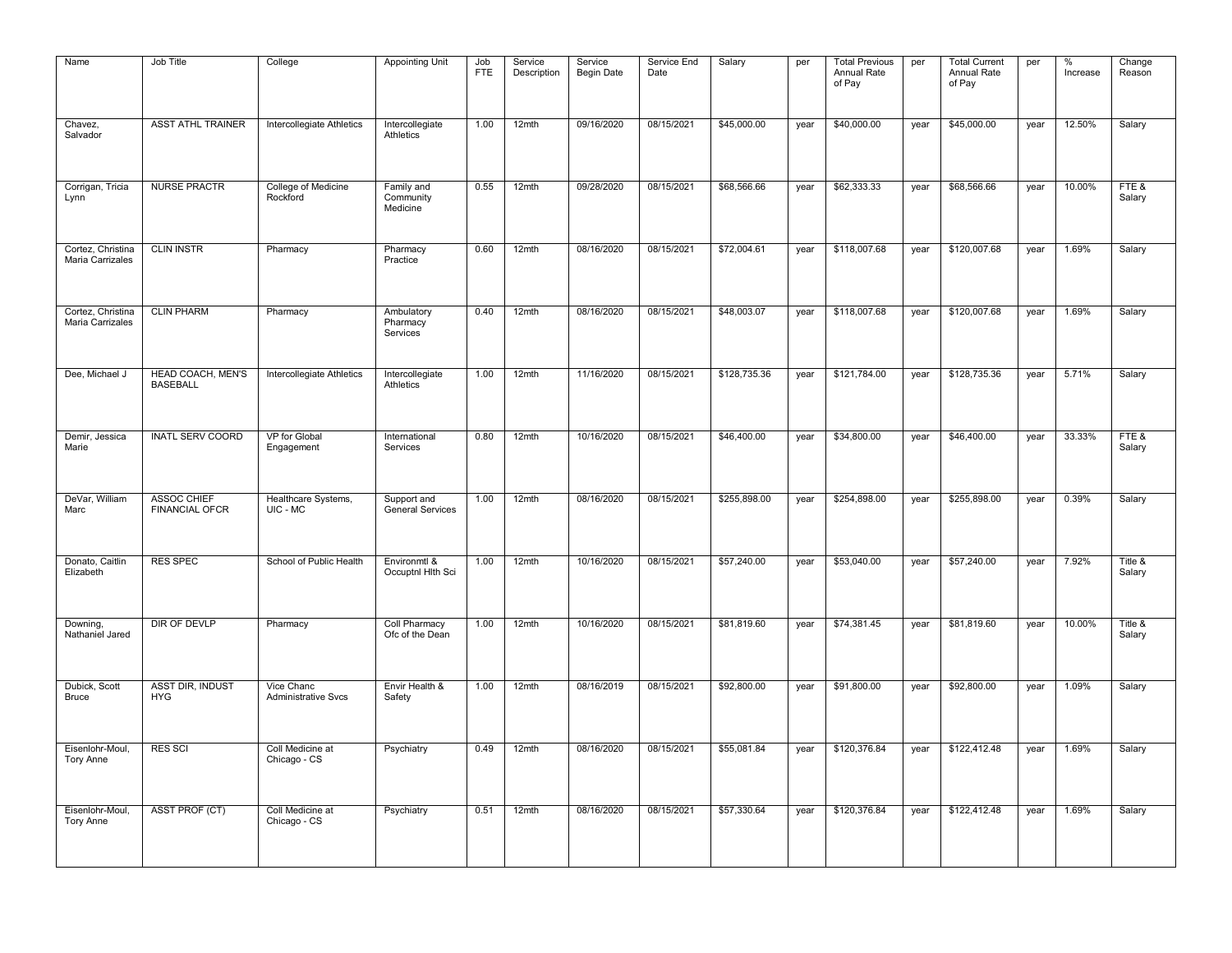| Name                            | Job Title                               | College                           | <b>Appointing Unit</b>                 | Job<br><b>FTE</b> | Service<br>Description | Service<br><b>Begin Date</b> | Service End<br>Date | Salary       | per  | <b>Total Previous</b><br>Annual Rate<br>of Pay | per  | <b>Total Current</b><br>Annual Rate<br>of Pay | per  | $\%$<br>Increase | Change<br>Reason                |
|---------------------------------|-----------------------------------------|-----------------------------------|----------------------------------------|-------------------|------------------------|------------------------------|---------------------|--------------|------|------------------------------------------------|------|-----------------------------------------------|------|------------------|---------------------------------|
| Fanti, Marci J.                 | DIR HR, COLL OF<br><b>MED</b>           | Coll of Med Office of the<br>Dean | Administration                         | 1.00              | 12mth                  | 08/16/2020                   | 08/15/2021          | \$153,000.00 | year | \$144,840.00                                   | year | \$153,000.00                                  | year | 5.63%            | Salary                          |
| Fitzgibbon,<br>Marian           | PROF (RT)                               | Coll Medicine at<br>Chicago - CS  | Pediatrics                             | 0.78              | 12mth                  | 08/16/2020                   | 08/15/2021          | \$239,776.00 | year | \$291,345.45                                   | year | \$326,345.96                                  | year | 12.01%           | Salary                          |
| Fitzgibbon,<br>Marian           | <b>CTR AFFL</b>                         | UI Cancer Center                  | UI CC Research<br>Programs             | 0.12              | $12$ mth               | 08/16/2020                   | 08/15/2021          | \$36,889.00  | year | \$291,345.45                                   | year | \$326,345.96                                  | year | 12.01%           | Salary                          |
| Fletcher, Joshua                | DIR ADVS, OUTR &<br><b>MATH PLCMT</b>   | Liberal Arts & Sciences           | Math, Statistics,<br>& Comp Scnc       | 1.00              | 12mth                  | 11/16/2020                   | 08/15/2021          | \$70,000.00  | year | \$52,725.00                                    | year | \$70,000.00                                   | year | 32.76%           | Title &<br>Salary               |
| Frohmann, Lisa<br>G             | DIR OF UGRAD PRGM                       | Liberal Arts & Sciences           | Criminology,<br>Law, and Justice       | 0.00              | $9/12$ mth             | 08/16/2020                   | 08/15/2021          | \$3,000.00   | year | \$109,854.00                                   | year | \$112,854.00                                  | year | 2.73%            | Additional<br>Title &<br>Salary |
| Galvan,<br>Jacqueline<br>Maria  | ASSOC DIR, RES<br>PRGM                  | Coll Medicine at<br>Chicago - CS  | Anesthesiology                         | 0.00              | 12mth                  | 08/16/2020                   | 08/15/2021          | \$25,000.00  | year | \$322,511.00                                   | year | \$347,511.00                                  | year | 7.75%            | Additional<br>Title &<br>Salary |
| Gonzalez-Meler.<br>Miquel Angel | DIR OF UGRAD STDY                       | Liberal Arts & Sciences           | Biological<br>Sciences                 | 0.00              | $9/12$ mth             | 08/16/2020                   | 08/15/2021          | \$6,000.00   | year | \$146,687.00                                   | year | \$170,103.08                                  | year | 15.96%           | Additional<br>Title &<br>Salary |
| Graves, Carmen                  | <b>CLIN ASST PROF</b>                   | Dentistry                         | Periodontics                           | 1.00              | 12mth                  | 10/16/2020                   | 08/15/2021          | \$130,000.00 | year | \$41,412.00                                    | year | \$130,000.00                                  | year | 213.92%          | FTE&<br>Salary                  |
| Heath, Malia B                  | <b>ASSOC DIR FAC</b><br>ENGAGMT&SUPPORT | Provost & VC Acad<br>Affairs      | Vice Provost<br><b>Faculty Affairs</b> | 1.00              | 12mth                  | 09/16/2020                   | 08/15/2021          | \$74,909.00  | year | \$69,360.00                                    | year | \$74,909.00                                   | year | 8.00%            | Title &<br>Salary               |
| Hofmann,<br>Maureen<br>Whalen   | <b>DIR CARE PRGM</b><br>SYST DEVLP EDUC | Div of Specializ Care for<br>Chil | Div of Specializ<br>Care for Chil      | 1.00              | 12mth                  | 10/16/2020                   | 08/15/2021          | \$170,000.00 | year | \$139,760.00                                   | year | \$170,000.00                                  | year | 21.64%           | Title &<br>Salary               |
| Hu, Danping                     | <b>SR RES SPEC</b>                      | Coll Medicine at<br>Chicago - CS  | Urology                                | 1.00              | 12mth                  | 10/16/2020                   | 08/15/2021          | \$46,303.74  | year | \$43,303.74                                    | year | \$46,303.74                                   | year | 6.93%            | Title &<br>Salary               |
| Imran, Naveen                   | <b>PHYSN SURG</b>                       | Coll Medicine at<br>Chicago - CS  | Pediatrics                             | 0.70              | 12mth                  | 08/16/2020                   | 08/15/2021          | \$122,290.73 | year | \$160,369.94                                   | year | \$162,366.94                                  | year | 1.25%            | Salary                          |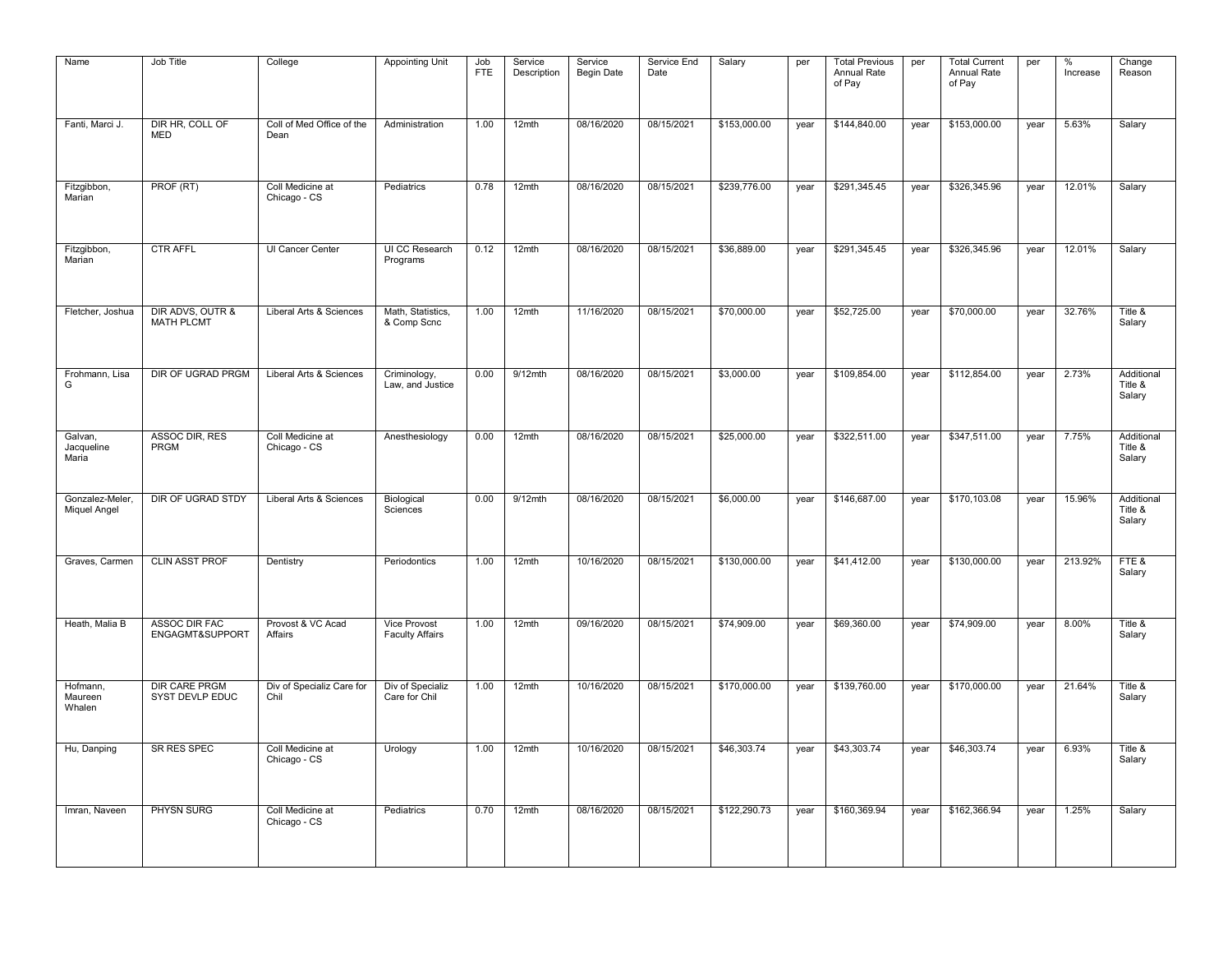| Name                    | Job Title                                  | College                          | <b>Appointing Unit</b>                 | Job<br><b>FTE</b> | Service<br>Description | Service<br>Begin Date | Service End<br>Date | Salary       | per  | <b>Total Previous</b><br>Annual Rate<br>of Pay | per  | <b>Total Current</b><br>Annual Rate<br>of Pay | per  | %<br>Increase | Change<br>Reason                |
|-------------------------|--------------------------------------------|----------------------------------|----------------------------------------|-------------------|------------------------|-----------------------|---------------------|--------------|------|------------------------------------------------|------|-----------------------------------------------|------|---------------|---------------------------------|
| Ironside, Mary<br>Jo    | <b>ASST PROF OF CLIN</b><br><b>FAM MED</b> | College of Medicine<br>Rockford  | Family and<br>Community<br>Medicine    | 0.40              | 12mth                  | 08/16/2020            | 08/15/2021          | \$86,000.00  | year | \$204,752.73                                   | year | \$215,000.00                                  | year | 5.00%         | Salary                          |
| Ironside, Mary<br>Jo    | <b>CLIN PHYSN</b>                          | Healthcare System,<br>UIC-MSHC   | Mile Square<br><b>Health Center</b>    | 0.60              | 12mth                  | 08/16/2020            | 08/15/2021          | \$129,000.00 | year | \$204,752.73                                   | year | \$215,000.00                                  | year | 5.00%         | Title &<br>Salary               |
| Joo, Min J.             | PROF (CT)                                  | Coll Medicine at<br>Chicago - CS | Medicine                               | 0.70              | 12mth                  | 08/16/2020            | 08/15/2021          | \$191,520.00 | year | \$184,147.33                                   | year | \$278,600.00                                  | year | 51.29%        | Salary                          |
| Joo, Min J.             | PHYSN SURG                                 | Coll Medicine at<br>Chicago - CS | Medicine                               | 0.30              | 12mth                  | 08/16/2020            | 08/15/2021          | \$82,080.00  | year | \$184,147.33                                   | year | \$278,600.00                                  | year | 51.29%        | Salary                          |
| Kashuba, Janet<br>M     | <b>ASST DEAN</b>                           | Engineering                      | Engineering<br>Admin                   | 0.00              | 12mth                  | 09/23/2020            | 08/15/2021          | \$6,000.00   | year | \$126,096.48                                   | year | \$132,096.48                                  | year | 4.76%         | Additional<br>Title &<br>Salary |
| Khan, Abdul             | DIR OF ADMN OPER                           | Coll Medicine at<br>Chicago - BS | Biochem &<br>Molecular<br>Genetics     | 1.00              | 12mth                  | 10/16/2020            | 08/15/2021          | \$134,958.68 | year | \$127,922.92                                   | year | \$134,958.68                                  | year | 5.50%         | Salary                          |
| Kimp, Tiara R.          | <b>ASST DIR OPER</b>                       | Vice Chancellor for<br>Research  | Office of<br>Sponsored<br>Programs     | 1.00              | 12mth                  | 09/16/2020            | 08/15/2021          | \$100,020.00 | year | \$91,277.45                                    | year | \$100,020.00                                  | year | 9.58%         | Salary                          |
| Kitajewski, Jan         | <b>INTERIM DIR,</b><br><b>CANCER CTR</b>   | UI Cancer Center                 | UI CC<br>Administration                | 0.00              | 12mth                  | 10/16/2020            | 12/15/2020          | \$174,000.00 | year | \$490,480.74                                   | year | \$572,000.00                                  | year | 16.62%        | Salary                          |
| Kitajewski, Jan         | PROF (RT)                                  | Coll Medicine at<br>Chicago - BS | Physiology and<br>Biophysics           | 1.00              | 12mth                  | 10/16/2020            | 08/15/2021          | \$348,000.00 | year | \$490,480.74                                   | year | \$572,000.00                                  | year | 16.62%        | Salary                          |
| Kitterman,<br>Darlene   | DIR. OCTO                                  | <b>UI Cancer Center</b>          | UI CC Clinical<br><b>Trials Office</b> | 1.00              | 12mth                  | 08/16/2020            | 08/15/2021          | \$168,682.50 | year | \$160,650.00                                   | year | \$168,682.50                                  | year | 5.00%         | Salary                          |
| Klein, Jonathan<br>D    | <b>INTERIM ASSOC V</b><br><b>CHANC RES</b> | Vice Chancellor for<br>Research  | Vice Chancellor<br>for Research        | 0.49              | $12$ mth               | 08/16/2020            | 08/15/2021          | \$112,700.00 | year | \$162,600.00                                   | year | \$260,000.00                                  | year | 59.90%        | Salary                          |
| Korniejczuk,<br>Melissa | RES SPEC - SOC SCI                         | Coll Medicine at<br>Chicago - CS | Psychiatry                             | 1.00              | 12mth                  | 08/16/2020            | 08/15/2021          | \$46,000.00  | year | \$42,400.00                                    | year | \$46,000.00                                   | year | 8.49%         | Salary                          |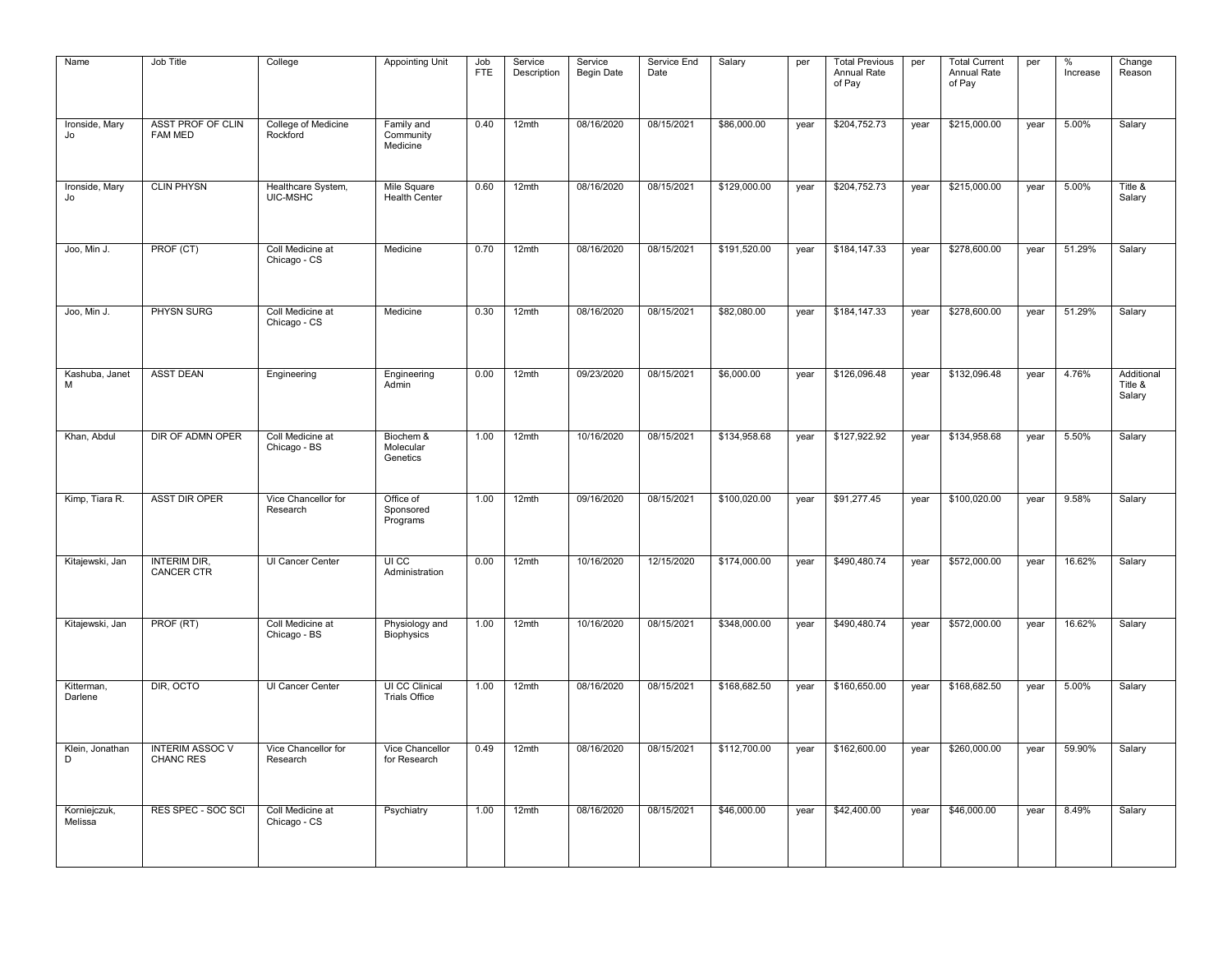| Name                            | Job Title                                          | College                          | <b>Appointing Unit</b>               | Job<br><b>FTE</b> | Service<br>Description           | Service<br><b>Begin Date</b> | Service End<br>Date | Salary       | per  | <b>Total Previous</b><br>Annual Rate<br>of Pay | per  | <b>Total Current</b><br>Annual Rate<br>of Pay | per  | $\%$<br>Increase | Change<br>Reason                |
|---------------------------------|----------------------------------------------------|----------------------------------|--------------------------------------|-------------------|----------------------------------|------------------------------|---------------------|--------------|------|------------------------------------------------|------|-----------------------------------------------|------|------------------|---------------------------------|
| Kotche, Miiri<br>Ann            | <b>ASSOC DEAN</b>                                  | Engineering                      | Engineering<br>Admin                 | 0.00              | $9/12$ mth                       | 11/01/2020                   | 05/15/2021          | \$20,000.00  | year | \$166,667.32                                   | year | \$186,667.32                                  | year | 12.00%           | Additional<br>Title &<br>Salary |
| Krishnan, Jerry                 | PHYSN SURG                                         | Coll Medicine at<br>Chicago - CS | Medicine                             | 0.10              | 12mth                            | 08/16/2020                   | 08/15/2021          | \$51,056.18  | year | \$512,308.78                                   | year | \$540,901.67                                  | year | 5.58%            | Salary                          |
| Lipman, Pauline<br>J.           | <b>PROF</b>                                        | Education                        | Educational<br><b>Policy Studies</b> | 0.75              | $9/12$ mth                       | 08/16/2020                   | 05/15/2021          | \$99,088.84  | year | \$67,380.41                                    | year | \$99,088.84                                   | year | 47.06%           | FTE&<br>Salary                  |
| Lococo, Lindsey<br>Gail Shannon | <b>HEAD VARSITY</b><br><b>COACH SPIRIT</b>         | Intercollegiate Athletics        | Intercollegiate<br>Athletics         | 0.49              | 10/12mth                         | 09/16/2020                   | 08/15/2021          | \$22,083.68  | year | \$19,083.72                                    | year | \$22,083.68                                   | year | 15.72%           | Salary                          |
| Long, Spencer                   | <b>ADJ LECTURER</b>                                | Liberal Arts & Sciences          | <b>LAS Student</b><br>Affairs        | 0.00              | Service<br>Dates as<br>Indicated | 09/16/2020                   | 12/15/2020          | \$583.33     | year | \$72,420.00                                    | year | \$73,003.33                                   | year | 0.81%            | Additional<br>Title &<br>Salary |
| Lytle, Wendall<br>Patric        | <b>UGRAD ACAD ADVR</b>                             | Education                        | <b>Education Admin</b>               | 1.00              | 12mth                            | 11/16/2020                   | 08/15/2021          | \$53,000.00  | year | \$48,720.00                                    | year | \$66,999.92                                   | year | 37.52%           | Title &<br>Salary               |
| Martin, Molly                   | ASSOC DIR,<br><b>COMMUNITY</b><br><b>ENGAGEMNT</b> | Coll Medicine at<br>Chicago - CS | Medicine                             | 0.00              | 12mth                            | 09/16/2020                   | 08/15/2021          | \$10,000.00  | year | \$200,711.40                                   | year | \$210,711.40                                  | year | 4.98%            | Additional<br>Title &<br>Salary |
| Mason-Gamer,<br>Roberta J       | ASSOC HEAD                                         | Liberal Arts & Sciences          | Biological<br>Sciences               | 0.00              | 9/12mth                          | 08/16/2020                   | 08/15/2021          | \$2,000.00   | year | \$117,300.00                                   | year | \$119,300.00                                  | year | 1.71%            | Additional<br>Title &<br>Salary |
| McMillen, Daniel<br>P           | <b>INTERIM HEAD</b>                                | <b>Business Administration</b>   | Handler Dept of<br>Real Estate       | 0.00              | 9/12mth                          | 08/16/2020                   | 05/15/2021          | \$20,061.00  | year | \$320,736.00                                   | year | \$340,797.00                                  | year | 6.25%            | Additional<br>Title &<br>Salary |
| Minshall,<br>Richard D          | PROF (RT)                                          | Coll Medicine at<br>Chicago - BS | Pharmacol &<br>Regenerative<br>Med   | 0.55              | 12mth                            | 08/16/2020                   | 08/15/2021          | \$108,515.00 | year | \$231,141.00                                   | year | \$235,220.00                                  | year | 1.76%            | Salary                          |
| Minshall,<br>Richard D          | PROF (RT)                                          | Coll Medicine at<br>Chicago - CS | Anesthesiology                       | 0.45              | 12mth                            | 08/16/2020                   | 08/15/2021          | \$88,785.00  | year | \$231,141.00                                   | year | \$235,220.00                                  | year | 1.76%            | Salary                          |
| Morfini, Gerardo<br>Α           | ASSOC PROF (RT)                                    | Coll Medicine at<br>Chicago - BS | Anatomy and Cell<br>Biology          | 1.00              | 12mth                            | 08/16/2020                   | 08/15/2021          | \$134,069.00 | year | \$121,230.00                                   | year | \$134,069.00                                  | year | 10.59%           | Salary                          |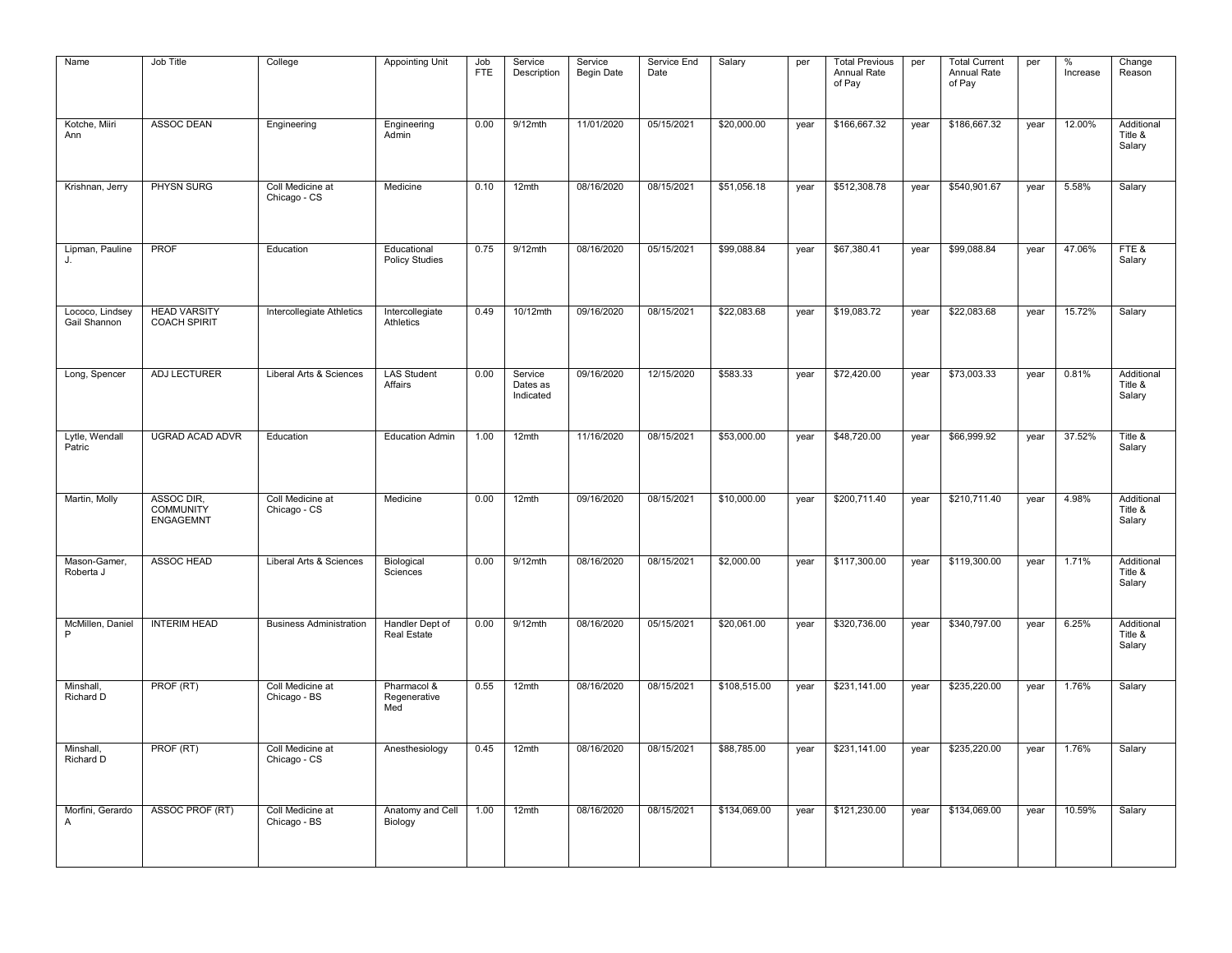| Name                                | Job Title                                    | College                             | <b>Appointing Unit</b>          | Job<br><b>FTE</b> | Service<br>Description | Service<br><b>Begin Date</b> | Service End<br>Date | Salary       | per  | <b>Total Previous</b><br>Annual Rate<br>of Pay | per  | <b>Total Current</b><br>Annual Rate<br>of Pay | per  | %<br>Increase | Change<br>Reason                |
|-------------------------------------|----------------------------------------------|-------------------------------------|---------------------------------|-------------------|------------------------|------------------------------|---------------------|--------------|------|------------------------------------------------|------|-----------------------------------------------|------|---------------|---------------------------------|
| Mucksavage,<br>Jeffrey J            | DIR, TCH<br><b>INNOVATION</b>                | Pharmacy                            | Pharmacy<br>Practice            | 0.00              | 12mth                  | 10/16/2020                   | 08/15/2021          | \$5,000.00   | year | \$145,664.31                                   | year | \$150,664.31                                  | year | 3.43%         | Additional<br>Title &<br>Salary |
| Mufti, Nasser                       | ASSOC HEAD                                   | Liberal Arts & Sciences             | English                         | 0.00              | 9/12mth                | 08/16/2020                   | 05/15/2021          | \$6,000.00   | year | \$97,641.00                                    | year | \$103,641.00                                  | year | 6.14%         | Additional<br>Title &<br>Salary |
| Osta, Amanda<br><b>DeMet</b>        | ASSOC PROF OF<br><b>CLIN PEDS</b>            | Coll Medicine at<br>Chicago - CS    | Pediatrics                      | 0.50              | 12mth                  | 08/16/2020                   | 08/15/2021          | \$96,403.38  | year | \$212,243.23                                   | year | \$225,091.23                                  | year | 6.05%         | Salary                          |
| Osta, Amanda<br><b>DeMet</b>        | PHYSN SURG                                   | Coll Medicine at<br>Chicago - CS    | Pediatrics                      | 0.50              | 12mth                  | 08/16/2020                   | 08/15/2021          | \$71,487.85  | year | \$212,243.23                                   | year | \$225,091.23                                  | year | 6.05%         | Salary                          |
| Paprotny, Igor                      | <b>FACULTY LIAISON</b>                       | Vice Chancellor for<br>Research     | Research<br>Resources<br>Center | 0.00              | $9/12$ mth             | 09/16/2020                   | 05/15/2021          | \$10,000.00  | year | \$150,157.21                                   | year | \$160,157.21                                  | year | 6.66%         | Additional<br>Title &<br>Salary |
| Park, Christine                     | PHYSN SURG                                   | Coll Medicine at<br>Chicago - CS    | Anesthesiology                  | 0.50              | 12mth                  | 08/16/2020                   | 08/15/2021          | \$174,708.00 | year | \$331,393.37                                   | year | \$346,799.37                                  | year | 4.65%         | Salary                          |
| Perez-Tamayo,<br>Alejandra M.       | PHYSN SURG                                   | Coll Medicine at<br>Chicago - CS    | Surgical<br>Oncology            | 0.26              | 12mth                  | 08/16/2020                   | 08/15/2021          | \$79,113.20  | year | \$158,761.10                                   | year | \$171,028.10                                  | year | 7.73%         | Salary                          |
| Phillips, Sean<br>Russell           | <b>HEAD VAR COACH</b><br><b>MEN'S SOCCER</b> | Intercollegiate Athletics           | Intercollegiate<br>Athletics    | 1.00              | 12mth                  | 08/16/2020                   | 08/15/2021          | \$99,000.00  | year | \$96,500.00                                    | year | \$99,000.00                                   | year | 2.59%         | Salary                          |
| Prendergast,<br>Heather M           | <b>INTERIM EXEC DIR.</b><br><b>MSP</b>       | Coll Medicine at<br>Chicago - CS    | Administration                  | 0.00              | 12mth                  | 10/01/2020                   | 08/15/2021          | \$40,000.00  | year | \$335,624.67                                   | year | \$375,624.67                                  | year | 11.92%        | Additional<br>Title &<br>Salary |
| Raaf, Sabrina<br>Kay                | <b>INTERIM HEAD</b>                          | Architecture, Design, &<br>the Arts | Art                             | 0.00              | $9/12$ mth             | 08/16/2020                   | 05/15/2021          | \$5,000.00   | year | \$92,768.52                                    | year | \$97,768.52                                   | year | 5.39%         | Additional<br>Title &<br>Salary |
| Raja, Sheela                        | <b>DIR RESILIENCE CTR</b>                    | Dentistry                           | Dentistry<br>Administration     | 0.00              | 12mth                  | 09/16/2020                   | 08/15/2021          | \$20,000.00  | year | \$119,562.80                                   | year | \$139,562.80                                  | year | 16.73%        | Additional<br>Title &<br>Salary |
| Reale Reyes,<br>Andrea<br>Estefania | <b>DIR LICENSING BD</b><br><b>EXAM</b>       | Dentistry                           | Restorative<br>Dentistry        | 0.00              | 12mth                  | 09/16/2020                   | 08/15/2021          | \$10,000.00  | year | \$126,883.00                                   | year | \$136,883.00                                  | year | 7.88%         | Additional<br>Title &<br>Salary |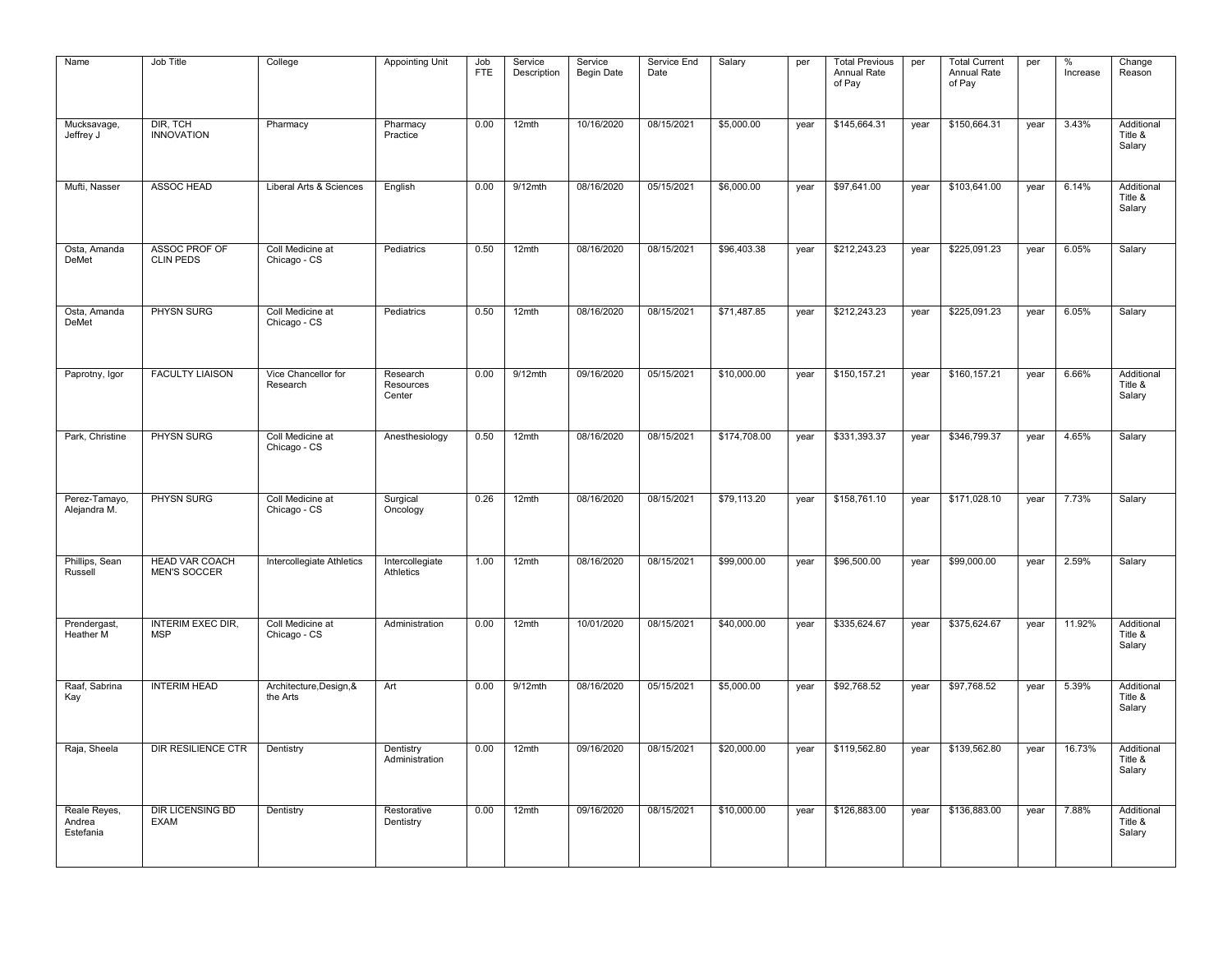| Name                      | Job Title                            | College                          | <b>Appointing Unit</b>                  | Job<br><b>FTE</b> | Service<br>Description | Service<br><b>Begin Date</b> | Service End<br>Date | Salary       | per  | <b>Total Previous</b><br>Annual Rate<br>of Pay | per  | <b>Total Current</b><br>Annual Rate<br>of Pay | per  | $\%$<br>Increase | Change<br>Reason                |
|---------------------------|--------------------------------------|----------------------------------|-----------------------------------------|-------------------|------------------------|------------------------------|---------------------|--------------|------|------------------------------------------------|------|-----------------------------------------------|------|------------------|---------------------------------|
| Reising, Virginia<br>Anne | <b>CLIN ASST PROF</b>                | Nursing                          | Pop Health<br><b>Nursing Science</b>    | 1.00              | $9/12$ mth             | 02/16/2021                   | 05/15/2021          | \$88,465.49  | year | \$66,349.12                                    | year | \$88,465.49                                   | year | 33.33%           | FTE&<br>Salary                  |
| Ross, Joseph E            | ASSOC PROF OF<br><b>CLIN FAM MED</b> | College of Medicine<br>Rockford  | Family and<br>Community<br>Medicine     | 0.40              | 12mth                  | 08/16/2020                   | 08/15/2021          | \$90,000.00  | year | \$235,371.70                                   | year | \$251,270.10                                  | year | 6.75%            | Salary                          |
| Ross, Joseph E            | <b>CLIN PHYSN</b>                    | Healthcare System,<br>UIC-MSHC   | Mile Square<br><b>Health Center</b>     | 0.60              | 12mth                  | 08/16/2020                   | 08/15/2021          | \$135,000.00 | year | \$235,371.70                                   | year | \$251,270.10                                  | year | 6.75%            | Title &<br>Salary               |
| Salievska,<br>Afrodita    | <b>CLIN ASST PROF</b>                | Nursing                          | Biobehavioral<br><b>Nursing Science</b> | 1.00              | $9/12$ mth             | 08/16/2020                   | 05/15/2021          | \$84,000.00  | year | \$80,560.78                                    | year | \$84,000.00                                   | year | 4.27%            | Title &<br>Salary               |
| Scheurich,<br>Kristen M   | <b>ASST DIR.</b><br>SPONSORED PRGM   | Vice Chancellor for<br>Research  | Office of<br>Sponsored<br>Programs      | 1.00              | 12mth                  | 11/16/2020                   | 08/15/2021          | \$94,000.00  | year | \$75,400.00                                    | year | \$94,000.00                                   | year | 24.67%           | Title &<br>Salary               |
| Scott, Michael J          | DIR, INNOVATION<br><b>EDUC</b>       | Provost & VC Acad<br>Affairs     | UIC Innovation<br>Center                | 0.00              | $9/12$ mth             | 08/22/2020                   | 05/15/2021          | \$12,419.64  | year | \$140,065.41                                   | year | \$152,485.05                                  | year | 8.87%            | Additional<br>Title &<br>Salary |
| Shah, Ami<br>Dinesh       | <b>SR STRATG PROJ</b><br>COORD       | VC for Health Affairs            | <b>VC</b> for Health<br>Affairs         | 1.00              | 12mth                  | 10/05/2020                   | 08/15/2021          | \$77,683.20  | year | \$69,360.00                                    | year | \$77,683.20                                   | year | 12.00%           | Title &<br>Salary               |
| Shapiro, Nancy            | ASST HEAD FOR<br><b>EDUC</b>         | Pharmacy                         | Pharmacy<br>Practice                    | 0.00              | 12mth                  | 10/16/2020                   | 08/15/2021          | \$5,000.00   | year | \$160,824.29                                   | year | \$165,824.29                                  | year | 3.11%            | Additional<br>Title &<br>Salary |
| Sheridan,<br>Kathleen M   | INTERIM CHAIR,<br>EDUC PSYCH         | Education                        | Educational<br>Psychology               | 0.00              | 9/12mth                | 08/16/2020                   | 09/10/2020          | \$20,000.00  | year | \$114,491.57                                   | year | \$134,491.57                                  | year | 17.47%           | Additional<br>Title &<br>Salary |
| Soura,<br>Soudabeh        | ASSOC DIR, OACIB                     | Vice Chancellor for<br>Research  | Office for the Pro<br>of Res Subj       | 1.00              | 12mth                  | 10/16/2020                   | 08/15/2021          | \$110,000.00 | year | \$91,302.22                                    | year | \$110,000.00                                  | year | 20.48%           | Salary                          |
| Spencer,<br>Samantha H    | <b>CURR LEADER</b>                   | Pharmacy                         | Coll Pharmacy<br>Ofc of the Dean        | 0.00              | 12mth                  | 08/16/2020                   | 08/15/2021          | \$2,500.00   | year | \$134,350.30                                   | year | \$136,850.30                                  | year | 1.86%            | Additional<br>Title &<br>Salary |
| Starr, Emma<br>Margaret   | RES ASSOC II - SOC<br>SCI            | Coll Medicine at<br>Chicago - CS | Psychiatry                              | 1.00              | 12mth                  | 08/16/2020                   | 08/15/2021          | \$41,024.90  | year | \$36,050.00                                    | year | \$41,024.90                                   | year | 13.80%           | Salary                          |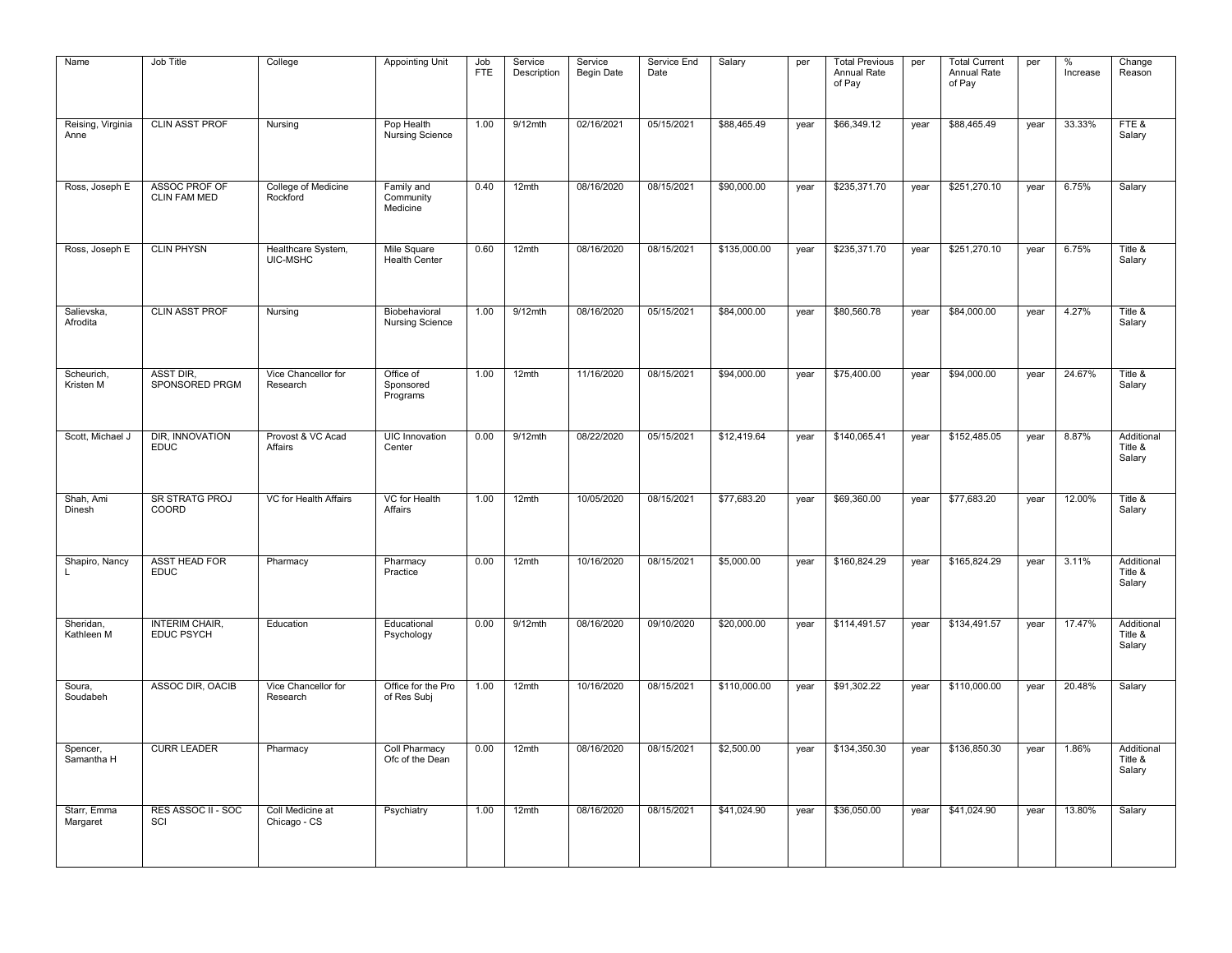| Name                      | Job Title                             | College                          | <b>Appointing Unit</b>             | Job<br><b>FTE</b> | Service<br>Description | Service<br><b>Begin Date</b> | Service End<br>Date | Salary       | per  | <b>Total Previous</b><br>Annual Rate<br>of Pay | per  | <b>Total Current</b><br>Annual Rate<br>of Pay | per  | %<br>Increase            | Change<br>Reason                |
|---------------------------|---------------------------------------|----------------------------------|------------------------------------|-------------------|------------------------|------------------------------|---------------------|--------------|------|------------------------------------------------|------|-----------------------------------------------|------|--------------------------|---------------------------------|
| Stieff, Mike              | <b>INTERIM CO-</b><br><b>DIRECTOR</b> | Liberal Arts & Sciences          | Learning<br>Sciences Res<br>Inst   | 0.00              | $9/12$ mth             | 10/01/2020                   | 05/15/2021          | \$6,000.00   | year | \$138,332.00                                   | year | \$163,000.00                                  | year | 17.83%                   | Additional<br>Title &<br>Salary |
| Stieff, Mike              | <b>PROF</b>                           | Liberal Arts & Sciences          | Chemistry                          | 1.00              | 9/12mth                | 10/01/2020                   | 05/15/2021          | \$157,000.00 | year | \$138,332.00                                   | year | \$163,000.00                                  | year | 17.83%                   | Salary                          |
| Suhs, Kaleigh             | <b>CLIN ASST PROF</b>                 | Coll Medicine at<br>Chicago - CS | Orthopaedic<br>Surgery             | 0.10              | 12mth                  | 08/16/2020                   | 08/15/2021          | \$5,000.00   | year | \$0.00                                         | year | \$5,000.00                                    | year | $\hspace{0.05cm} \cdots$ | FTE&<br>Salary                  |
| Superfine,<br>Alison May  | <b>PROF</b>                           | Liberal Arts & Sciences          | Math, Statistics,<br>& Comp Scnc   | 1.00              | 9/12mth                | 10/01/2020                   | 05/15/2021          | \$157,000.00 | year | \$135,067.00                                   | year | \$163,000.00                                  | year | 20.68%                   | Salary                          |
| Superfine,<br>Alison May  | <b>INTERIM CO-</b><br><b>DIRECTOR</b> | Liberal Arts & Sciences          | Learning<br>Sciences Res<br>Inst   | 0.00              | 9/12mth                | 10/01/2020                   | 05/15/2021          | \$6,000.00   | year | \$157,000.00                                   | year | \$163,000.00                                  | year | 3.82%                    | Additional<br>Title &<br>Salary |
| Sutton, Stacey A          | <b>FACULTY LIAISON</b>                | Provost & VC Acad<br>Affairs     | Social Justice<br>Initiative       | 0.00              | 9/12mth                | 11/02/2020                   | 05/15/2021          | \$15,000.00  | year | \$97,582.17                                    | year | \$112,582.17                                  | year | 15.37%                   | Additional<br>Title &<br>Salary |
| Tyner, Angela L           | <b>INTERIM HEAD</b>                   | Coll Medicine at<br>Chicago - BS | Biochem &<br>Molecular<br>Genetics | 0.00              | $9/12$ mth             | 08/16/2020                   | 05/15/2021          | \$37,500.00  | year | \$200,065.64                                   | year | \$237,565.64                                  | year | 18.74%                   | Additional<br>Title &<br>Salary |
| Tyo, Carissa J.           | DIR OF ACAD PRGMS<br>OF EM            | Coll Medicine at<br>Chicago - CS | Emergency<br>Medicine              | 0.00              | 12mth                  | 10/01/2020                   | 08/15/2021          | \$20,000.00  | year | \$226,772.65                                   | year | \$246,772.65                                  | year | 8.82%                    | Additional<br>Title &<br>Salary |
| Van Voorhees,<br>Benjamin | PHYSN SURG                            | Coll Medicine at<br>Chicago - CS | Pediatrics                         | 0.49              | 12mth                  | 08/16/2020                   | 08/15/2021          | \$111,508.53 | year | \$377,034.80                                   | year | \$384,697.80                                  | year | 2.03%                    | Salary                          |
| Volpe, Kelley<br>Alma     | <b>DIR. ACAD PRGMS</b>                | Coll Medicine at<br>Chicago - CS | Psychiatry                         | 0.10              | 12mth                  | 08/16/2020                   | 08/15/2021          | \$19,000.58  | year | \$228,204.74                                   | year | \$236,696.94                                  | year | 3.72%                    | Salary                          |
| Volpe, Kelley<br>Alma     | <b>PHYSN SURG</b>                     | Coll Medicine at<br>Chicago - CS | Psychiatry                         | 0.75              | 12mth                  | 08/16/2020                   | 08/15/2021          | \$126,795.49 | year | \$228,204.74                                   | year | \$236,696.94                                  | year | 3.72%                    | Salary                          |
| Weinstein, Sally          | <b>DIR, ACAD PRGMS</b>                | Coll Medicine at<br>Chicago - CS | Psychiatry                         | 0.13              | 12mth                  | 08/16/2020                   | 08/15/2021          | \$10,742.64  | year | \$86,841.65                                    | year | \$87,052,29                                   | year | 0.24%                    | Salary                          |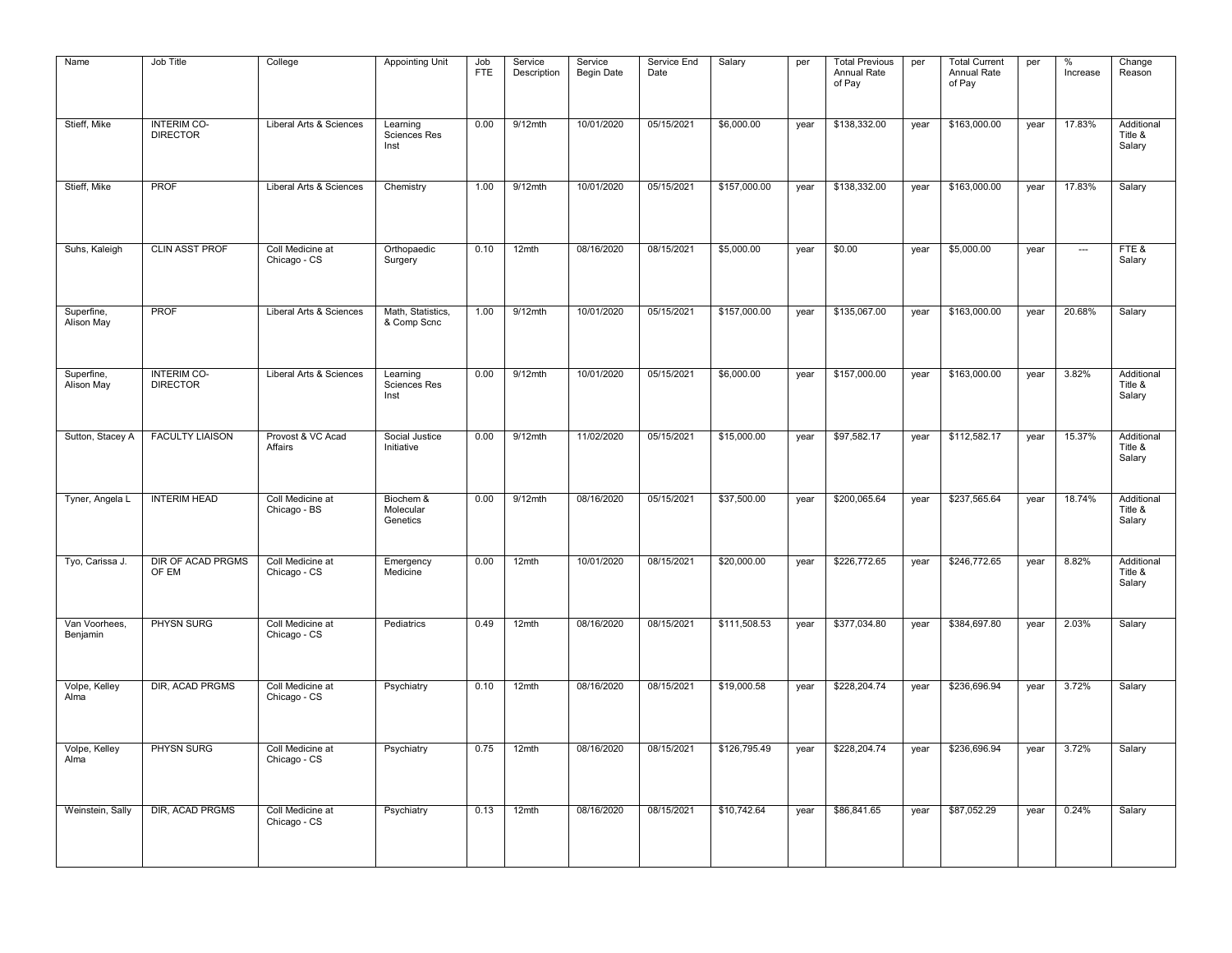| Name                      | Job Title                            | College | <b>Appointing Unit</b>                  | Job<br><b>FTE</b> | Service<br>Description | Service<br>Begin Date | Service End<br>Date | Salary      | per  | <b>Total Previous</b><br>Annual Rate<br>of Pay | per  | <b>Total Current</b><br>Annual Rate<br>of Pay | per  | %<br>Increase | Change<br>Reason       |
|---------------------------|--------------------------------------|---------|-----------------------------------------|-------------------|------------------------|-----------------------|---------------------|-------------|------|------------------------------------------------|------|-----------------------------------------------|------|---------------|------------------------|
| Wendler, Mary<br>Cecilia  | <b>CLIN ASSOC PROF</b>               | Nursing | Biobehavioral<br><b>Nursing Science</b> | 0.70              | $9/12$ mth             | 08/16/2020            | 05/15/2021          | \$64,400.00 | year | \$55,200.00                                    | year | \$64,400.00                                   | vear | 16.67%        | FTE&<br>Salary         |
| Wolak,<br>Jacqueline Jean | <b>CLIN PRAC NURS</b><br><b>EDUC</b> | Nursing | Pop Health<br><b>Nursing Science</b>    | 0.20              | 12 <sub>mth</sub>      | 09/16/2020            | 08/15/2021          | \$21,200.00 | year | \$66,400.00                                    | year | \$87,600.00                                   | year | 31.93%        | Title, FTE<br>& Salary |

#### **Changes to Academic Appointments for Contract Year 2020 to 2021 – Springfield**

| Name                    | Job Title                                      | College                              | Appointing<br>Unit                  | Job FTE | Service<br>Description | Service<br><b>Begin Date</b> | Service End<br>Date | Salary       | per  | Total<br>Previous<br>Annual Rate<br>of Pay | per  | Total<br>Current<br><b>Annual Rate</b><br>of Pay | per  | % Increase | Change<br>Reason  |
|-------------------------|------------------------------------------------|--------------------------------------|-------------------------------------|---------|------------------------|------------------------------|---------------------|--------------|------|--------------------------------------------|------|--------------------------------------------------|------|------------|-------------------|
| Acosta,<br>Anaberta     | <b>DIR</b><br><b>STSVC</b><br><b>FINAD</b>     | Provost &<br>VC Acad<br>Affairs      | Financial<br>Assistance             | 1.00    | 12mth                  | 10/12/2020                   | 08/15/2021          | \$89,000.00  | year | \$72,352.87                                | year | \$89,000.00                                      | vear | 23.01%     | Title &<br>Salary |
| Hakenewerth,<br>Timothy | <b>ASST PROF</b>                               | Education<br>and Human<br>Services   | Human<br>Development<br>Counseling  | 1.00    | $9/12$ mth             | 11/16/2020                   | 05/15/2021          | \$56,500.00  | year | \$55,150.00                                | year | \$56,500.00                                      | vear | 2.45%      | Title &<br>Salary |
| Hewitt, Amy             | <b>ASST PROF</b>                               | Education<br>and Human<br>Services   | Teacher<br>Education                | 1.00    | 9/12mth                | 11/16/2020                   | 05/15/2021          | \$59,000.00  | vear | \$57,650.00                                | vear | \$59,000.00                                      | vear | 2.34%      | Title &<br>Salary |
| Kaeseberg,<br>Lauren    | ASSOC<br><b>LEGAL DIR</b>                      | Center for<br>State Policy           | Illinois<br>Innocence<br>Project    | 1.00    | 12mth                  | 11/16/2020                   | 08/15/2021          | \$110,780.00 | year | \$90,780.00                                | year | \$110,780.00                                     | year | 22.03%     | Title &<br>Salary |
| Pham, Trung             | <b>ASST PROF</b>                               | <b>Business</b><br>and<br>Management | Accounting,<br>Econ, and<br>Finance | 1.00    | $9/12$ mth             | 11/16/2020                   | 05/15/2021          | \$122,000.00 | vear | \$120,650.00                               | vear | \$122,000.00                                     | vear | 1.12%      | Title &<br>Salary |
| Sotelo, Erin            | <b>UGRAD</b><br><b>ACAD</b><br><b>ADVR CBM</b> | <b>Business</b><br>and<br>Management | Business &<br>Management<br>Admin   | 1.00    | 12mth                  | 11/16/2020                   | 08/15/2021          | \$50,000.00  | vear | \$45,710.00                                | vear | \$50,000.00                                      | vear | 9.39%      | Salary            |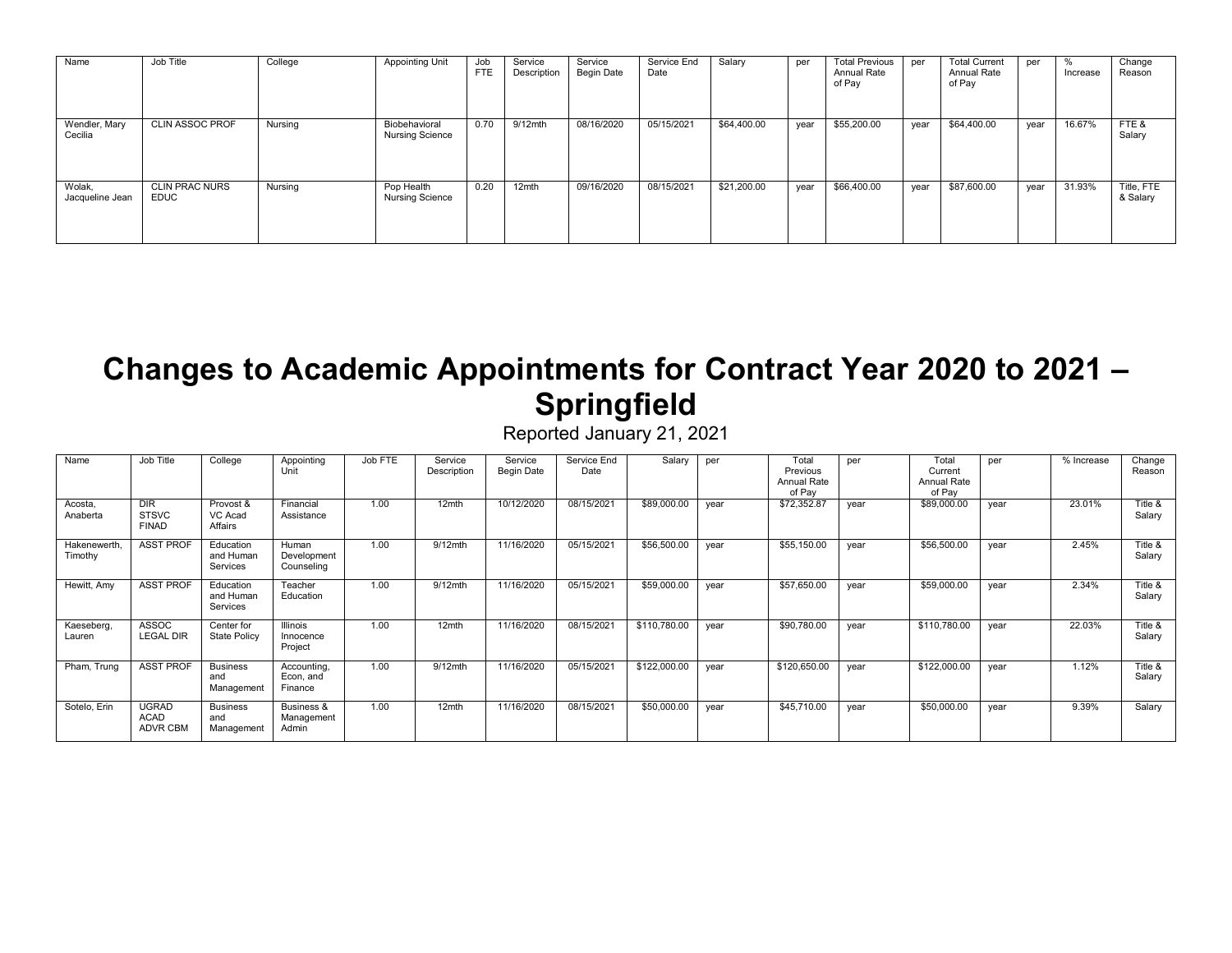### **Changes to Academic Appointments for Contract Year 2020 to 2021 – System Offices**

| Name                          | Job Title                                               | College                                        | Appointing<br>Unit                   | Job FTE | Service<br>Description | Service<br>Begin Date | Service End<br>Date | Salary       | per  | Total<br>Previous<br>Annual Rate<br>of Pay | per  | Total<br>Current<br>Annual Rate<br>of Pav | per  | % Increase | Change<br>Reason  |
|-------------------------------|---------------------------------------------------------|------------------------------------------------|--------------------------------------|---------|------------------------|-----------------------|---------------------|--------------|------|--------------------------------------------|------|-------------------------------------------|------|------------|-------------------|
| Crane, Sarah<br>Maria         | SR DIR CAP<br><b>FIN</b>                                | Office of<br>Treasury<br>Operations            | Treasury<br>Operations               | 1.00    | $12$ mth               | 01/16/2021            | 08/15/2021          | \$136,000.00 | year | \$131,000.00                               | year | \$136,000.00                              | year | 3.82%      | Salary            |
| Davis, Dawn<br>м              | <b>DEPLOYMENT</b><br><b>SPEC</b>                        | Admin Info<br>Technology<br>Services           | Admin Info<br>Technology<br>Services | 1.00    | $12$ mth               | 10/16/2020            | 08/15/2021          | \$75,134.00  | year | \$72,134.40                                | year | \$75,134.00                               | vear | 4.16%      | Salary            |
| Davis, Donna<br>м             | <b>ASST UNIV</b><br><b>COUNSEL</b>                      | Executive<br>Offices                           | University<br>Counsel                | 1.00    | $12$ mth               | 10/16/2020            | 08/15/2021          | \$93,500.00  | year | \$89,000.00                                | year | \$93,500,00                               | vear | 5.06%      | Salary            |
| Li, Xuegin                    | <b>SR ENT APP</b><br><b>ADMIN SPEC</b>                  | Admin Info<br>Technology<br>Services           | Admin Info<br>Technology<br>Services | 1.00    | 12mth                  | 10/07/2020            | 08/15/2021          | \$116,000.00 | year | \$112,813.41                               | year | \$116,000.00                              | year | 2.82%      | Salary            |
| Martin.<br>Vance Scott        | <b>EXEC POL</b><br><b>ADVSR</b><br><b>ACCESSIBILITY</b> | Executive<br>Offices                           | Secr<br>Ofc/Board of<br>Trustees     | 1.00    | $12$ mth               | 10/16/2020            | 08/15/2021          | \$78,000.00  | vear | \$77,628.00                                | year | \$78,000.00                               | vear | 0.48%      | Title &<br>Salary |
| Masters,<br>Paul W            | <b>ASSOC DIR</b><br><b>TAM</b>                          | Admin Info<br>Technology<br><b>Services</b>    | Admin Info<br>Technology<br>Services | 1.00    | $12$ mth               | 11/16/2020            | 08/15/2021          | \$124,000.00 | year | \$119,469.90                               | year | \$124,000.00                              | year | 3.79%      | Title &<br>Salary |
| Nevill.<br>Michael R          | <b>ASSOC DIR</b><br><b>TAM</b>                          | Admin Info<br>Technology<br>Services           | Admin Info<br>Technology<br>Services | 1.00    | $12$ mth               | 11/16/2020            | 08/15/2021          | \$120,000.00 | vear | \$114,376.59                               | year | \$120,000.00                              | year | 4.92%      | Title &<br>Salary |
| Presson.<br>Sherri<br>Carlene | ASSOC DIR<br><b>TAM</b>                                 | Admin Info<br>Technology<br>Services           | Admin Info<br>Technology<br>Services | 1.00    | 12mth                  | 11/16/2020            | 08/15/2021          | \$117,000.00 | year | \$106,416.90                               | year | \$117,000.00                              | vear | 9.94%      | Title &<br>Salary |
| Puckett.<br>Kayci Ellen       | <b>INTERIM DIR</b><br><b>IPHEC</b>                      | <b>Business &amp;</b><br>Financial<br>Services | State<br>University<br>Procurement   | 1.00    | $12$ mth               | 09/16/2020            | 08/15/2021          | \$105,000.00 | year | \$100,000.00                               | year | \$105,000.00                              | vear | 5.00%      | Title &<br>Salary |
| Quinlan,<br>Karen Jean        | <b>INTERIM DIR</b><br>OPER STRATG<br><b>SERV</b>        | Executive<br>Offices                           | University<br>Counsel                | 1.00    | $12$ mth               | 10/01/2020            | 08/15/2021          | \$125,000.00 | year | \$109,198.53                               | year | \$125,000.00                              | year | 14.47%     | Title &<br>Salary |
| Strode, Julia                 | <b>SR DATABASE</b><br><b>SPEC</b>                       | Admin Info<br>Technology<br>Services           | Admin Info<br>Technology<br>Services | 1.00    | $12$ mth               | 09/16/2020            | 08/15/2021          | \$118,000.00 | year | \$114,749.93                               | year | \$118,000.00                              | year | 2.83%      | Salary            |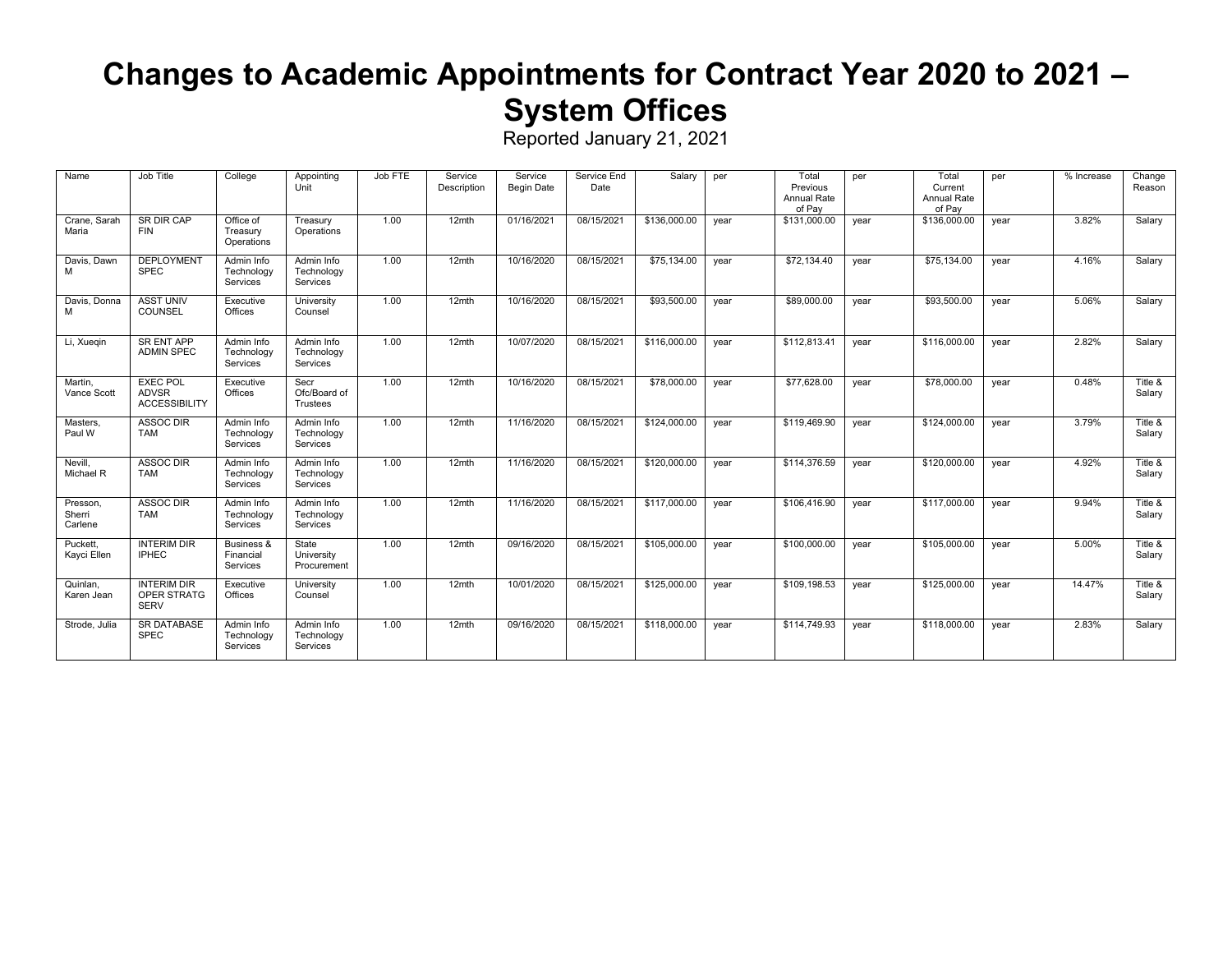#### **New Hires Urbana**

| Name                       | Job Title                                       | College                        | <b>Appointing Unit</b>              | Job<br><b>FTE</b> | Service Description | Service Begin<br>Date | Service End Date | Salary       | Per  |
|----------------------------|-------------------------------------------------|--------------------------------|-------------------------------------|-------------------|---------------------|-----------------------|------------------|--------------|------|
| Anderson, Scott L          | <b>BRAND MKTG DIR</b>                           | Chancellor                     | <b>Strategic Marketing Branding</b> | 1.00              | 12mth               | 11/09/2020            | 08/15/2021       | \$130,000.00 | year |
| Benson, Erin               | ASST SCI, SR RES ARCHEO                         | <b>OVCRI Institutes</b>        | IL State Archaeological Survey      | 1.00              | 12mth               | 10/18/2020            | 10/17/2021       | \$63,000.00  | year |
| Bhagat, Zarana R           | VST RES SPEC                                    | Veterinary Medicine            | Veterinary Diagnostic Lab           | 1.00              | 12mth               | 11/16/2020            | 11/15/2021       | \$45,000.00  | year |
| Braun, Michaela Briane     | <b>RES SPEC IN AGRI</b>                         | Agr, Consumer, & Env Sciences  | <b>Animal Sciences</b>              | 1.00              | 12mth               | 11/02/2020            | 08/15/2021       | \$65,000.00  | year |
| Brooks, Darice             | VST PROJ COORD                                  | Applied Health Sciences        | Kinesiology & Community Health      | 1.00              | 12mth               | 10/05/2020            | 10/04/2021       | \$43,000.00  | year |
| Cabanlit, Tredayne Bengil  | <b>VST RES SPEC</b>                             | Veterinary Medicine            | Veterinary Diagnostic Lab           | 0.00              | 12mth               | 08/29/2020            | 08/28/2021       | \$2,112.00   | year |
| Cabanlit, Tredayne Bengil  | <b>VST RES SPEC</b>                             | Veterinary Medicine            | Veterinary Diagnostic Lab           | 1.00              | 12mth               | 08/29/2020            | 08/28/2021       | \$45,000.00  | year |
| Carrell, Jennifer E        | VST SCI SPEC, MAP STD                           | <b>OVCRI Institutes</b>        | IL State Geological Survey          | 1.00              | 12mth               | 11/02/2020            | 08/15/2021       | \$51,000.00  | year |
| Chacko, George             | <b>EXEC DIR OF RES DATA</b><br><b>ANALYTICS</b> | <b>Grainger Engineering</b>    | <b>Engineering Administration</b>   | 1.00              | $12$ mth            | 10/05/2020            | 08/15/2021       | \$225,000.00 | year |
| Chatman, Bradley Craig     | <b>INSTRN MEDIA SPEC</b>                        | <b>Applied Health Sciences</b> | Applied Health Sciences Admin       | 1.00              | 12mth               | 10/05/2020            | 08/15/2021       | \$57,000.00  | year |
| Chatman, Donald Fitzgerald | STDNT & ACAD SUCCESS SPEC                       | Gies College of Business       | <b>Business Online Programs</b>     | 1.00              | $12$ mth            | 11/12/2020            | 08/15/2021       | \$50,000.00  | year |
| Chehab, Ghassan Riad       | <b>SR RES SCI</b>                               | <b>Grainger Engineering</b>    | Civil & Environmental Eng           | 1.00              | $12$ mth            | 11/02/2020            | 11/01/2021       | \$104,000.00 | year |
| Chmielewski, Kathleen V    | EEO ASSOC                                       | Vice Chancellor for Diversity  | Office for Access and Equity        | 1.00              | 12mth               | 11/09/2020            | 08/15/2021       | \$93,000.00  | year |
| Creuz, Erin A              | <b>INSTRN DESIGNER</b>                          | Center Innov in Teach Learn    | Center Innov in Teach Learn         | 1.00              | 12mth               | 11/16/2020            | 08/15/2021       | \$56,000.00  | year |
| Curry, Rachel Colleen      | <b>EXT WATERSHED OUTR</b><br>ASSOC, ANR         | Agr, Consumer, & Env Sciences  | Cooperative Extension               | 1.00              | $12$ mth            | 11/02/2020            | 08/15/2021       | \$54,000.00  | year |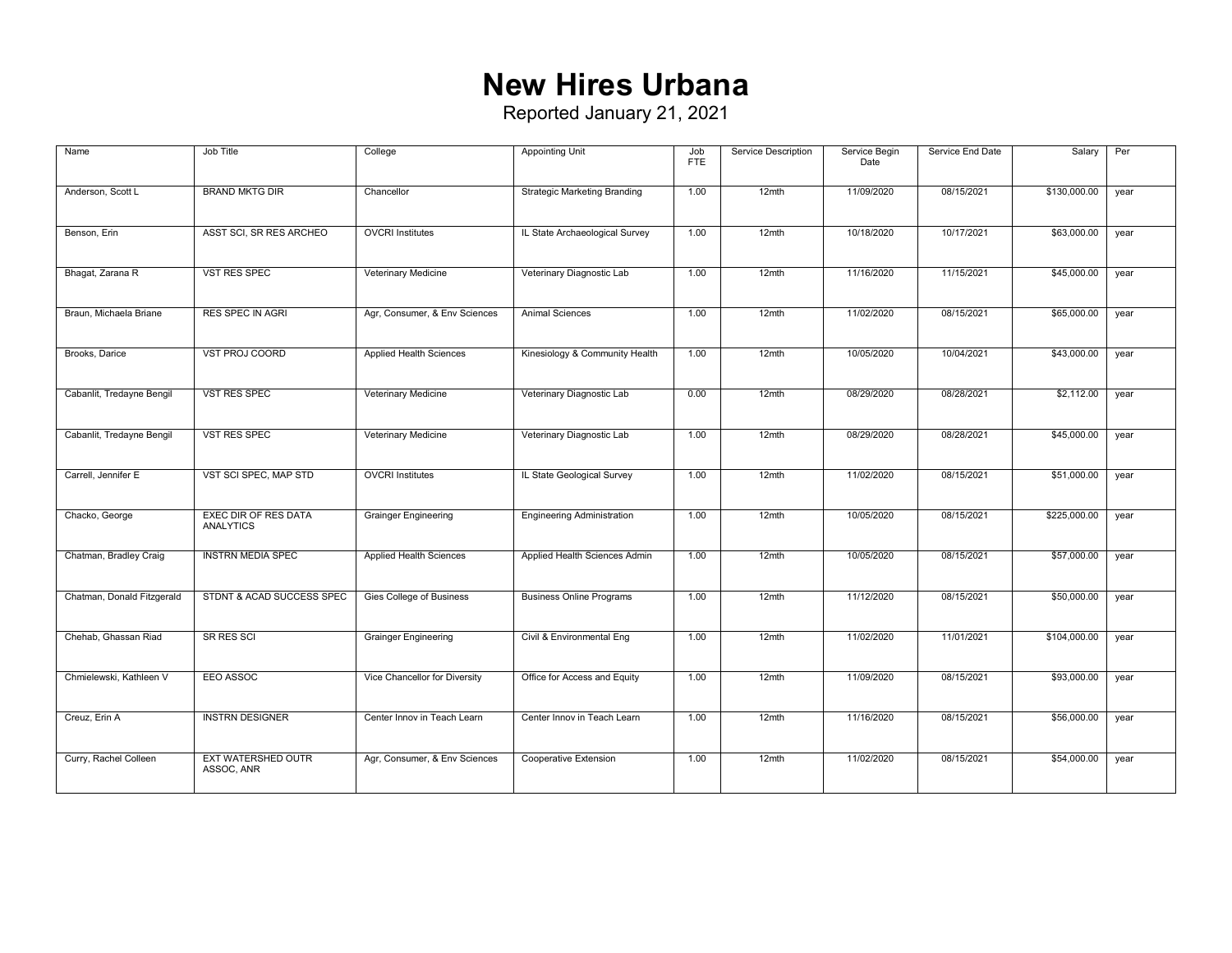| Name                               | Job Title                                | College                        | <b>Appointing Unit</b>             | Job            | Service Description           | Service Begin | Service End Date | Salary      | Per  |
|------------------------------------|------------------------------------------|--------------------------------|------------------------------------|----------------|-------------------------------|---------------|------------------|-------------|------|
|                                    |                                          |                                |                                    | <b>FTE</b>     |                               | Date          |                  |             |      |
| Deutscher, Wesley Allen            | VST RES SPEC                             | Veterinary Medicine            | Veterinary Diagnostic Lab          | 0.00           | 12mth                         | 09/03/2020    | 09/02/2021       | \$2,112.00  | Year |
| Deutscher, Wesley Allen            | <b>VST RES SPEC</b>                      | Veterinary Medicine            | Veterinary Diagnostic Lab          | 1.00           | 12mth                         | 09/03/2020    | 09/02/2021       | \$45,000.00 | year |
| Dougherty, Hannah Louise           | ACAD ADVR & COORD INATL<br>PRGM          | <b>Grainger Engineering</b>    | <b>Engineering Administration</b>  | 1.00           | 12mth                         | 11/16/2020    | 08/15/2021       | \$52,500.00 | year |
| Elabd, Omar Mohamed                | SR SOFTWARE ENGR                         | <b>Grainger Engineering</b>    | Applied Research Institute         | 1.00           | 12mth                         | 10/19/2020    | 08/15/2021       | \$97,500.00 | year |
| Furugen Cesar de Andrade,<br>Andre | <b>VST SCHOLAR</b>                       | Agr, Consumer, & Env Sciences  | Animal Sciences                    | 1.00           | 12mth                         | 12/01/2020    | 05/31/2021       | \$36,000.00 | year |
| Gorsuch, Alexander Edmund          | VST ASSOC DIR FOR<br><b>ENTRPRNRSHIP</b> | VC for Research and Innovation | <b>EnterpriseWorks</b>             | 0.50           | 12mth                         | 11/09/2020    | 11/08/2021       | \$55,000.00 | year |
| Haider, Iftikhar                   | <b>LECTURER</b>                          | Liberal Arts & Sciences        | E. Asian Languages & Cultures      | 0.50           | Service Dates as<br>Indicated | 08/24/2020    | 12/18/2020       | \$9,223.28  | year |
| Haney, Jessica L                   | <b>SYST ENGR</b>                         | <b>OVCRI</b> Institutes        | <b>Supercomputing Applications</b> | 1.00           | $12$ mth                      | 11/16/2020    | 08/15/2021       | \$75,000.00 | year |
| Heath, Natalie Sue                 | STDNT & ACAD SUCCESS SPEC                | Gies College of Business       | <b>Business Online Programs</b>    | 1.00           | 12mth                         | 11/16/2020    | 08/15/2021       | \$50,000.00 | year |
| Heath, Natalie Sue                 | STDNT ACAD SUCCESS SPEC                  | Gies College of Business       | <b>Business Online Programs</b>    | 1.00           | 12mth                         | 11/09/2020    | 11/15/2020       | \$50,000.00 | year |
| Herzberger, Leo Allen              | FIELD & LAB RES SPEC                     | <b>OVCRI</b> Institutes        | Inst for Sustain, Enrgy, & Env     | 1.00           | 12mth                         | 10/28/2020    | 10/27/2021       | \$37,000.00 | year |
| Hoffman, Charles Frost             | VST SR SCI SPEC, BEDROCK<br><b>GEOL</b>  | <b>OVCRI</b> Institutes        | IL State Geological Survey         | 1.00           | 12mth                         | 11/30/2020    | 08/15/2021       | \$55,000.00 | year |
| Horner, Nathan R                   | <b>VST RES SPEC</b>                      | Veterinary Medicine            | Veterinary Diagnostic Lab          | 0.00           | 12mth                         | 08/10/2020    | 08/09/2021       | \$6,336.00  | year |
| Horner, Nathan R                   | VST RES SPEC                             | Veterinary Medicine            | Veterinary Diagnostic Lab          | 1.00           | 12mth                         | 08/10/2020    | 08/09/2021       | \$45,000.00 | year |
| Howell, Olivia Grace               | <b>RES SPEC</b>                          | Liberal Arts & Sciences        | Microbiology                       | 1.00           | 12mth                         | 11/16/2020    | 11/15/2021       | \$35,568.00 | year |
| Huang, Xiaoning                    | <b>VST SCHOLAR</b>                       | <b>Grainger Engineering</b>    | Bioengineering                     | 1.00           | 12mth                         | 11/01/2020    | 10/31/2021       | \$24,000.00 | year |
| Joesting, Jennifer J               | <b>INSTR</b>                             | Liberal Arts & Sciences        | School of Molecular & Cell Bio     | 1.00           | 12mth                         | 10/16/2020    | 08/15/2021       | \$55,000.00 | year |
| Johnson, Kirstin Ashley            | VST RES SPEC                             | Veterinary Medicine            | Veterinary Diagnostic Lab          | $\overline{1}$ | 12mth                         | 09/21/2020    | 09/20/2021       | \$45,000.00 | year |
| Jorge, Roberta Haidar              | <b>ELRNG SPEC</b>                        | Gies College of Business       | eLearning                          | 1.00           | 12mth                         | 12/16/2020    | 08/15/2021       | \$54,000.00 | year |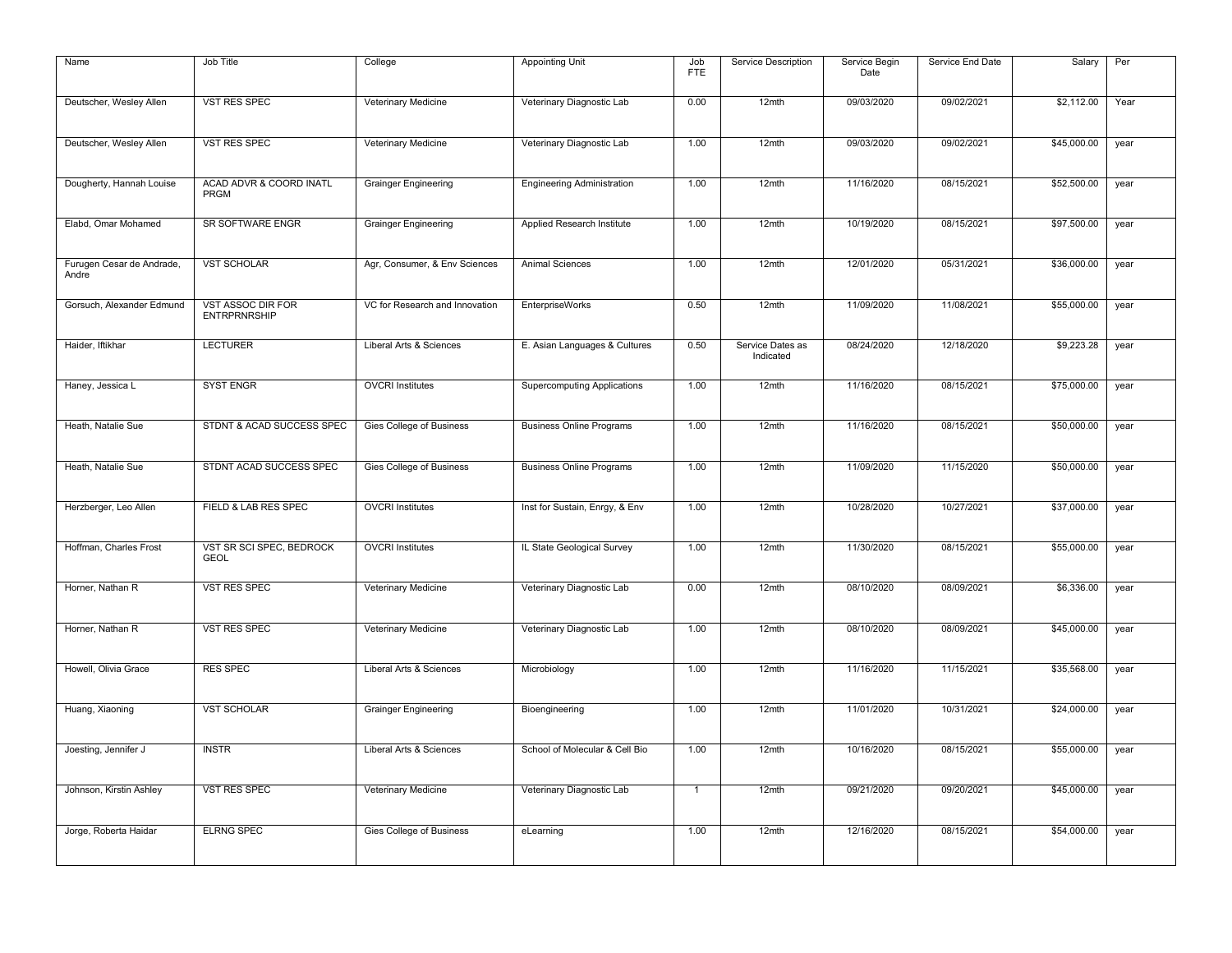| Name                              | Job Title                 | College                       | <b>Appointing Unit</b>               | Job<br><b>FTE</b> | Service Description           | Service Begin<br>Date | Service End Date | Salary      | Per  |
|-----------------------------------|---------------------------|-------------------------------|--------------------------------------|-------------------|-------------------------------|-----------------------|------------------|-------------|------|
| Lariviere, David                  | ADJ CLIN PROF             | Gies College of Business      | Finance                              | 0.33              | Service Dates as<br>Indicated | 08/16/2020            | 12/15/2020       | \$20,000.00 | year |
| Larocca de Souza, Larissa         | <b>RES LAB TECH</b>       | <b>OVCRI</b> Institutes       | Institute for Genomic Biology        | 1.00              | 12mth                         | 11/16/2020            | 12/15/2020       | \$45,000.00 | year |
| Lee, Timothy H                    | <b>LECTURER</b>           | <b>Grainger Engineering</b>   | Mechanical Sci & Engineering         | 1.00              | Service Dates as<br>Indicated | 09/01/2020            | 01/15/2021       | \$33,333.35 | year |
| Leising, Jordan D                 | <b>INSTRN DESIGNER</b>    | Center Innov in Teach Learn   | Center Innov in Teach Learn          | 1.00              | 12mth                         | 11/16/2020            | 08/15/2021       | \$56,000.00 | year |
| Leonard, David Michael            | ADJ INSTR                 | Liberal Arts & Sciences       | <b>LAS Administration</b>            | 0.49              | Service Dates as<br>Indicated | 09/29/2020            | 12/15/2020       | \$6,947.37  | year |
| Li, Qianqian                      | <b>VST SCHOLAR</b>        | Liberal Arts & Sciences       | <b>Plant Biology</b>                 | 0.25              | Service Dates as<br>Indicated | 10/01/2020            | 06/30/2021       | \$9,000.00  | year |
| Luo, Shirui                       | <b>RES SCI</b>            | <b>OVCRI</b> Institutes       | <b>Supercomputing Applications</b>   | $\mathbf{1}$      | 12mth                         | 11/16/2020            | 08/27/2021       | \$90,000.00 | year |
| Mandera, Katie M                  | VST SCI SPEC, MAP STD     | <b>OVCRI</b> Institutes       | IL State Geological Survey           | 1.00              | 12mth                         | 10/19/2020            | 08/15/2021       | \$45,000.00 | year |
| Martinez Romero, Esther<br>Gisela | <b>VST CARDIAC PATH</b>   | Veterinary Medicine           | Veterinary Diagnostic Lab            | 1.00              | 12mth                         | 10/01/2020            | 08/15/2021       | \$72,582.00 | year |
| Matsey, Lynjunita Loeese          | <b>FIELD SPEC</b>         | School of Social Work         | School of Social Work                | 1.00              | $12$ mth                      | 10/05/2020            | 06/30/2021       | \$70,000.00 | year |
| McKinnis, Tamitha Tarice          | <b>VST MGR ORG</b>        | Chancellor                    | Employee Development and<br>Learning | 1.00              | 12mth                         | 10/21/2020            | 10/20/2021       | \$70,000.00 | year |
| Merkley, Amy E                    | <b>INSTRN DESIGNER</b>    | Center Innov in Teach Learn   | Center Innov in Teach Learn          | 1.00              | $12$ mth                      | 11/16/2020            | 08/15/2021       | \$56,000.00 | year |
| Mulligan, Christina Marie         | ASSOC DIR OF LRNG & DEVLP | School of Social Work         | School of Social Work                | 1.00              | 12mth                         | 11/23/2020            | 06/30/2021       | \$77,000.00 | year |
| Nugent, Kathleen Marie            | SIM OPER SPEC             | <b>Grainger Engineering</b>   | Coordinated Science Lab              | 1.00              | 12mth                         | 11/23/2020            | 11/22/2021       | \$56,000.00 | year |
| Nye, Alex                         | STDNT & ACAD SUCCESS SPEC | Gies College of Business      | <b>Business Online Programs</b>      | 1.00              | 12mth                         | 11/09/2020            | 08/15/2021       | \$50,000.00 | year |
| Oberlie, Nicole Ruth              | VST RES SPEC              | Veterinary Medicine           | Veterinary Diagnostic Lab            | 0.00              | 12mth                         | 08/10/2020            | 08/09/2021       | \$6,336.00  | year |
| Oberlie, Nicole Ruth              | VST RES SPEC              | Veterinary Medicine           | Veterinary Diagnostic Lab            | 1.00              | 12mth                         | 08/10/2020            | 08/09/2021       | \$50,000.00 | year |
| Obrecht, Julie A                  | ASST DIR INATL ADM        | Provost & VC Acad Affairs     | Undergraduate Admissions             | 1.00              | 12mth                         | 11/23/2020            | 08/15/2021       | \$55,000.00 | year |
| Ramirez Prado, Vanessa            | EXT EDUC, FAM CNSMR SCI I | Agr, Consumer, & Env Sciences | Cooperative Extension                | 1.00              | 12mth                         | 12/01/2020            | 08/15/2021       | \$54,500.00 | year |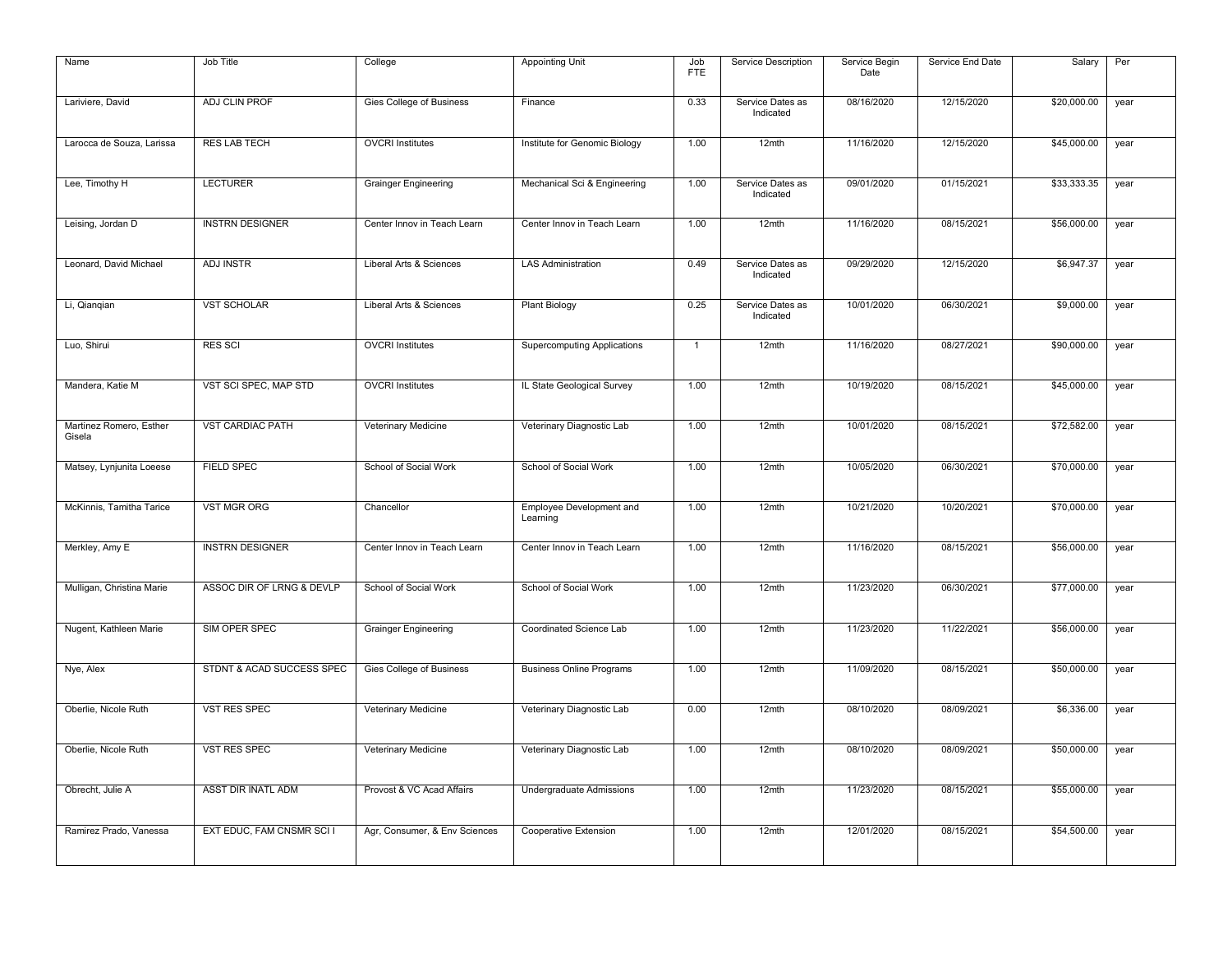| Name                                 | Job Title                                | College                        | <b>Appointing Unit</b>            | Job<br><b>FTE</b> | Service Description           | Service Begin<br>Date | Service End Date | Salary      | Per  |
|--------------------------------------|------------------------------------------|--------------------------------|-----------------------------------|-------------------|-------------------------------|-----------------------|------------------|-------------|------|
|                                      |                                          |                                |                                   |                   |                               |                       |                  |             |      |
| Reinking, Anna C                     | <b>ADJ LECTURER</b>                      | Education                      | Curriculum and Instruction        | 0.22              | 9/9mth                        | 08/16/2020            | 12/15/2020       | \$10,462.50 | year |
| Revindran-Stam, Vanessa              | <b>VST RES SCI</b>                       | Veterinary Medicine            | Veterinary Diagnostic Lab         | 1.00              | 12mth                         | 10/12/2020            | 10/11/2021       | \$70,000.00 | year |
| Roberts, Owen Arthur                 | <b>LECTURER</b>                          | Agr, Consumer, & Env Sciences  | Ag Ldrshp Educ Comm Program       | 1.00              | 12mth                         | 12/01/2020            | 08/15/2021       | \$80,000.00 | year |
| Rosenbaum, Abigail Delores           | <b>VST RES SPEC</b>                      | Veterinary Medicine            | Veterinary Diagnostic Lab         | 0.00              | 12mth                         | 08/10/2020            | 08/09/2021       | \$2,112.00  | year |
| Rosenbaum, Abigail Delores           | <b>VST RES SPEC</b>                      | Veterinary Medicine            | Veterinary Diagnostic Lab         | 1.00              | 12mth                         | 08/10/2020            | 08/09/2021       | \$45,000.00 | year |
|                                      |                                          |                                |                                   |                   |                               |                       |                  |             |      |
| Salgado, Brianna Crystine            | VST RES SPEC                             | Veterinary Medicine            | Veterinary Diagnostic Lab         | 0.00              | 12mth                         | 08/10/2020            | 08/09/2021       | \$2,112.00  | year |
| Salgado, Brianna Crystine            | <b>VST RES SPEC</b>                      | Veterinary Medicine            | Veterinary Diagnostic Lab         | 1.00              | 12mth                         | 08/10/2020            | 08/09/2021       | \$45,000.00 | year |
| Sanfilippo, Joseph Edward            | <b>VST ASST PROF</b>                     | Liberal Arts & Sciences        | Biochemistry                      | 1.00              | 9/12mth                       | 11/01/2020            | 05/15/2021       | \$82,000.00 | year |
| Santoyo Brito, Enrique               | SCI SPEC, BIOL COLLECT<br><b>INTGRTN</b> | <b>OVCRI</b> Institutes        | IL Natural History Survey         | 1.00              | $12$ mth                      | 10/05/2020            | 02/15/2021       | \$42,000.00 | year |
| Schrader, Jamie Lyn                  | <b>ADJ INSTR</b>                         | Liberal Arts & Sciences        | Sch Lit, Cultures, Ling Adm       | 0.19              | Service Dates as<br>Indicated | 10/06/2020            | 12/31/2020       | \$2,971.26  | year |
| Scott, Ethan Matthew                 | ASSOC DIR OF ADVCMT                      | <b>Grainger Engineering</b>    | <b>Engineering Administration</b> | 0.50              | 12mth                         | 09/08/2020            | 08/15/2021       | \$45,000.00 | year |
| Scott, Ethan Matthew                 | ASSOC DIR OF ADVCMT                      | Ofc VC Inst Advancement        | Ofc VC Inst Advancement           | 0.50              | 12mth                         | 09/08/2020            | 08/15/2021       | \$45,000.00 | year |
| Shao, Xiangli                        | <b>VST SCHOLAR</b>                       | Liberal Arts & Sciences        | Chemistry                         | 1.00              | 12mth                         | 11/02/2020            | 10/31/2021       | \$22,800.00 | year |
| Shokry, Doha Naguib Ahmed<br>Mohamed | <b>VST SCHOLAR</b>                       | Veterinary Medicine            | <b>Comparative Biosciences</b>    | 1.00              | 12mth                         | 11/15/2020            | 11/14/2021       | \$24,666.72 | year |
| Siddiqui, Abdul Hasan                | CLIN ASST PROF, CI MED                   | Carle Illinois Medicine        | <b>Clinical Sciences</b>          | 0.05              | 12mth                         | 10/26/2020            | 08/15/2021       | \$16,646.40 | year |
| Simon, Noah H                        | <b>VST RES SPEC</b>                      | Veterinary Medicine            | Veterinary Diagnostic Lab         | 0.00              | 12mth                         | 09/01/2020            | 08/31/2021       | \$2,112.00  | year |
| Simon, Noah H                        | VST RES SPEC                             | Veterinary Medicine            | Veterinary Diagnostic Lab         | 1.00              | 12mth                         | 09/01/2020            | 08/31/2021       | \$45,000.00 | year |
|                                      |                                          |                                |                                   |                   |                               |                       |                  |             |      |
| Smith, Elizabeth Lynette             | ASSOC DIR PRE & IN-SERV                  | School of Social Work          | School of Social Work             | 1.00              | 12mth                         | 10/12/2020            | 06/30/2021       | \$75,000.00 | year |
| Stier, Zachary Lee                   | <b>ADJ LECTURER</b>                      | School of Information Sciences | <b>Information Sciences</b>       | 0.25              | Service Dates as<br>Indicated | 10/16/2020            | 12/31/2020       | \$7,732.77  | year |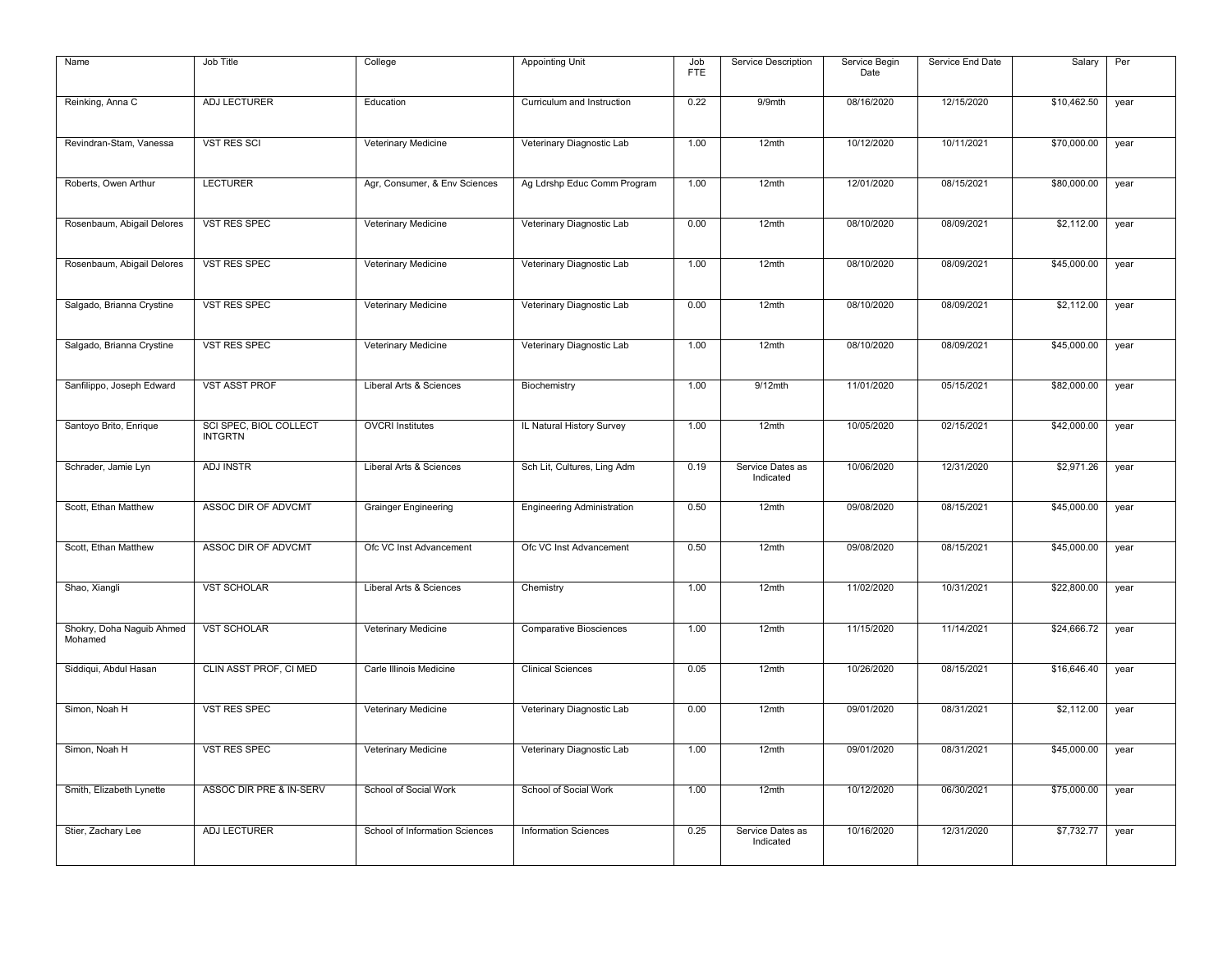| Name                     | Job Title                                        | College                       | <b>Appointing Unit</b>             | Job<br><b>FTE</b> | Service Description | Service Begin<br>Date | Service End Date | Salary      | Per  |
|--------------------------|--------------------------------------------------|-------------------------------|------------------------------------|-------------------|---------------------|-----------------------|------------------|-------------|------|
| Stirek, Lindsey L        | VST ASST DIR FOR ACAD<br>PRGM                    | Fine & Applied Arts           | Fine & Applied Arts Admin          | 1.00              | $12$ mth            | 10/16/2020            | 08/15/2021       | \$42,000.00 | year |
| Terstriep, Jeffrey       | <b>SR RES ANLYS</b>                              | <b>OVCRI</b> Institutes       | <b>Supercomputing Applications</b> | 1.00              | 12mth               | 11/16/2020            | 08/15/2021       | \$88,000.00 | year |
| Thomas-Wilhelm, Dakota J | <b>WORKFORCE LRNG &amp; DEVLP</b><br><b>SPEC</b> | School of Social Work         | School of Social Work              | 1.00              | $12$ mth            | 12/14/2020            | 06/30/2021       | \$65,000.00 | year |
| Tucci, Joseph Rocco      | <b>COURSE PREP SPEC</b>                          | Center Innov in Teach Learn   | Center Innov in Teach Learn        | 1.00              | $12$ mth            | 10/05/2020            | 08/15/2021       | \$45,000.00 | year |
| Twellmann, Curtis L      | SCI SPEC. REGIONAL R3<br><b>PLANNER</b>          | <b>OVCRI</b> Institutes       | IL Natural History Survey          | 1.00              | 12mth               | 11/23/2020            | 08/15/2021       | \$40,000.00 | year |
| Valentine, Amanda Lynn   | <b>VST RES SPEC</b>                              | Agr, Consumer, & Env Sciences | Agricultural & Biological Engr     | 1.00              | $12$ mth            | 10/01/2020            | 09/30/2021       | \$61,500.00 | year |
| Van Stralen, Neale A     | <b>VST RES ENGR</b>                              | <b>Grainger Engineering</b>   | Aerospace Engineering              | 1.00              | $12$ mth            | 10/05/2020            | 10/04/2021       | \$65,000.00 | year |
| Williams, Phlona Y       | <b>LRNG &amp; DEVLP SPEC</b>                     | School of Social Work         | School of Social Work              | 1.00              | $12$ mth            | 11/09/2020            | 06/30/2021       | \$53,500.00 | year |
| Wynn, Leann Marie        | <b>TRNG &amp; LRNG FACILITATOR</b>               | School of Social Work         | School of Social Work              | 1.00              | $12$ mth            | 11/02/2020            | 06/30/2021       | \$50,000.00 | year |
| Young, Celine Hartman    | <b>MANAGING DIR - MMLI</b>                       | <b>OVCRI</b> Institutes       | Institute for Genomic Biology      | 1.00              | $12$ mth            | 11/02/2020            | 11/01/2021       | \$60,000.00 | year |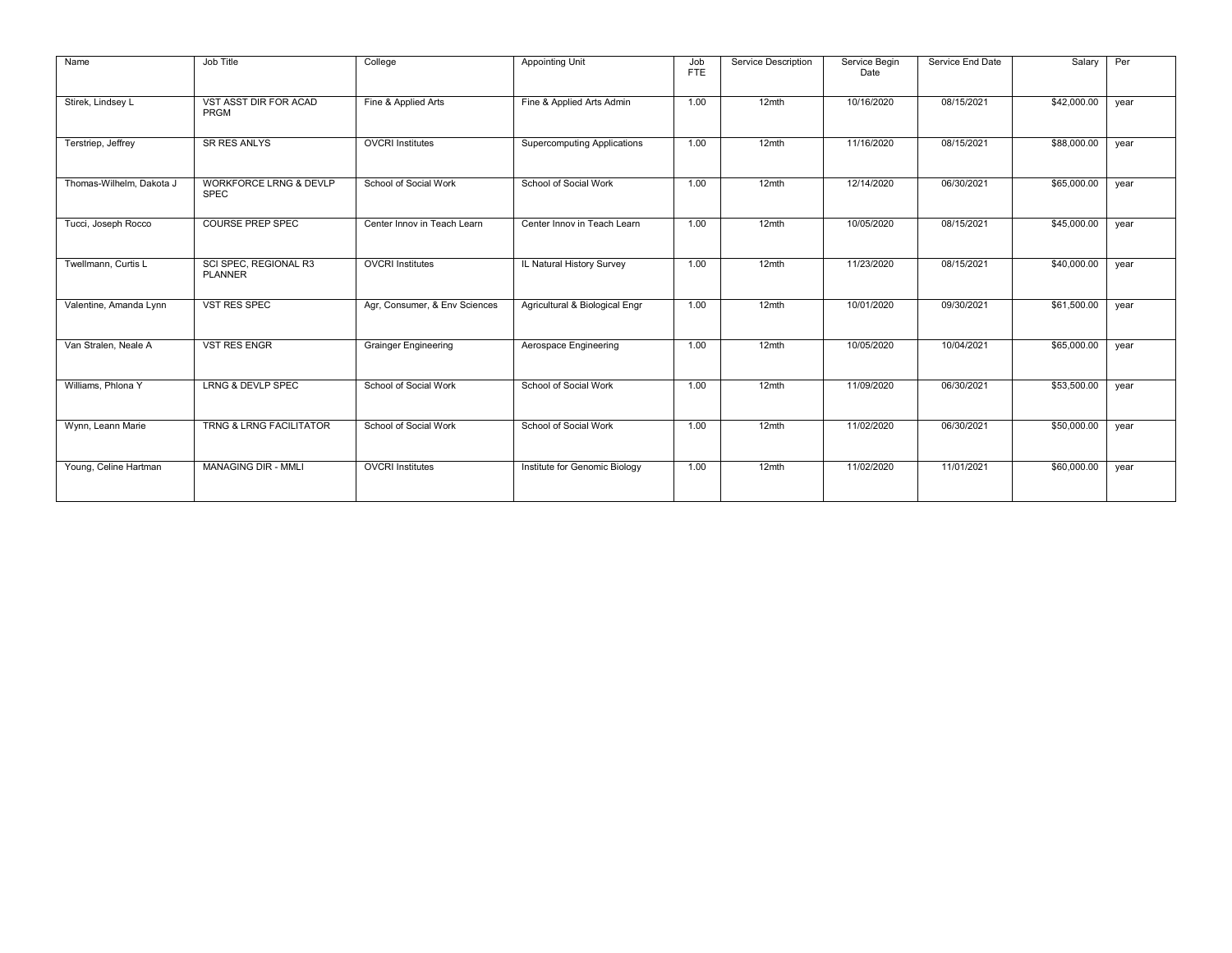## **New Hires Chicago**

| Name                               | Job Title                       | College                        | <b>Appointing Unit</b>              | Job<br>FTE. | Service<br>Description | Service Begin<br>Date | Service End Date | Salary       | Per  |
|------------------------------------|---------------------------------|--------------------------------|-------------------------------------|-------------|------------------------|-----------------------|------------------|--------------|------|
| Ahmadian, Leila                    | <b>CLIN ASST PROF</b>           | Dentistry                      | <b>Restorative Dentistry</b>        | 1.00        | $12$ mth               | 09/16/2020            | 08/15/2021       | \$130,000.00 | year |
| Ahmed, Muhammad Rashid             | <b>CLIN ASSOC PROF</b>          | School of Public Health        | Epidemiology and Biostatistics      | 1.00        | $9/12$ mth             | 09/16/2020            | 05/15/2021       | \$133,000.00 | year |
| Ahmed, Muhammad Rashid             | ASSOC DEAN OF ACAD AFRS         | School of Public Health        | School of Public Health Admin       | 0.00        | $9/12$ mth             | 09/16/2020            | 05/15/2021       | \$10,000.00  | year |
| Al-Awgati, Mina                    | <b>PHYSN SURG</b>               | Coll Medicine at Chicago - CS  | Medicine                            | 0.60        | $12$ mth               | 10/04/2020            | 08/15/2021       | \$96,120.00  | year |
| Al-Awqati, Mina                    | <b>INSTR</b>                    | Coll Medicine at Chicago - CS  | Medicine                            | 0.40        | 12mth                  | 10/04/2020            | 08/15/2021       | \$64,080.00  | year |
| Al-Azzam, Bahaa Abdel-<br>Fattah   | <b>RES SPEC</b>                 | Coll Medicine at Chicago - CS  | Medicine                            | 1.00        | 12mth                  | 09/17/2020            | 08/15/2021       | \$48,000.00  | year |
| Anderson, Danah C                  | ASSOC DIR STDNT FIN AID         | Coll of Med Office of the Dean | Administration                      | 1.00        | $12$ mth               | 08/24/2020            | 08/15/2021       | \$67,000.00  | year |
| Atal, Neha                         | <b>CLIN RES COORD</b>           | UI Cancer Center               | UI CC Clinical Trials Office        | 1.00        | 12mth                  | 11/10/2020            | 08/15/2021       | \$61,000.00  | year |
| Baum, Charles Michael              | <b>ADJ PROF</b>                 | John Marshall Law School       | Law                                 | 0.10        | 9/9mth                 | 08/16/2020            | 12/31/2020       | \$3,980.79   | year |
| Brown, Christerralyn Alyce<br>Jeon | ADJ LECTURER                    | Education                      | <b>Special Education</b>            | 0.33        | 9/9mth                 | 08/16/2020            | 12/31/2020       | \$16,499.97  | year |
| Carlson, Hannah Rae                | VST CLIN RES COORD              | Coll Medicine at Chicago - CS  | Medicine                            | 1.00        | 12mth                  | 11/30/2020            | 11/29/2021       | \$55,000.00  | year |
| Cavaliere, Gabrielle               | VST CLIN RES COORD              | Coll Medicine at Chicago - CS  | Medicine                            | 1.00        | 12mth                  | 08/31/2020            | 08/30/2021       | \$38,000.00  | year |
| Chadwell, Natalie Willa            | DIR ACCRED, CLIN COMPL,<br>QUAL | Healthcare Systems, UIC - MC   | <b>Administration Services</b>      | 1.00        | 12mth                  | 10/16/2020            | 08/15/2021       | \$155,000.00 | year |
| Comstock, Kelly                    | CLINIC DIR.                     | Healthcare Systems, UIC - MC   | <b>Ambulatory Clinical Services</b> | 1.00        | 12mth                  | 11/02/2020            | 08/15/2021       | \$116,000.00 | year |
| Contreras, Blanca                  | <b>VST RES ASSOC II</b>         | Coll Medicine at Chicago - CS  | Medicine                            | 1.00        | 12mth                  | 11/16/2020            | 11/15/2021       | \$75,000.00  | year |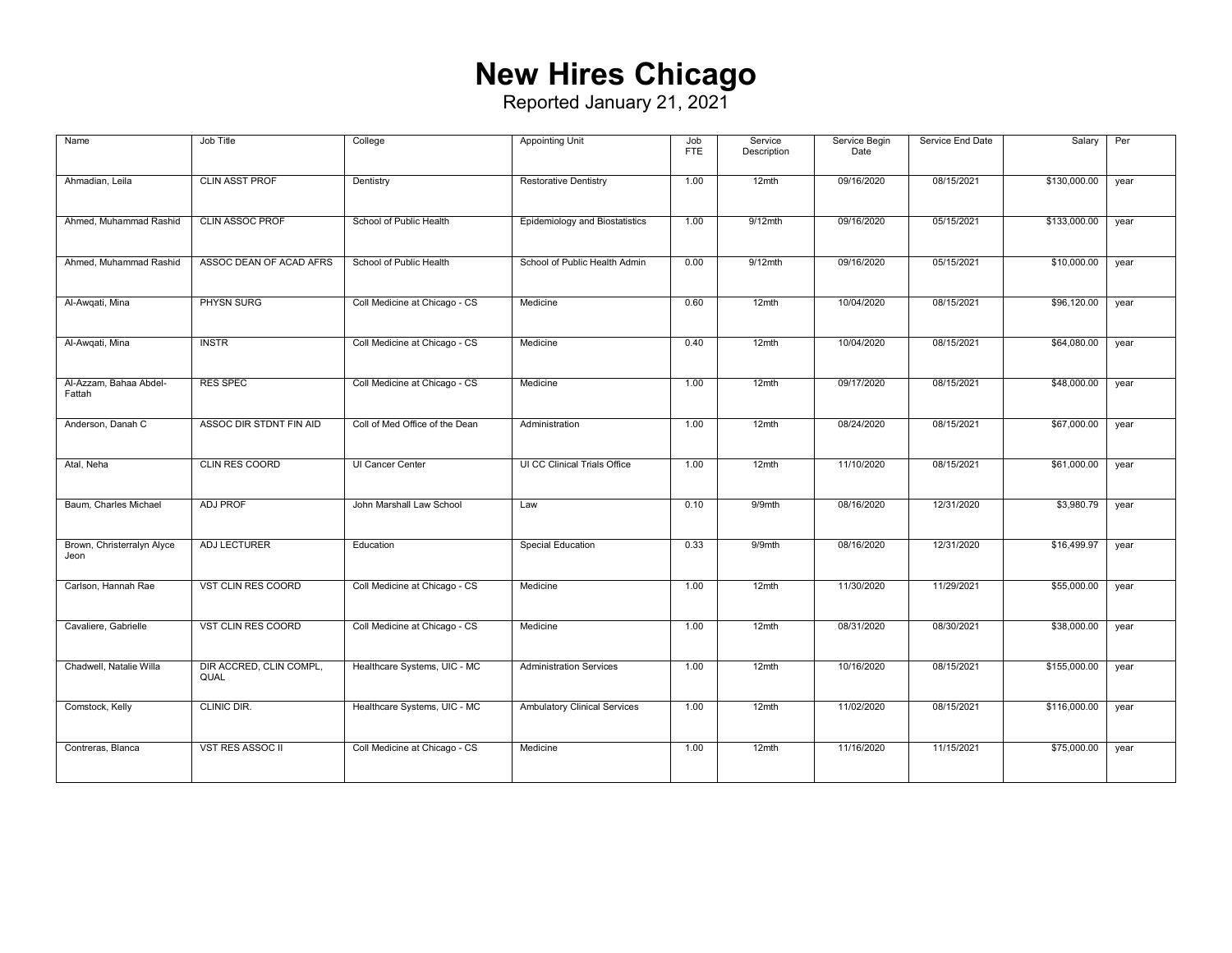| Name                         | Job Title                    | College                        | <b>Appointing Unit</b>         | Job<br><b>FTE</b> | Service<br>Description | Service Begin<br>Date | Service End Date | Salary       | Per  |
|------------------------------|------------------------------|--------------------------------|--------------------------------|-------------------|------------------------|-----------------------|------------------|--------------|------|
| Cornelius, Lori A            | VST CLIN ASSOC               | Coll Medicine at Chicago - CS  | Urology                        | 1.00              | 12mth                  | 10/16/2020            | 10/15/2021       | \$115,000.00 | year |
| Dobles, Giangabriel          | <b>RES SPEC</b>              | Engineering                    | Mechanical & Industrial Engr   | 1.00              | 12mth                  | 09/16/2020            | 08/15/2021       | \$55,500.00  | year |
| Edomwande, Christopher       | <b>VST RES SPEC</b>          | Liberal Arts & Sciences        | <b>Biological Sciences</b>     | 1.00              | 12mth                  | 09/28/2020            | 09/27/2021       | \$35,570.00  | year |
| Ellison, Amy                 | <b>ADVC PRAC NURSE</b>       | Healthcare Systems, UIC - MC   | Nursing                        | 1.00              | 12mth                  | 11/02/2020            | 08/15/2021       | \$118,000.00 | year |
| Ferrer Marrero, Tirsa Marien | ASST PROF OF CLIN MED        | Coll Medicine at Chicago - CS  | Medicine                       | 0.40              | 12mth                  | 10/01/2020            | 08/15/2021       | \$82,000.00  | year |
| Ferrer Marrero, Tirsa Marien | PHYSN SURG                   | Coll Medicine at Chicago - CS  | Medicine                       | 0.60              | 12mth                  | 10/01/2020            | 08/15/2021       | \$123,000.00 | year |
| Fess, Kara Oprian            | <b>CLIN ASST PROF</b>        | College of Medicine Rockford   | Family and Community Medicine  | 0.10              | 12mth                  | 10/01/2020            | 08/15/2021       | \$20,833.50  | year |
| Fess, Kara Oprian            | DIR, ACAD PRGM RMED          | College of Medicine Rockford   | Natl Ctr for Rural Health Prof | 0.10              | 12mth                  | 10/01/2020            | 08/15/2021       | \$20,833.50  | year |
| Garcia, Kevin                | RES ASSOC I                  | School of Public Health        | Community Health Sciences      | 1.00              | 12mth                  | 10/05/2020            | 08/15/2021       | \$50,000.00  | year |
| Giampietro, Philip F         | <b>CHIEF</b>                 | Coll Medicine at Chicago - CS  | Pediatrics                     | 0.00              | 12mth                  | 12/01/2020            | 11/30/2021       | \$25,000.00  | year |
| Giampietro, Philip F         | VST PROF OF CLIN PEDS        | Coll Medicine at Chicago - CS  | Pediatrics                     | 0.20              | 12mth                  | 12/01/2020            | 11/30/2021       | \$40,000.00  | year |
| Giampietro, Philip F         | PHYSN SURG                   | Coll Medicine at Chicago - CS  | Pediatrics                     | 0.80              | 12mth                  | 12/01/2020            | 11/30/2021       | \$169,000.00 | year |
| Goff, Charlotte Narue Ohye   | RES ASSOC II- SOC SCIE       | Coll Medicine at Chicago - CS  | Psychiatry                     | 1.00              | 12mth                  | 10/16/2020            | 08/15/2021       | \$45,000.00  | year |
| Gorski, Eleanor Esser        | <b>DIR PLNG &amp; DESIGN</b> | Vice Chanc Administrative Svcs | OVCAS Plan Sustain Proj Mgt    | 1.00              | 12mth                  | 12/01/2020            | 08/15/2021       | \$140,000.00 | year |
| Griggs, Brianna Dernee       | VST CLIN RES COORD           | Coll Medicine at Chicago - CS  | Medicine                       | 1.00              | 12mth                  | 09/17/2020            | 09/16/2021       | \$60,000.00  | year |
| Hernandez, Caroline Anne     | <b>RES SPEC</b>              | Engineering                    | Mechanical & Industrial Engr   | 1.00              | 12mth                  | 09/16/2020            | 08/15/2021       | \$58,000.00  | year |
| Hinich, Andrea Lyn           | <b>VST TCH ASSOC</b>         | Nursing                        | Pop Health Nursing Science     | 0.10              | $9/9$ mth              | 10/16/2020            | 12/31/2020       | \$6,500.00   | year |
| Hinich, Andrea Lyn           | VST CLIN PRAC NURS EDUC      | Nursing                        | Pop Health Nursing Science     | 0.70              | 12mth                  | 10/16/2020            | 12/31/2020       | \$80,500.00  | year |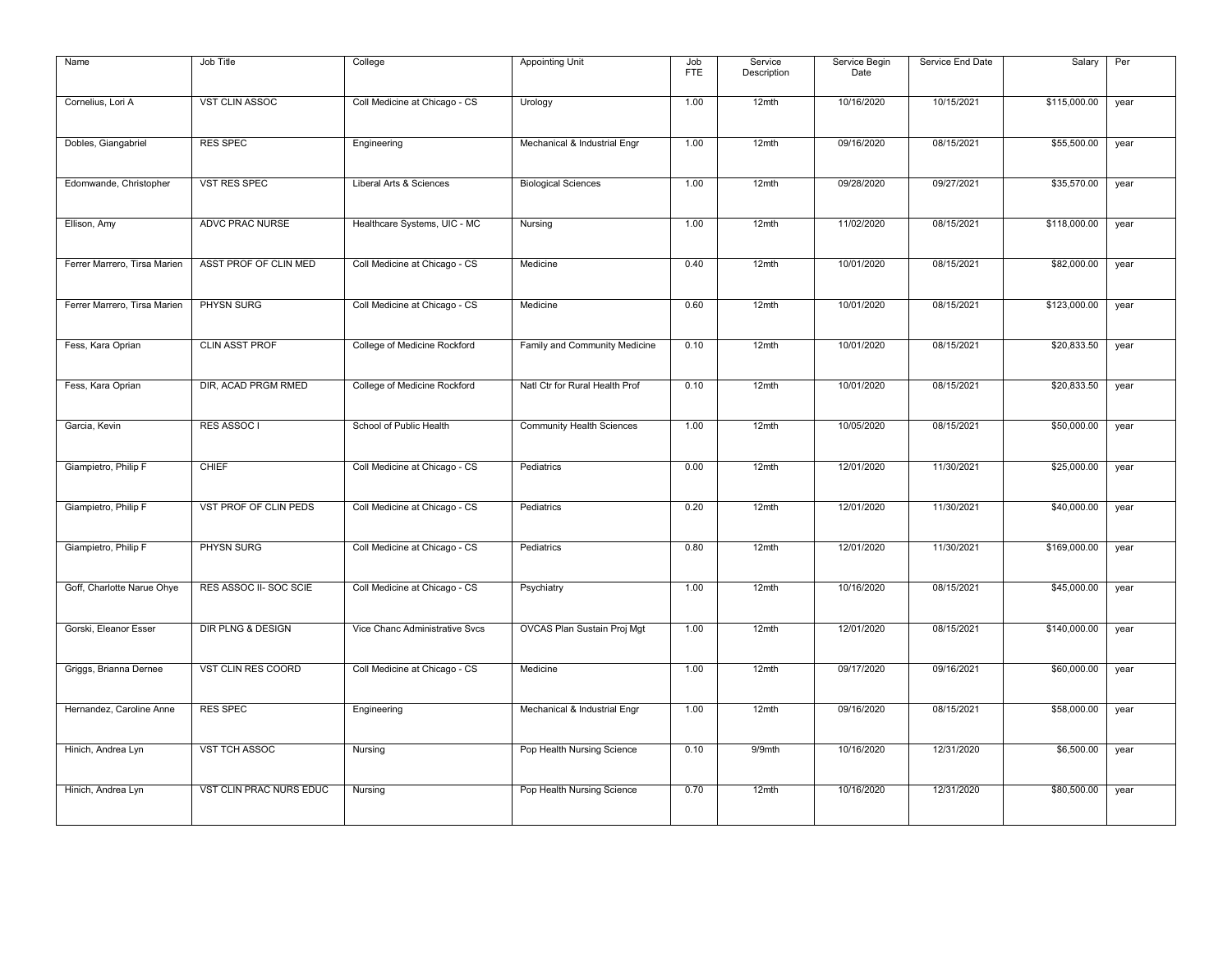| Name                     | Job Title                 | College                        | <b>Appointing Unit</b>           | Job<br><b>FTE</b> | Service<br>Description        | Service Begin<br>Date | Service End Date | Salary       | Per  |
|--------------------------|---------------------------|--------------------------------|----------------------------------|-------------------|-------------------------------|-----------------------|------------------|--------------|------|
| Hoyer, Sheryl            | ASST PROF OF CLIN DERM    | Coll Medicine at Chicago - CS  | Dermatology                      | 0.30              | 12mth                         | 10/16/2020            | 08/15/2021       | \$64,457.00  | year |
| Hoyer, Sheryl            | PHYSN SURG                | Coll Medicine at Chicago - CS  | Dermatology                      | 0.40              | $12$ mth                      | 10/16/2020            | 08/15/2021       | \$85,943.00  | year |
| James, Tomicia Harriet   | <b>ADJ INSTR</b>          | Applied Health Sciences        | Biomed & Health Info Sciences    | 0.32              | Service Dates as<br>Indicated | 10/16/2020            | 12/15/2020       | \$6,666.00   | year |
| Jaworski, Erin           | VST CLIN RES COORD        | Coll Medicine at Chicago - CS  | Medicine                         | 1.00              | 12mth                         | 10/05/2020            | 10/04/2021       | \$68,000.00  | year |
| Jeffris, Kira Dellaporta | <b>VST RES ENGR</b>       | Engineering                    | Mechanical & Industrial Engr     | 1.00              | 12mth                         | 10/01/2020            | 09/30/2021       | \$36,400.00  | year |
| Jones, Ian Edward        | <b>VST RES ENGR</b>       | Engineering                    | Mechanical & Industrial Engr     | 1.00              | 12mth                         | 10/16/2020            | 10/15/2021       | \$36,400.00  | year |
| Jung, Rebecca Yuna       | CLIN RES COORD            | Coll Medicine at Chicago - CS  | Ophthalmology & Visual Sci       | 1.00              | 12mth                         | 09/28/2020            | 08/15/2021       | \$60,000.00  | year |
| Kuklinska, Klaudia       | <b>RES ASSOC II</b>       | Engineering                    | Mechanical & Industrial Engr     | 1.00              | 12mth                         | 09/16/2020            | 08/15/2021       | \$51,000.00  | year |
| Kutinsky, Dina           | SR DIR OF DEVLP           | Coll of Med Office of the Dean | Administration                   | 1.00              | 12mth                         | 11/16/2020            | 08/15/2021       | \$150,000.00 | year |
| Law, Julie Antoinette    | VST SR RES SPEC           | Coll Medicine at Chicago - CS  | Medicine                         | 1.00              | 12mth                         | 12/01/2020            | 11/30/2021       | \$60,000.00  | year |
| Levin, Elise Claire      | <b>REC SPEC</b>           | School of Public Health        | <b>Community Health Sciences</b> | 0.70              | $12$ mth                      | 10/05/2020            | 08/15/2021       | \$47,600.00  | year |
| Lou, Lily J              | PHYSN SURG                | Coll Medicine at Chicago - CS  | Pediatrics                       | 0.55              | 12mth                         | 10/16/2020            | 10/15/2021       | \$206,250.00 | year |
| Lou, Lily J              | VST PROF OF CLIN PEDS     | Coll Medicine at Chicago - CS  | Pediatrics                       | 0.25              | 12mth                         | 10/16/2020            | 10/15/2021       | \$93,750.00  | year |
| Madigan, Dana Marie      | <b>RES ASST PROF</b>      | School of Public Health        | Environmtl & Occuptnl Hlth Sci   | 0.25              | 12mth                         | 10/26/2020            | 06/30/2021       | \$21,250.00  | year |
| Maharathi, Biswajit      | SR RES SPEC               | Coll Medicine at Chicago - CS  | Neurology and Rehab Medicine     | 1.00              | 12mth                         | 10/22/2020            | 10/21/2021       | \$95,000.00  | year |
| Maidana, Daniel Enrique  | <b>VST ASST PROF</b>      | Coll Medicine at Chicago - CS  | Ophthalmology & Visual Sci       | 0.51              | 12mth                         | 10/05/2020            | 08/15/2021       | \$84,150.00  | year |
| Maidana, Daniel Enrique  | PHYSN SURG                | Coll Medicine at Chicago - CS  | Ophthalmology & Visual Sci       | 0.49              | $12$ mth                      | 10/05/2020            | 08/15/2021       | \$80,850.00  | year |
| Manriquez, Andrea        | VST RES ASSOC. II         | Social Work                    | Ctr for Social Policy & Rsrch    | 1.00              | 12mth                         | 10/16/2020            | 10/15/2021       | \$46,818.00  | year |
| Marcano, Michelle Akemi  | <b>VST CLIN ASST PROF</b> | Dentistry                      | <b>Dental Clinics</b>            | 0.00              | 12mth                         | 10/05/2020            | 08/15/2021       | \$0.00       | year |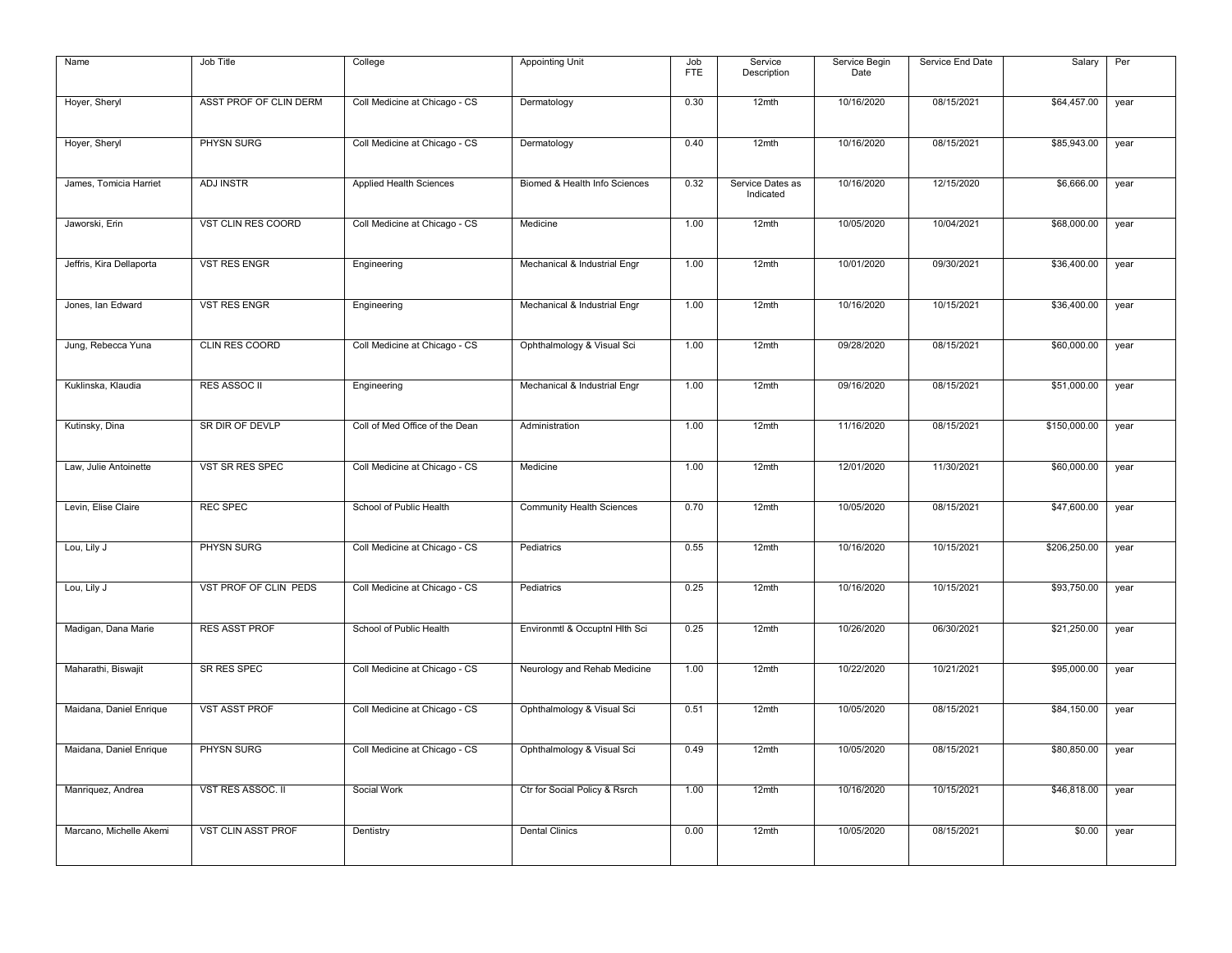| Name                                | Job Title                            | College                        | <b>Appointing Unit</b>         | Job<br><b>FTE</b> | Service<br>Description        | Service Begin<br>Date | Service End Date | Salary       | Per  |
|-------------------------------------|--------------------------------------|--------------------------------|--------------------------------|-------------------|-------------------------------|-----------------------|------------------|--------------|------|
| Marcano, Michelle Akemi             | <b>VST CLIN ASST PROF</b>            | Dentistry                      | <b>Restorative Dentistry</b>   | 1.00              | 12mth                         | 10/05/2020            | 08/15/2021       | \$130,000.00 | year |
| Martin, Melissa K                   | <b>RES SPEC</b>                      | School of Public Health        | School of Public Health Admin  | 1.00              | 12mth                         | 10/26/2020            | 08/15/2021       | \$72,000.00  | year |
| Misiak, Anthony J                   | <b>RES ASSOC II</b>                  | UI Cancer Center               | UI CC Research Programs        | 1.00              | 12mth                         | 11/01/2020            | 08/15/2021       | \$50,000.00  | year |
| Mou, Yongchao                       | <b>RES SCI</b>                       | College of Medicine Rockford   | <b>Biomedical Science</b>      | 1.00              | 12mth                         | 10/17/2020            | 08/15/2021       | \$56,000.00  | year |
| Multrie, Chivon                     | VST RES SPEC                         | Education                      | Ctr for Urban Educ Rsrch & Dev | 1.00              | 12mth                         | 11/16/2020            | 11/15/2021       | \$52,000.00  | year |
| Munoz, Marisol                      | ADV PRACT RN (APRN)                  | Healthcare Systems, UIC - MC   | <b>Ancillary Services</b>      | 1.00              | 12mth                         | 11/02/2020            | 08/15/2021       | \$115,000.00 | year |
| Navarro Estevez, Estefania          | <b>VST LECTURER</b>                  | Liberal Arts & Sciences        | Hispanic and Italian Studies   | 1.00              | 9/9mth                        | 08/16/2020            | 12/31/2020       | \$50,000.00  | year |
| Oglesby, Corliss                    | PATIENT EXP DIR                      | Healthcare Systems, UIC - MC   | Support and General Services   | 1.00              | 12mth                         | 11/02/2020            | 08/15/2021       | \$150,000.00 | year |
| O'Halloran, Eileen Anne             | <b>CLIN ASST PROF</b>                | Coll Medicine at Chicago - CS  | Surgery                        | 0.10              | 12mth                         | 09/20/2020            | 08/15/2021       | \$25,000.00  | year |
| O'Halloran, Eileen Anne             | PHYSN SURG                           | Coll Medicine at Chicago - CS  | Surgery                        | 0.00              | 12mth                         | 09/20/2020            | 08/15/2021       | \$0.00       | year |
| Oskouie, Ali                        | ADJ LECTURER                         | Engineering                    | Civil, Matls & Env Engineering | 0.25              | 9/9mth                        | 09/18/2020            | 12/31/2020       | \$15,000.03  | year |
| Owens, Chastity Lashauna            | <b>LECTURER</b>                      | Social Work                    | Jane Addams Social Work        | 1.00              | $9/12$ mth                    | 09/05/2020            | 05/15/2021       | \$65,000.00  | year |
| Palumbo, Jacob                      | <b>RES SPEC</b>                      | Coll of Med Office of the Dean | Ctr Clinical Translational Sci | 1.00              | 12mth                         | 11/16/2020            | 08/15/2021       | \$58,200.00  | year |
| Perez-Tamayo, Alejandra<br>Mercedes | PHYSN SURG                           | Coll Medicine at Chicago - CS  | Surgery                        | 0.49              | 12mth                         | 08/31/2020            | 08/15/2021       | \$200,000.00 | year |
| Perez-Tamayo, Alejandra<br>Mercedes | VST ASST PROF OF CLIN<br><b>SURG</b> | Coll Medicine at Chicago - CS  | Surgery                        | 0.51              | 12mth                         | 08/31/2020            | 08/15/2021       | \$60,000.00  | year |
| Peterson, Charles<br>Alexander      | VST RES ASSOC I                      | Coll Medicine at Chicago - CS  | Medicine                       | 1.00              | $12$ mth                      | 10/05/2020            | 10/04/2021       | \$65,000.00  | year |
| Pigozzi, Grace Hartzell             | <b>ADJ LECTURER</b>                  | Education                      | Curriculum and Instruction     | 0.10              | Service Dates as<br>Indicated | 09/16/2020            | 10/15/2020       | \$2,500.00   | year |
| Pu, Yong                            | <b>RES ASST PROF</b>                 | Coll Medicine at Chicago - CS  | Pathology                      | 1.00              | 12mth                         | 10/16/2020            | 08/15/2021       | \$61,500.00  | year |
| Ramos, Stephanie                    | RES ASSOC I                          | Liberal Arts & Sciences        | Psychology                     | 1.00              | 12mth                         | 10/19/2020            | 08/15/2021       | \$36,000.00  | year |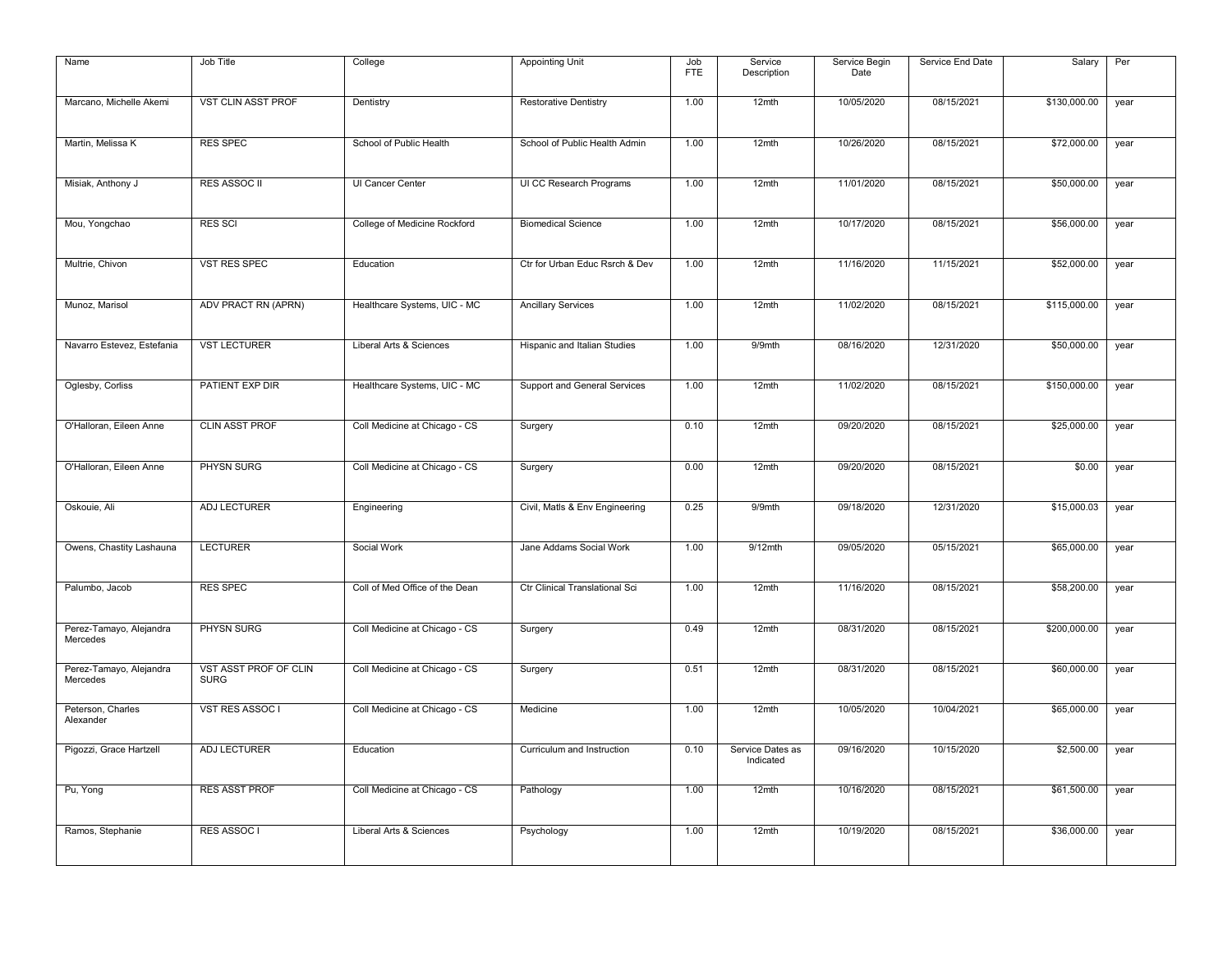| Name                               | Job Title                                | College                        | <b>Appointing Unit</b>           | Job<br><b>FTE</b> | Service<br>Description | Service Begin<br>Date | Service End Date | Salary       | Per  |
|------------------------------------|------------------------------------------|--------------------------------|----------------------------------|-------------------|------------------------|-----------------------|------------------|--------------|------|
| Reinking, Anna C                   | ADJ ASST PROF                            | Education                      | <b>Educational Psychology</b>    | 0.67              | 9/9mth                 | 08/16/2020            | 12/31/2020       | \$33,499.94  | year |
| Rene, Samuel                       | VST CLIN RES COORD                       | Coll Medicine at Chicago - CS  | Medicine                         | 1.00              | 12mth                  | 09/28/2020            | 09/27/2021       | \$50,000.00  | year |
| Richardson, Maxwell Baker          | VST RES ASSOC I                          | Coll Medicine at Chicago - CS  | <b>Emergency Medicine</b>        | 1.00              | 12mth                  | 11/16/2020            | 11/15/2021       | \$45,000.00  | year |
| Riley, Matthew L                   | ASSOC V CHANC                            | Academic Computing & Comm Ctr  | Academic Computing & Comm<br>Ctr | 1.00              | 12mth                  | 12/01/2020            | 08/15/2021       | \$240,000.00 | year |
| Rivera, Luis Lomeli                | ASST PROF CLIN FAM MED                   | Coll Medicine at Chicago - CS  | Family and Community Medicine    | 0.10              | 12mth                  | 10/16/2020            | 08/15/2021       | \$16,500.00  | year |
| Rivera, Luis Lomeli                | PHYSN SURG                               | Coll Medicine at Chicago - CS  | Family and Community Medicine    | 0.90              | 12mth                  | 10/16/2020            | 08/15/2021       | \$148,500.00 | year |
| Roehl, Victoria Jean               | VST SR CLIN RES COORD                    | Coll Medicine at Chicago - CS  | Medicine                         | 1.00              | 12mth                  | 10/19/2020            | 10/18/2021       | \$70,000.00  | year |
| Rooney, Vanessa                    | <b>CLIN PHYSN</b>                        | Healthcare System, UIC-MSHC    | Mile Square Health Center        | 1.00              | 12mth                  | 10/19/2020            | 08/15/2021       | \$159,120.00 | year |
| Sampen, Hee-Jeong Im               | <b>VST RES PROF</b>                      | Engineering                    | Bioengineering-Engineering       | 0.63              | 12mth                  | 11/04/2020            | 11/03/2021       | \$123,313.00 | year |
| Sanchez-Flack, Jennifer<br>Caridad | <b>VST RES ASST PROF</b>                 | Coll Medicine at Chicago - CS  | Pediatrics                       | 1.00              | 12mth                  | 11/04/2020            | 11/03/2021       | \$100,000.00 | year |
| Santovito, Luca                    | J-1 RES COLLABORATOR                     | Coll Medicine at Chicago - CS  | Psychiatry                       | 1.00              | 12mth                  | 11/01/2020            | 10/31/2021       | \$36,000.00  | year |
| Saulsberry, Kimberly Patrice       | <b>REGULATORY SPEC</b>                   | UI Cancer Center               | UI CC Clinical Trials Office     | 1.00              | 12mth                  | 10/26/2020            | 08/15/2021       | \$70,000.00  | year |
| Shaw, Maurice Michael              | <b>CLIN INSTR</b>                        | Pharmacy                       | <b>Pharmacy Practice</b>         | 0.60              | 12mth                  | 10/16/2020            | 08/15/2021       | \$63,000.00  | year |
| Shaw, Maurice Michael              | <b>CLIN PHARM</b>                        | Pharmacy                       | <b>Pharmacy Practice</b>         | 0.40              | 12mth                  | 10/16/2020            | 08/15/2021       | \$42,000.00  | year |
| Shawaf, Noor AlBassam              | DIR OF SPEC PROJ & PUBL                  | Provost & VC Acad Affairs      | Social Justice Initiative        | 1.00              | 12mth                  | 11/02/2020            | 08/15/2021       | \$70,000.00  | year |
| Smith, Alisa J Doane               | SR DIR ADVCMT COMNC                      | Coll of Med Office of the Dean | Administration                   | 1.00              | 12mth                  | 09/16/2020            | 08/15/2021       | \$150,000.00 | year |
| Smith, Lauren                      | ASSOC CHIEF MED OFCR.<br>PAT LOG         | Healthcare Systems, UIC - MC   | <b>Administration Services</b>   | 0.00              | 12mth                  | 10/01/2020            | 08/15/2021       | \$45,000.00  | year |
| Smith, Lauren                      | VST ASSOC PROF OF CLN<br><b>EMRGY MD</b> | Coll Medicine at Chicago - CS  | <b>Emergency Medicine</b>        | 0.40              | 12mth                  | 10/01/2020            | 08/15/2021       | \$88,023.00  | year |
| Smith, Lauren                      | PHYSN SURG                               | Coll Medicine at Chicago - CS  | <b>Emergency Medicine</b>        | 0.60              | 12mth                  | 10/01/2020            | 08/15/2021       | \$132,035.00 | year |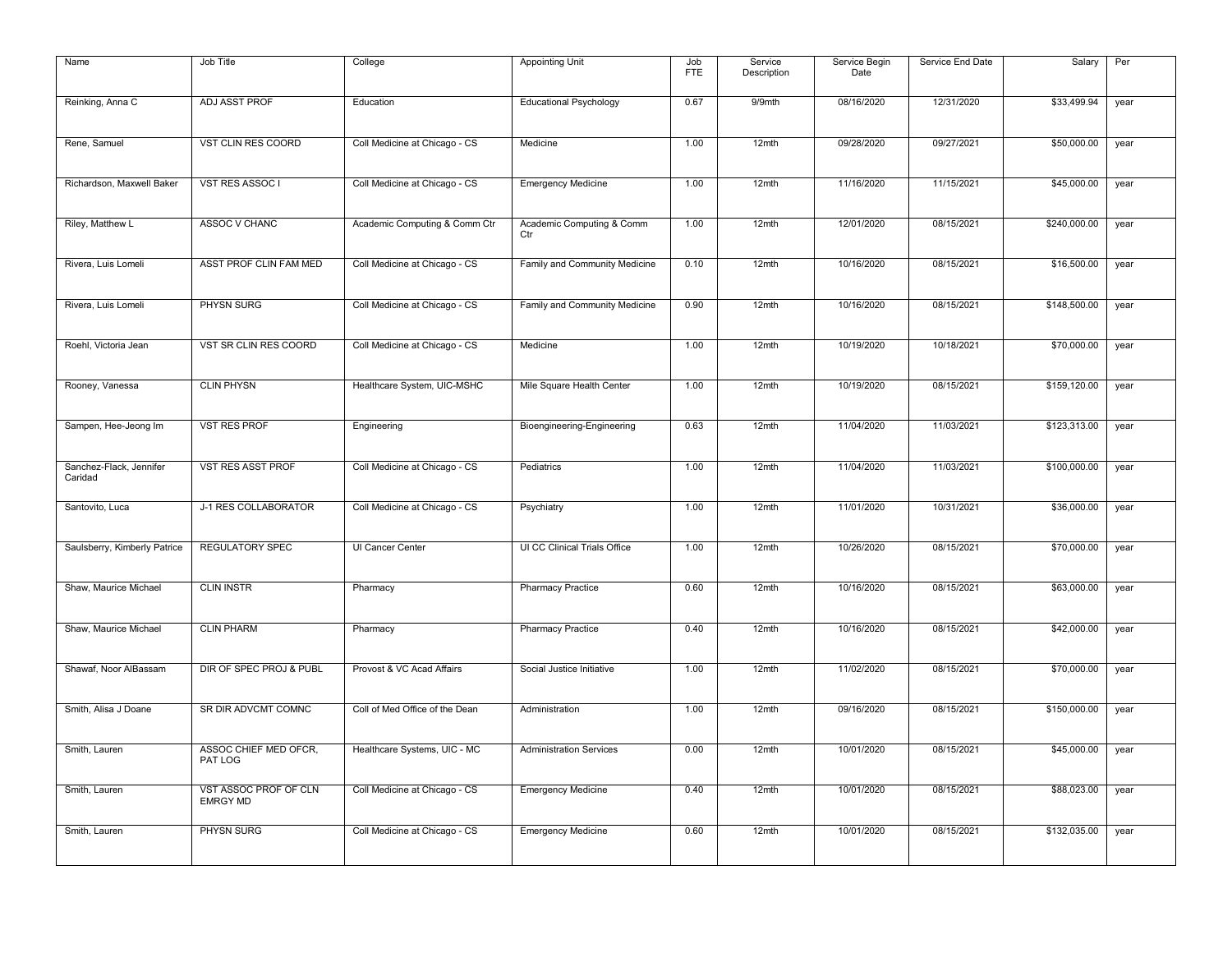| Name                       | Job Title           | College                       | Appointing Unit                | Job<br><b>FTE</b> | Service<br>Description | Service Begin<br>Date | Service End Date | Salary      | Per  |
|----------------------------|---------------------|-------------------------------|--------------------------------|-------------------|------------------------|-----------------------|------------------|-------------|------|
| Smith, Lauren              | DIR, EMRGY MED OPER | Coll Medicine at Chicago - CS | <b>Emergency Medicine</b>      | 0.00              | 12mth                  | 10/01/2020            | 08/15/2021       | \$50,000.00 | year |
| Srivastava, Piush          | J1 RES COLLABORATOR | Coll Medicine at Chicago - CS | Surgery                        | 1.00              | 12mth                  | 10/01/2020            | 09/30/2021       | \$39,000.00 | year |
| Sunstedt, Kathrine Lucille | <b>CLIN ASSOC</b>   | College of Medicine at Peoria | Pediatrics                     | 0.00              | Unpaid                 | 11/16/2020            | 08/15/2021       | \$0.00      | year |
| Sunstedt, Kathrine Lucille | <b>NURS PRACTR</b>  | College of Medicine at Peoria | Pediatrics                     | 1.00              | 12mth                  | 11/16/2020            | 08/15/2021       | \$85,000.00 | year |
| Tomic, Erin Elizabeth      | VST RES ASSOC I     | Coll Medicine at Chicago - CS | <b>Emergency Medicine</b>      | 1.00              | 12mth                  | 11/16/2020            | 11/15/2021       | \$50,000.00 | year |
| Wolf, Nina Marie           | <b>RES SCI</b>      | Pharmacy                      | <b>Pharmaceutical Sciences</b> | 1.00              | $12$ mth               | 09/16/2020            | 08/15/2021       | \$54,000.00 | year |
| Wu, Yaqi                   | <b>RES SPEC</b>     | Coll Medicine at Chicago - CS | Pathology                      | 1.00              | 12mth                  | 11/16/2020            | 02/28/2021       | \$42,000.00 | year |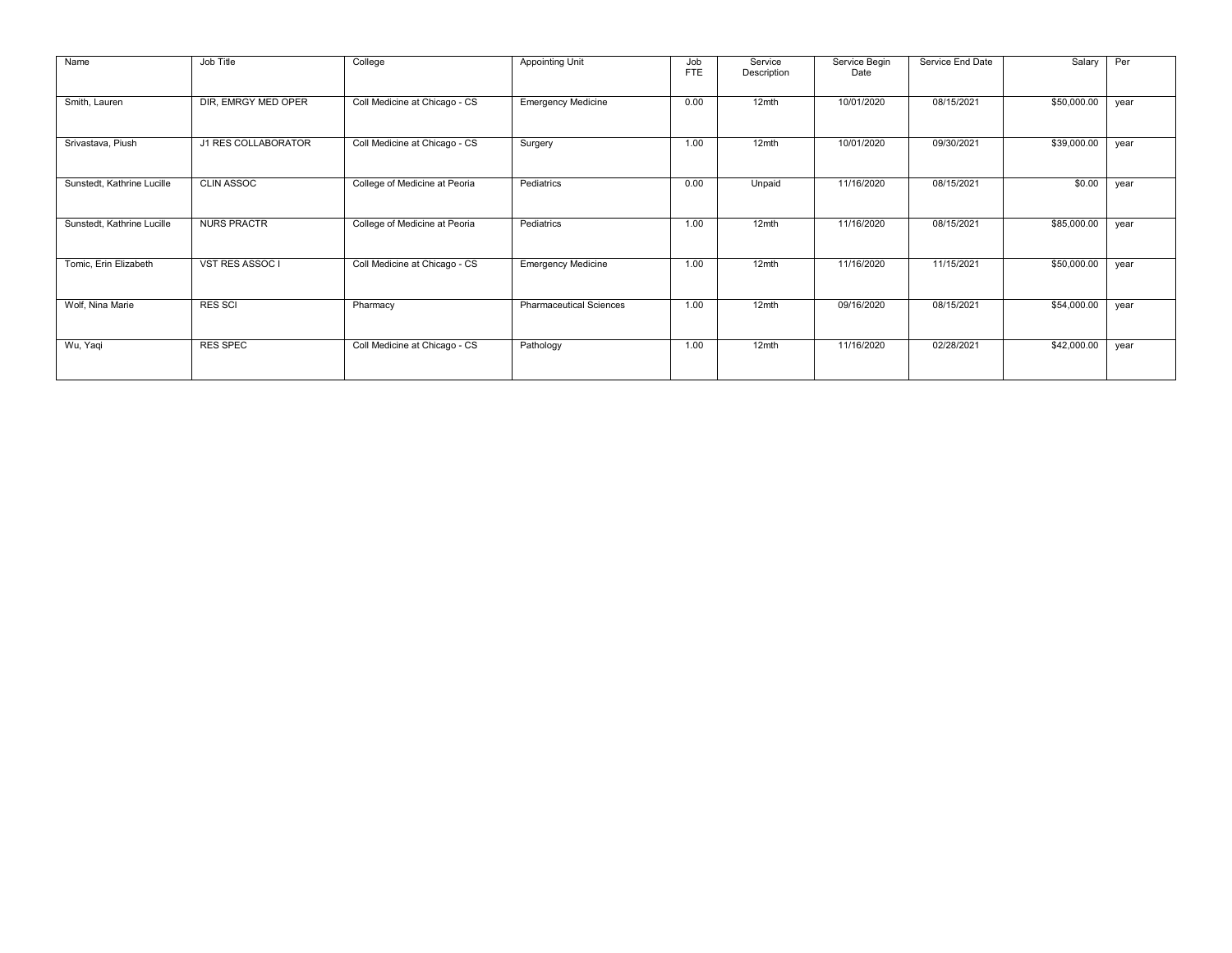### **New Hires Springfield**

| Name                     | Job Title        | College                        | <b>Appointing Unit</b>         | Job<br><b>FTE</b> | Service Description           | Service Begin<br>Date | Service End Date | Salary      | Per  |
|--------------------------|------------------|--------------------------------|--------------------------------|-------------------|-------------------------------|-----------------------|------------------|-------------|------|
| Karadas, Serkan          | <b>LECTURER</b>  | <b>Business and Management</b> | Accounting, Econ, and Finance  | 1.00              | $9/12$ mth                    | 01/01/2021            | 05/15/2021       | \$65,000.00 | year |
| Salzman, Allen           | ADJ LECTURER     | Provost & VC Acad Affairs      | Continuing & Professional Educ | 0.13              | Service Dates as<br>Indicated | 10/16/2020            | 12/31/2020       | \$2,100.00  | year |
| Uranis, Julie            | <b>ADJ INSTR</b> | Provost & VC Acad Affairs      | Continuing & Professional Educ | 0.13              | Service Dates as<br>Indicated | 10/16/2020            | 12/31/2020       | \$2,100.00  | vear |
| Warmowski, Stephen James | <b>ADJ INSTR</b> | Liberal Arts & Sciences        | Communication                  | 0.25              | Service Dates as<br>Indicated | 09/25/2020            | 12/31/2020       | \$1,873.50  | vear |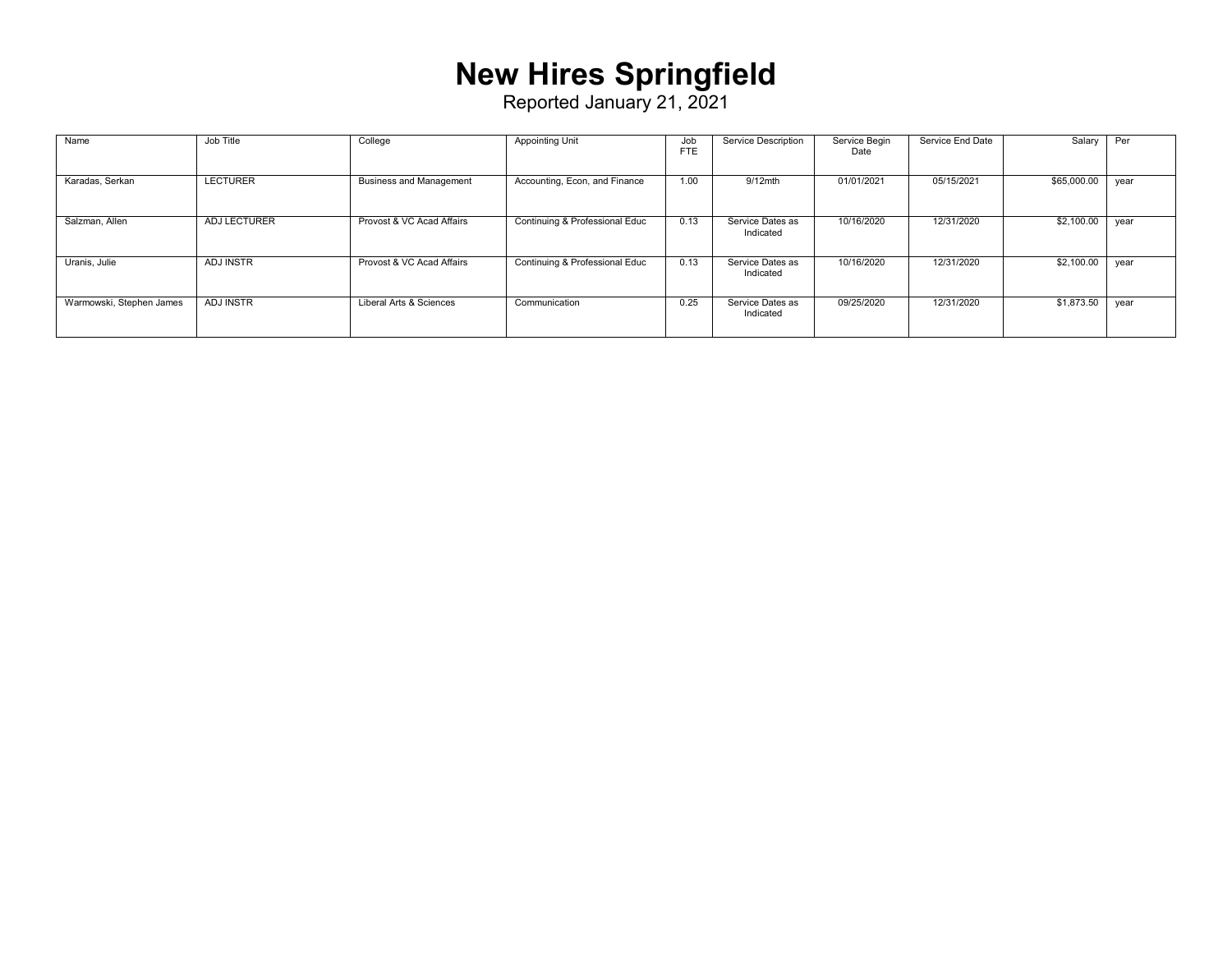### **New Hires System Offices**

| Name                     | Job Title                                          | College                                  | <b>Appointing Unit</b>              | Job<br><b>FTE</b> | Service<br>Description | Service Begin<br>Date | Service End Date | Salary       | Per  |
|--------------------------|----------------------------------------------------|------------------------------------------|-------------------------------------|-------------------|------------------------|-----------------------|------------------|--------------|------|
| Barnard, Benjamin John   | ASST DIR MEDIC PRVDR                               | <b>Business &amp; Financial Services</b> | Ofc Medicaid Innovation             | 1.00              | 12mth                  | 11/09/2020            | 08/15/2021       | \$96,000.00  | year |
| Beck, Michael Scott      | VST CHIEF FIN STRATG OFCR                          | VP Chief Financial Officer               | SHIELD T3                           | 1.00              | 12mth                  | 09/22/2020            | 09/21/2021       | \$240,000.00 | year |
| Davis, Stephanie E       | VST CONTCT TRCNG MGMT DIR                          | Vice Pres Econ Dev and Innov             | <b>Discovery Partners Institute</b> | 1.00              | 12mth                  | 10/19/2020            | 10/18/2021       | \$100,000.00 | year |
| Foster, Byron            | VST CHIEF COMMERCIAL OFCR                          | VP Chief Financial Officer               | SHIELD T3                           | 1.00              | 12mth                  | 09/28/2020            | 09/27/2021       | \$240,000.00 | year |
| Larimore, Anne Elizabeth | <b>ASST DIR FIN ACTG &amp;</b><br><b>REPORTING</b> | Office of the Controller                 | Univ Acct & Fin Report              | 1.00              | 12mth                  | 09/16/2020            | 08/15/2021       | \$77,703.28  | year |
| Lee, Hyun Jung           | VST TECH COM FELLOW                                | Vice Pres Econ Dev and Innov             | OTM Chicago                         | 1.00              | 12mth                  | 10/07/2020            | 10/06/2021       | \$55,000.00  | year |
| McClellan, Lisa          | <b>VST LAB SUPERVISOR</b>                          | VP Chief Financial Officer               | SHIELD T3                           | 1.00              | 12mth                  | 10/19/2020            | 10/18/2021       | \$100,000.00 | year |
| Messmacher, Maria F      | VST EXT REL MGR                                    | VP Chief Financial Officer               | <b>SHIELD Deployment Unit</b>       | 1.00              | 12mth                  | 11/02/2020            | 11/01/2021       | \$65,000.00  | year |
| Perni, Vinay Sai Kumar   | VST DATA MGMT COORD                                | <b>Business &amp; Financial Services</b> | Ofc Medicaid Innovation             | 1.00              | 12mth                  | 10/16/2020            | 01/28/2021       | \$74,000.00  | year |
| Schnepper, Brett D       | <b>ASST UNIV COUNSEL</b>                           | <b>Executive Offices</b>                 | <b>University Counsel</b>           | 1.00              | 12mth                  | 11/02/2020            | 08/15/2021       | \$91,000.00  | year |
| Sibilano, John           | <b>VST DIR ACTG FIN</b>                            | VP Chief Financial Officer               | SHIELD T3                           | 1.00              | 12mth                  | 10/19/2020            | 10/18/2021       | \$185,000.00 | year |
| Staten, Katherine        | <b>VST ASSOC DIR</b>                               | Vice Pres Econ Dev and Innov             | <b>Discovery Partners Institute</b> | 1.00              | 12mth                  | 10/19/2020            | 10/18/2021       | \$81,000.00  | year |
| Steidle, Reilly          | <b>VST VALIDATION SCI</b>                          | VP Chief Financial Officer               | <b>SHIELD Deployment Unit</b>       | 1.00              | 12mth                  | 11/09/2020            | 11/08/2021       | \$65,000.00  | year |
| Winkler, Conrad          | VST CEO                                            | VP Chief Financial Officer               | SHIELD T3                           | 1.00              | 12mth                  | 09/21/2020            | 09/20/2021       | \$250,000.00 | year |
| Zebe, Robert Zebo        | ASST DIR REAL ESTATE SERV                          | <b>Business &amp; Financial Services</b> | Cap Prgm/Real Est Svc               | 1.00              | 12mth                  | 11/11/2020            | 08/15/2021       | \$83,000.00  | year |
|                          |                                                    |                                          |                                     |                   |                        |                       |                  |              |      |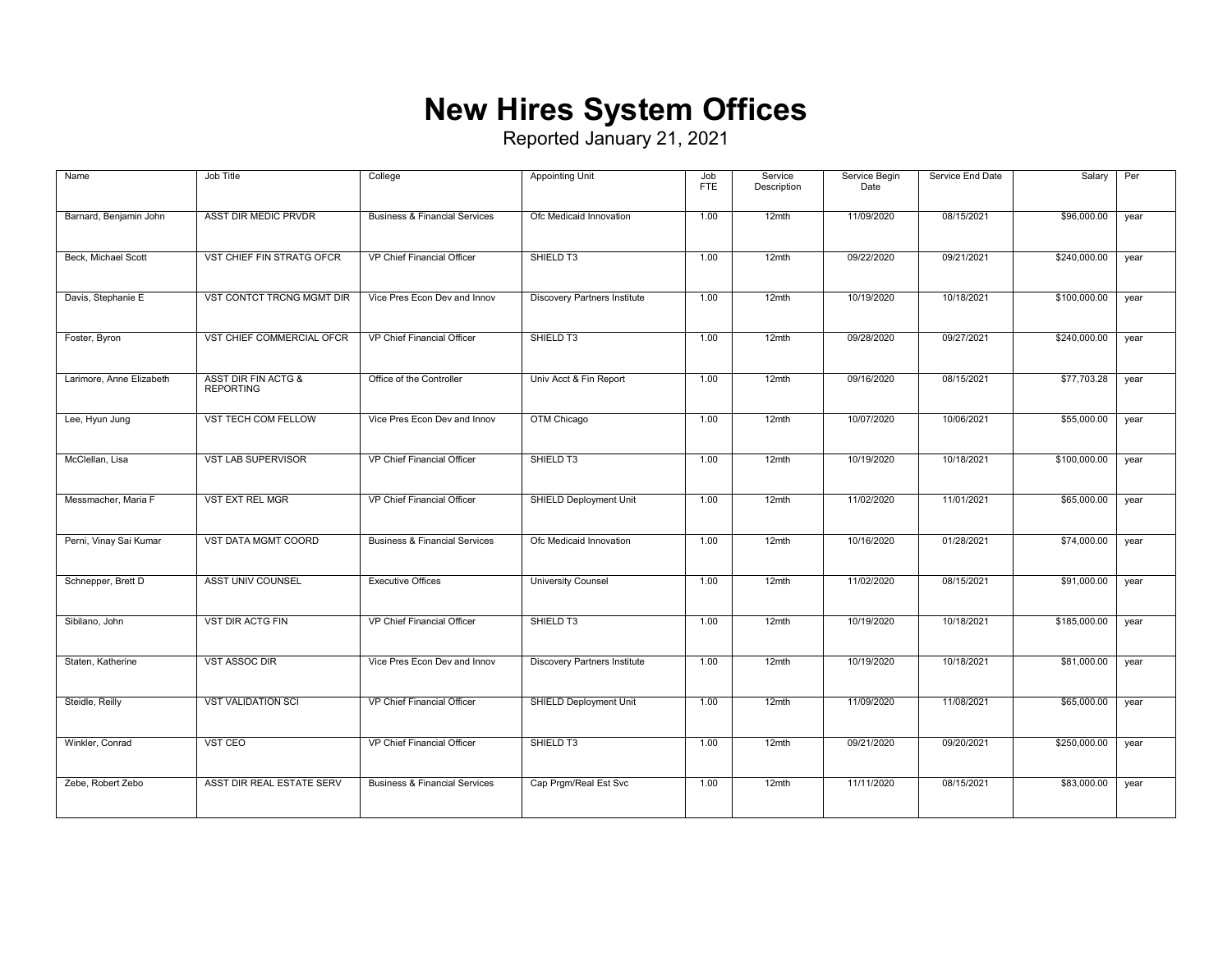#### **Resignations and Separations - Urbana**

| Name                    | Last Date of Employment | Conversion |
|-------------------------|-------------------------|------------|
|                         |                         |            |
| Conwill, William Louis  | 10/15/2020              |            |
| Daly, Sarah M           | 10/09/2020              |            |
|                         |                         |            |
| Dalzell, Connor D       | 10/18/2020              | AP to CS   |
| Dann, Michael H         | 08/15/2020              |            |
| Debevec, Andrew H       | 09/15/2020              | AP to CS   |
| Delage, Alice           | 11/22/2020              |            |
| Graddy, Rachel A        | 10/09/2020              |            |
|                         |                         |            |
| Graddy, Rachel A        | 10/09/2020              |            |
| Harris, Jebreh          | 10/27/2020              |            |
| Hennessey, Meagan       | 10/18/2020              | AP to CS   |
| Hernaez Arrazola, Mikel | 11/01/2020              |            |
| Holland, Steven A       | 10/15/2020              | AP to CS   |
| Holley, LaSonya         | 11/01/2020              | AP to CS   |
|                         |                         |            |
| Holmes, Lori A          | 11/15/2020              |            |
| Keyes, Brian J          | 10/25/2020              | AP to CS   |
| Mertz, Brian E          | 09/24/2020              |            |
| Minarik, Melissa M      | 10/31/2020              | AP to CS   |
| Moloney, William John   | 10/31/2020              |            |
| Moss, Christy Lea       | 11/01/2020              |            |
| Osei-Asibey, Kingsley   | 10/25/2020              |            |
| Osei-Asibey, Kingsley   | 10/25/2020              |            |
|                         |                         |            |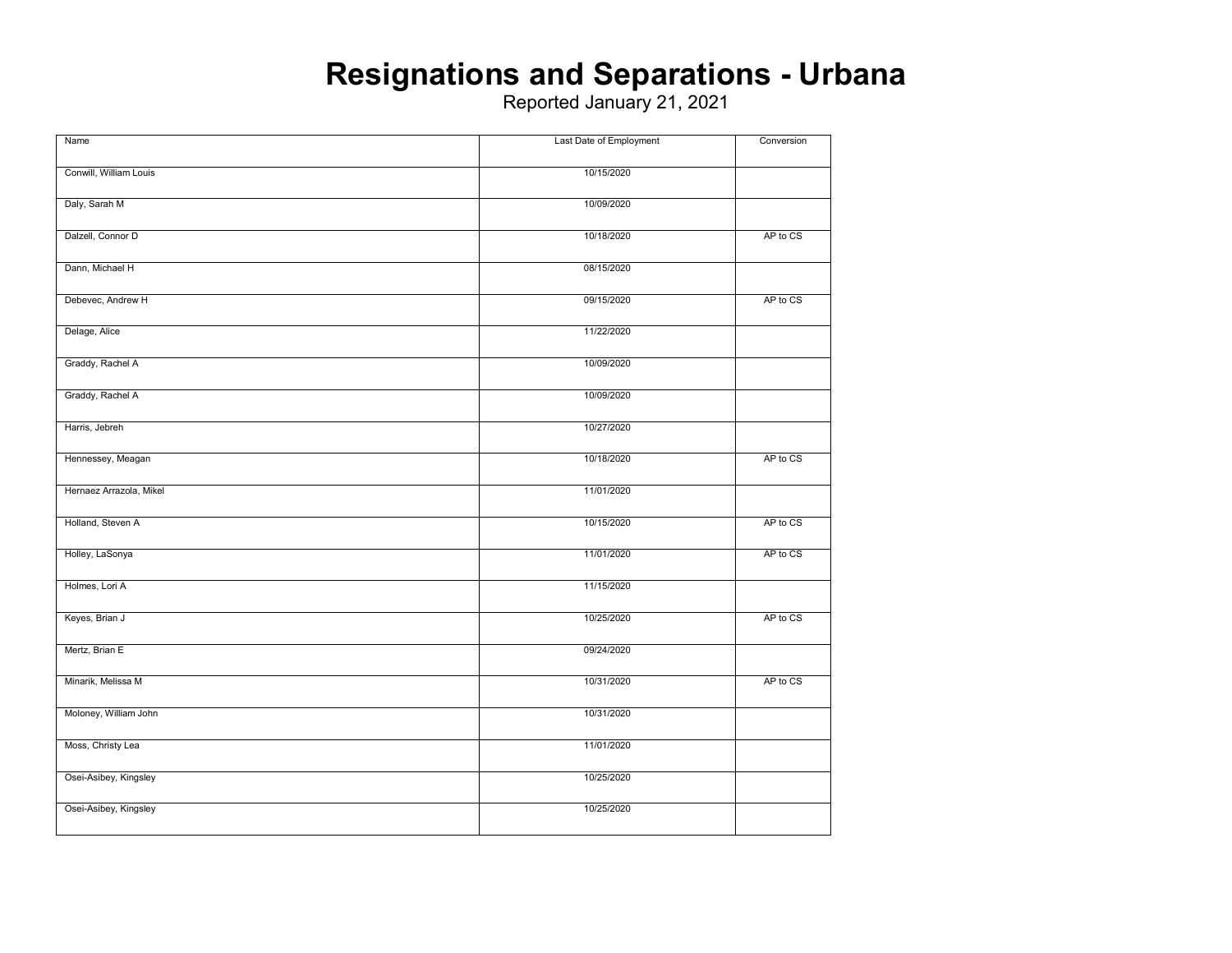| Name                         | Last Date of Employment | Conversion |
|------------------------------|-------------------------|------------|
| Scheible, Scott              | 10/23/2020              |            |
| Schuster, Jennifer           | 10/15/2020              | AP to CS   |
| Siuts, Shelley K             | 09/15/2020              | AP to CS   |
| Slavenas, Marcus C           | 10/31/2020              |            |
| Tserunyan, Anush             | 08/19/2020              |            |
| Tuohy, Kurt M                | 09/15/2020              | AP to CS   |
| Whitley, Ashley A            | 10/15/2020              | AP to CS   |
| Williamson, Alexandra Nicole | 10/11/2020              | AP to CS   |
| Wylie, Daniel Brian          | 10/15/2020              |            |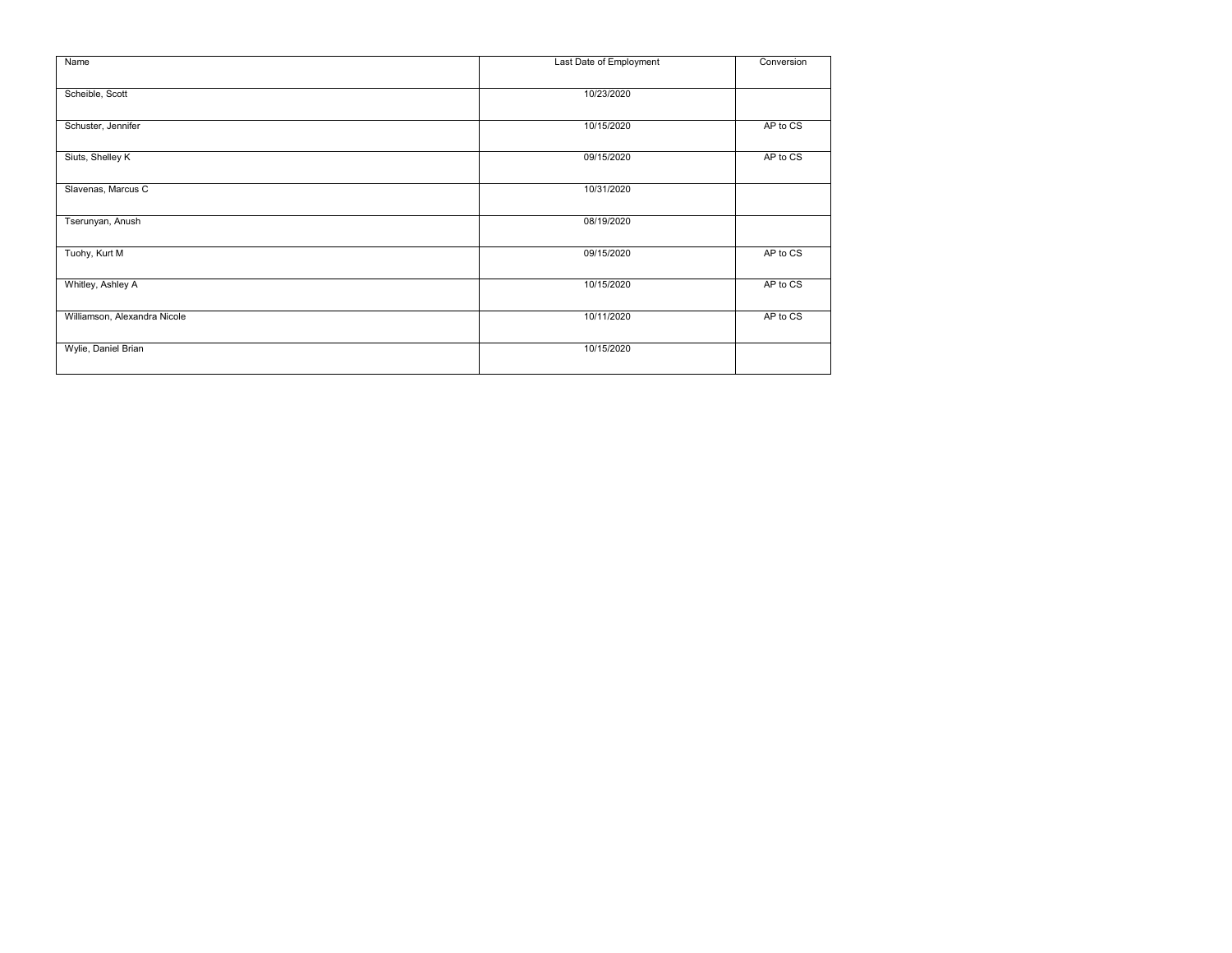#### **Resignations and Separations - Chicago**

| Name                        | Last Date of Employment | Conversion |
|-----------------------------|-------------------------|------------|
|                             |                         |            |
| Al Khabbaz, Antoun Y.       | 10/23/2020              |            |
| Alves De Oliveira, Edson    | 11/13/2020              |            |
|                             |                         |            |
| Behura, Sanjay              | 09/15/2020              |            |
|                             |                         |            |
| Bye, Amanda J               | 11/04/2020              |            |
|                             |                         |            |
| Chedrawy, Edgar George      | 10/30/2020              |            |
| Chedrawy, Edgar George      | 10/30/2020              |            |
|                             |                         |            |
| Crawford, John Andrew       | 10/23/2020              |            |
|                             |                         |            |
| Crawford, John Andrew       | 10/23/2020              |            |
|                             |                         |            |
| Crawford, John Andrew       | 10/23/2020              |            |
| Dulat, Jasprit              | 10/22/2020              |            |
|                             |                         |            |
| Faust, Alma                 | 11/15/2020              |            |
|                             |                         |            |
| Fitzgerald, Kimberly Marie  | 10/09/2020              |            |
| Gachoki, Lynnette Mawhinney | 11/25/2020              |            |
|                             |                         |            |
| Gill, Matthew Scott         | 10/02/2020              |            |
|                             |                         |            |
| Gowhari, Michel             | 11/20/2020              |            |
|                             |                         |            |
| Gowhari, Michel             | 11/20/2020              |            |
| Imburgia, Ashley Nichole    | 11/20/2020              |            |
|                             |                         |            |
| Imburgia, Ashley Nichole    | 11/20/2020              |            |
|                             |                         |            |
| Linares, Darice Luba        | 11/05/2020              |            |
|                             |                         |            |
| Lucero, Mario Alberto       | 11/02/2020              |            |
| Malaker, Clayton Russ       | 10/25/2020              |            |
|                             |                         |            |
| Martino, Julie Marie        | 08/15/2020              |            |
|                             |                         |            |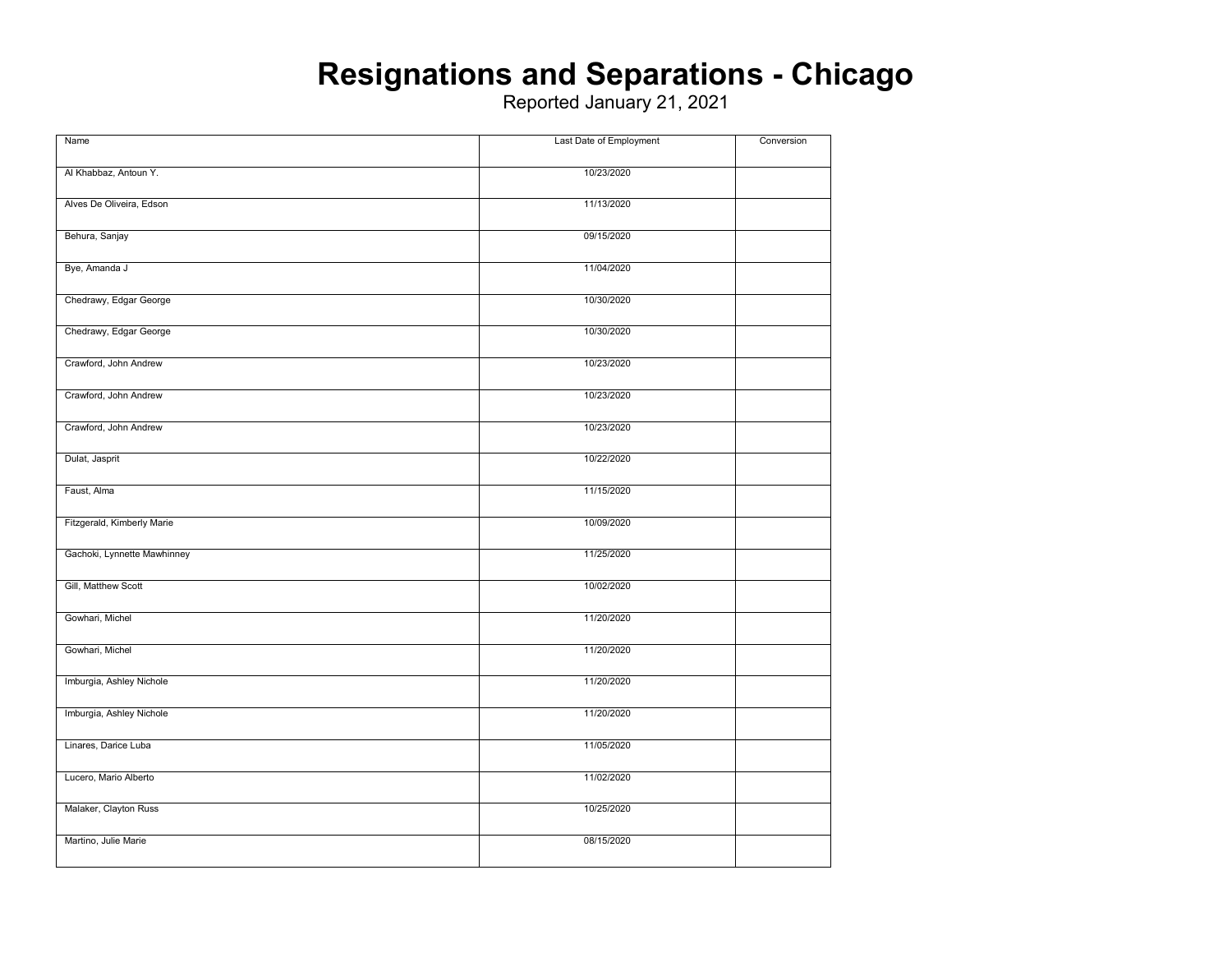| Name                    | Last Date of Employment | Conversion |
|-------------------------|-------------------------|------------|
| Nguyen, Hien-Anh        | 11/15/2020              |            |
| Salcedo, Reina Marisol  | 09/18/2020              |            |
| Siedlecki, Barbara Ann  | 10/16/2020              |            |
| Smith, Renee A          | 10/30/2020              |            |
| Szwiec, Emily Elizabeth | 09/04/2020              |            |
| Weinstein, Corinne      | 11/27/2020              |            |
| Weinstein, Corinne      | 11/27/2020              |            |
| Ziporin, Scott Jeffrey  | 11/15/2020              |            |
| Ziporin, Scott Jeffrey  | 11/15/2020              |            |
|                         |                         |            |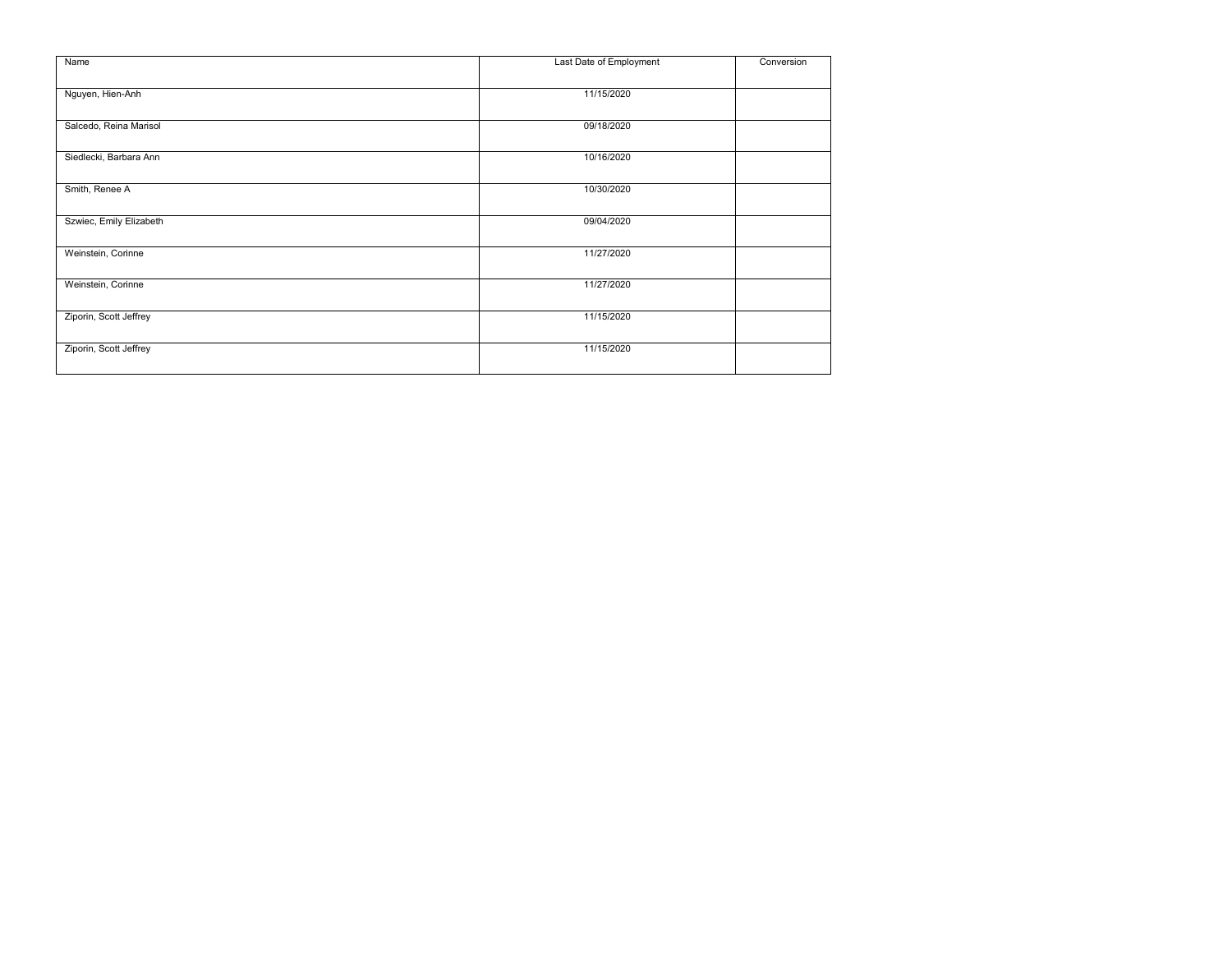### **Resignations and Separations - Springfield**

| Name              | Last Date of Employment | Conversion |
|-------------------|-------------------------|------------|
|                   |                         |            |
| Colson, Kayla Ann | 10/22/2020              |            |
|                   |                         |            |
| Kenny, Michelle E | 11/06/2020              |            |
|                   |                         |            |
| Marvel, Janice K  | 11/30/2020              |            |
|                   |                         |            |
| Storm, Sara E     | 11/30/2020              |            |
|                   |                         |            |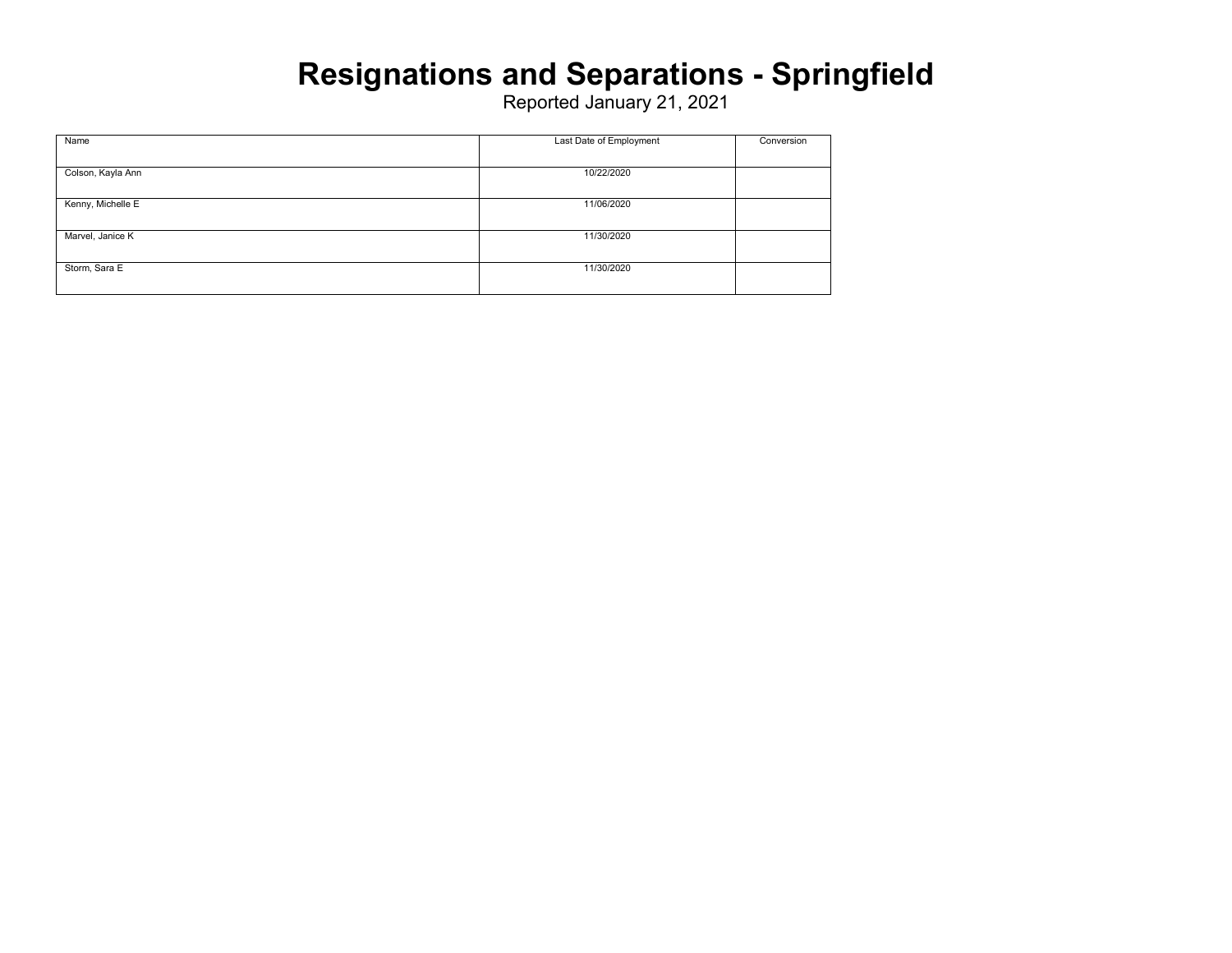### **Resignations and Separations – System Offices**

| Name                    | Last Date of Employment | Conversion |
|-------------------------|-------------------------|------------|
|                         |                         |            |
| Campbell, Deborah Marie | 09/15/2020              | AP to CS   |
|                         |                         |            |
| Green, Denise D         | 09/15/2020              | AP to CS   |
|                         |                         |            |
| Joshi, Pramod           | 11/15/2020              | AP to CS   |
|                         |                         |            |
| Peters, Howard A        | 11/30/2020              |            |
|                         |                         |            |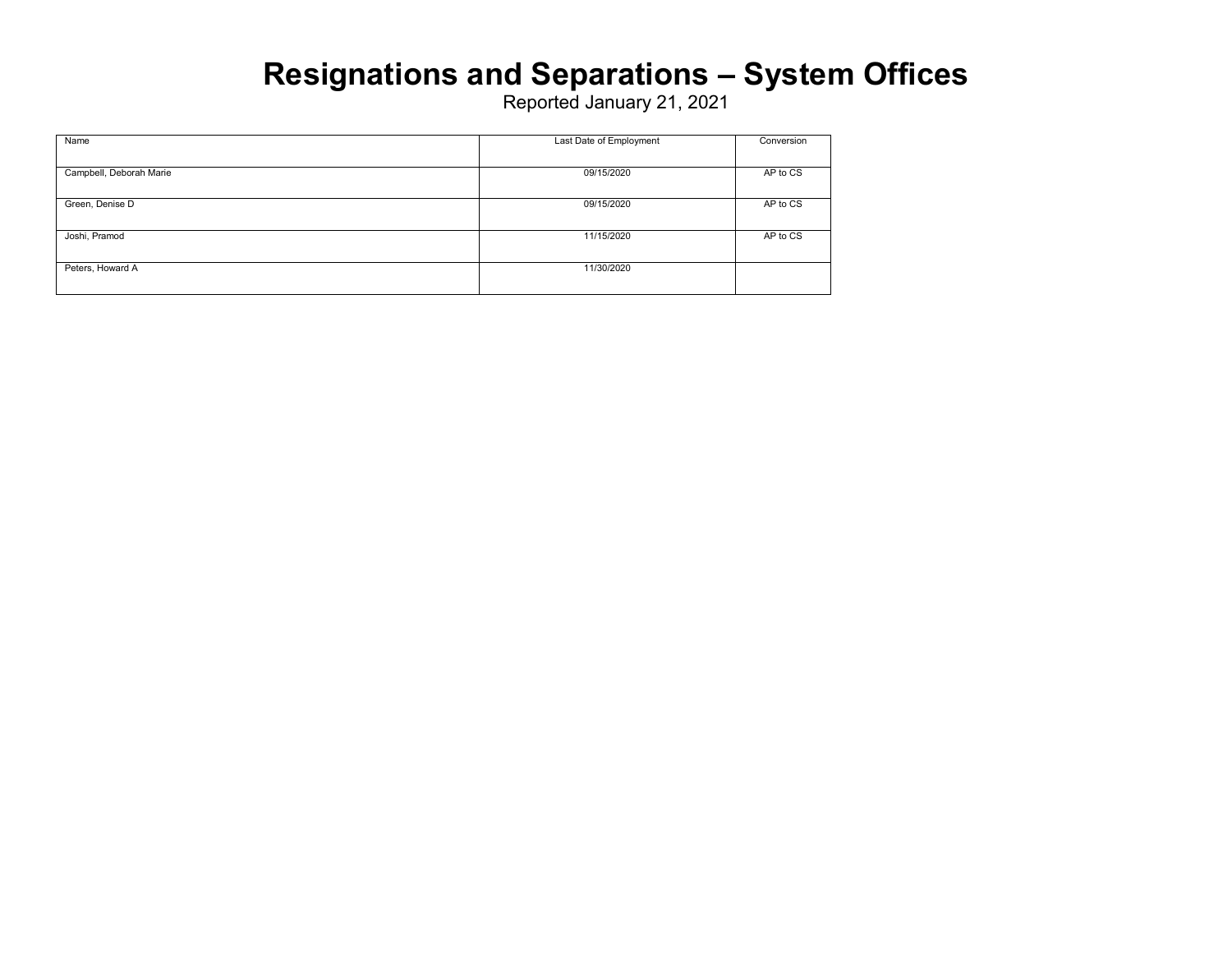### **Notice of Nonreappointment - Urbana**

| Name                      | Job Title                           | <b>Appointing Unit</b>                 | Service End Date |
|---------------------------|-------------------------------------|----------------------------------------|------------------|
|                           |                                     |                                        |                  |
| Alsip, Michael R          | FINANCIAL REPORTING COORD           | <b>Facilities and Services</b>         | 11/15/2021       |
| Anderson, Kristi Marie    | SR FIN OPER MGR                     | Civil & Environmental Eng              | 08/15/2021       |
| Ashikyan, Christine Marie | SR GRANTS & CONTRACTS SPEC          | Institute for Genomic Biology          | 11/15/2021       |
|                           |                                     |                                        |                  |
| Baldwin, Ashley H L       | SR IT PROCUREMENT ANALYST           | Ofc of the Chief Info Officer          | 11/15/2021       |
| Bennett, Barbara Lee      | DIR MED EDUC & CURRICULUM MGMT      | Medicine at UC Admin                   | 11/15/2021       |
| Berkman, Nancy Joy        | SPONS RES BUS ANALYST               | School of Molecular & Cell Bio         | 11/15/2021       |
| Bingaman, Sara M          | SR PROC FIN ANALYST                 | School of Molecular & Cell Bio         | 11/15/2021       |
| Blount, Carrie K          | ASST DIR FED AWARDS                 | Sponsored Programs Admin               | 11/15/2021       |
| Bohlen, Stevie Diane      | <b>GRANTS &amp; CONTRACTS COORD</b> | Civil & Environmental Eng              | 11/15/2021       |
| Boone, Anita Lynn         | <b>GRANTS &amp; CONTRACTS COORD</b> | Beckman Institute                      | 11/15/2021       |
| Brewer, William           | <b>ASST DIR FIN MGMT</b>            | <b>Global Education &amp; Training</b> | 11/15/2021       |
| Briskin, Julia Leah       | POSTDOC RES ASSOC                   | Psychology                             | 08/15/2021       |
| Brooks, Amy Venise        | ASSOC DIR OF BUS OPER               | Coordinated Science Lab                | 11/15/2021       |
| Brown, Rebecca L K        | <b>ASST DIR BUS OPER</b>            | <b>Enrollment Mgmt Shared Svcs</b>     | 11/15/2021       |
| Burger, Kenneth C         | ASST DIR OF PURCHASING              | <b>Purchasing Office</b>               | 11/15/2021       |
| Butler, James Loren       | ASSOC DIR FIN & ADM SING PGMS       | Coordinated Science Lab                | 11/15/2021       |
|                           |                                     |                                        |                  |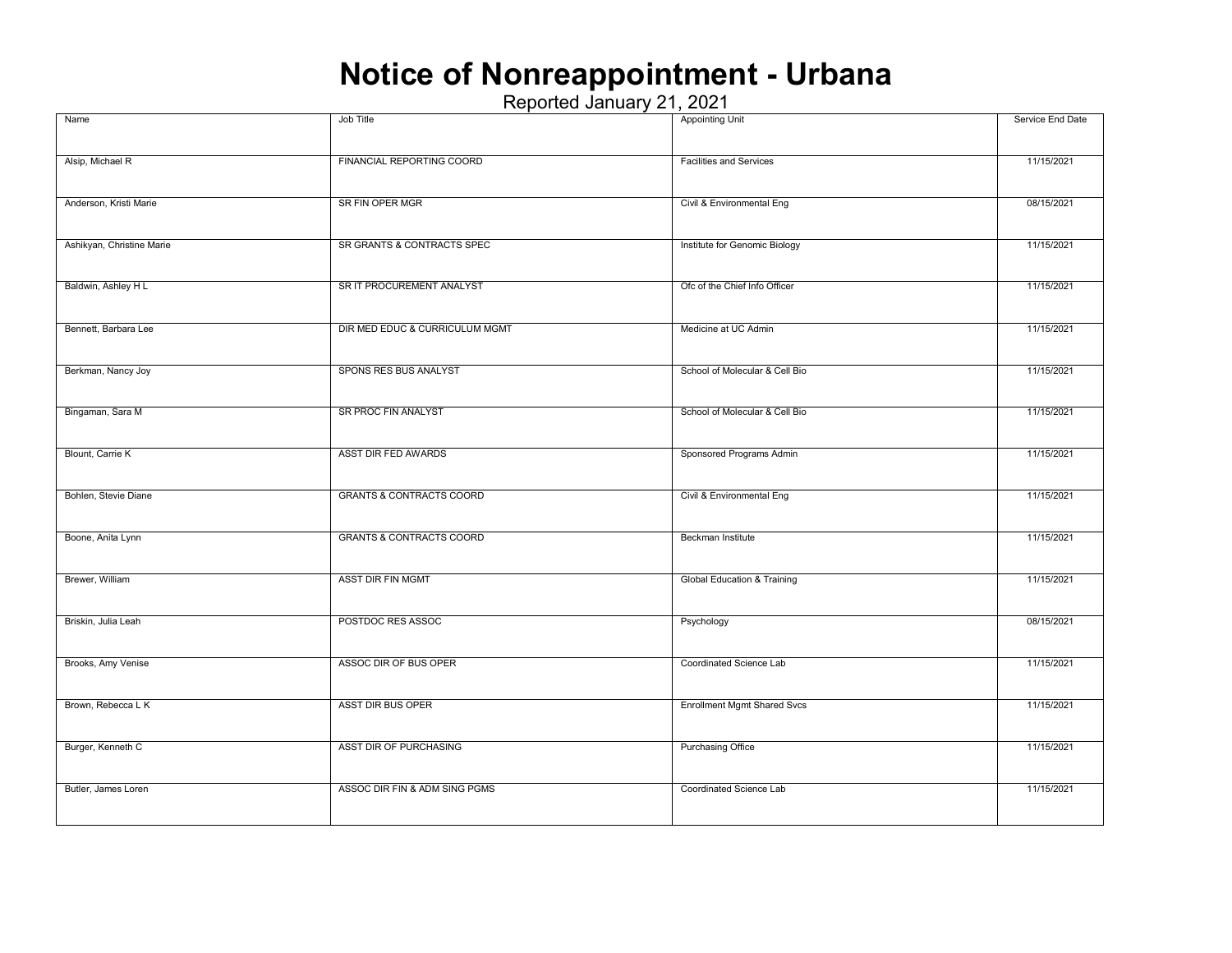| Name                       | Job Title                           | <b>Appointing Unit</b>             | Service End Date |
|----------------------------|-------------------------------------|------------------------------------|------------------|
|                            |                                     |                                    |                  |
| Chambers, Tasha Elaine     | <b>GRANTS &amp; CONTRACTS SPEC</b>  | Micro and Nanotechnology Lab       | 11/15/2021       |
| Colgrove, Kamron Bridge    | <b>RES ASSOC</b>                    | <b>Crop Sciences</b>               | 05/15/2021       |
| Corum, Scott James         | SPONSORED RESEARCH COORD            | Electrical & Computer Eng          | 11/15/2021       |
| Deany, Adam F              | FINANCE MANAGEMENT SPECIALIST       | Prairie Research Institute         | 11/15/2021       |
|                            |                                     |                                    |                  |
| Eaton, Jeffrey D           | AWARDS COORD                        | Sponsored Programs Admin           | 08/15/2021       |
| Einck, Katie E             | <b>FIN ANLYS</b>                    | Chemistry                          | 11/15/2021       |
| Finder, Aaron M            | ASST DIR, PURCH                     | <b>Purchasing Office</b>           | 08/15/2021       |
| Floyd, Amber               | DATA INFO BDGT RES ANLYS            | Office of Proposal Development     | 11/15/2021       |
| Frerichs, Kevin W          | ASST DIR STATE AWARDS               | Sponsored Programs Admin           | 11/15/2021       |
| Freyfogle, Luke Young-Joon | <b>FIELD RES SPEC</b>               | <b>Plant Biology</b>               | 04/15/2021       |
| Gaede, Jeffrey Marc        | <b>BUS &amp; FIN COORD</b>          | Materials Research Lab             | 11/15/2021       |
| Gant, Courtney Renee       | <b>ASST DIR BUS OPER</b>            | Civil & Environmental Eng          | 11/15/2021       |
| Gentry, Janessa Jean       | <b>GRANTS AND CONTRACTS SPEC</b>    | <b>Supercomputing Applications</b> | 11/15/2021       |
| Greer, Debra Diane         | <b>GRANTS &amp; CONTRACTS SPEC</b>  | <b>Supercomputing Applications</b> | 11/15/2021       |
|                            |                                     |                                    |                  |
| Haley, Kara                | <b>GRANTS &amp; CONTRACTS COORD</b> | Beckman Institute                  | 11/15/2021       |
| Hall, Alexander J          | ASST DIR FOR BUS & SYST SUP         | Illinois Abroad                    | 11/15/2021       |
| Harden, Jacqueline Ann     | <b>GRANTS &amp; CONTRACTS COORD</b> | Prairie Research Institute         | 11/15/2021       |
| Harden, T'Chana M          | <b>FINANCE COORD</b>                | Beckman Institute                  | 11/15/2021       |
| Harding, Daniel B          | ASST DIR, TAX SCH INFO TECH         | Agr & Consumer Economics           | 11/15/2021       |
|                            |                                     |                                    |                  |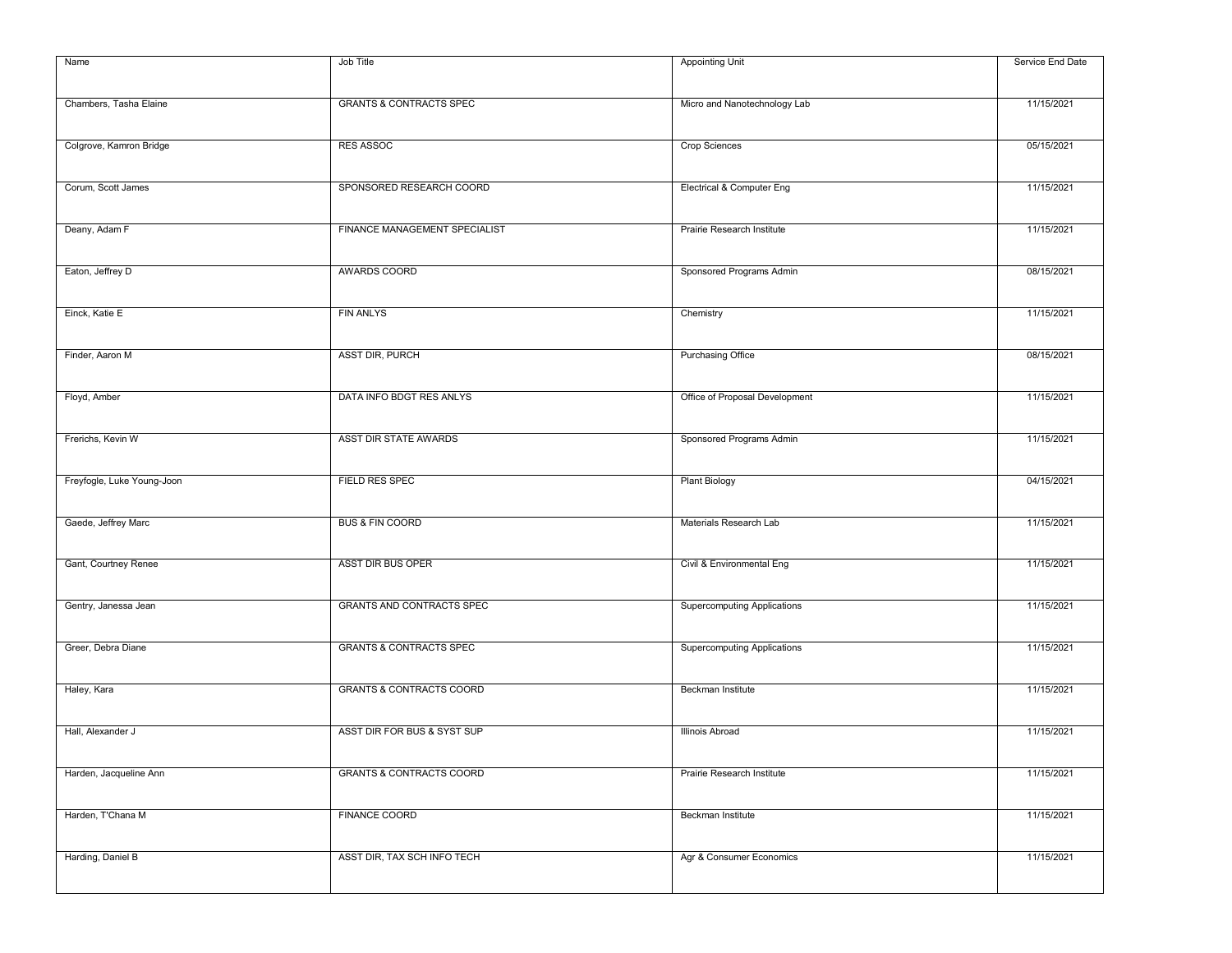| Name                        | Job Title                          | <b>Appointing Unit</b>         | Service End Date |
|-----------------------------|------------------------------------|--------------------------------|------------------|
|                             |                                    |                                |                  |
| Hartman, Karen Sue          | FINANCE MANAGEMENT SPECIALIST      | Prairie Research Institute     | 11/15/2021       |
| Hayes, Justin M             | RETAIL SERV COORD                  | <b>Illini Union</b>            | 11/15/2021       |
| Heinz-Randall, Rachel Renee | SPONSORED RES BUS ANLYS            | School of Molecular & Cell Bio | 08/15/2021       |
|                             |                                    |                                |                  |
| Holman, Lacey Renee         | PURCH COORD                        | Prairie Research Institute     | 11/15/2021       |
| Hwang, Seong Hye            | ASST DIR BUS AFF                   | Economics                      | 08/15/2021       |
| Jeffers, Diane E            | COORD OF EXTERNAL REL              | Aerospace Engineering          | 11/15/2021       |
| Jeno-Amici, Donna A         | <b>GRANTS &amp; CONTRACTS SPEC</b> | School of Social Work          | 11/15/2021       |
| Johnson, G Bradley          | PROPOSAL COORD                     | Sponsored Programs Admin       | 11/15/2021       |
| Johnson, Stephen C          | SPONS RES BUS ANALYST              | School of Molecular & Cell Bio | 11/15/2021       |
|                             |                                    |                                |                  |
| Kendrick, Lanata Delores    | <b>GRANTS &amp; CONTRACTS SPEC</b> | Beckman Institute              | 08/15/2021       |
| Knight, Mona Marie          | ASST DIR FOR FINANCE               | Prairie Research Institute     | 11/15/2021       |
| Krahling, Heidi Ann         | <b>GRANT PROPOSAL SPECIALIST</b>   | Ctr Health, Aging, Disability  | 08/15/2021       |
| Kuehn, Melanie Anne         | FED AWARDS COORD                   | Sponsored Programs Admin       | 11/15/2021       |
| Lamoreux, Kristie Jo        | ASST DIR, AUDIT & COMPL            | Sponsored Programs Admin       | 11/15/2021       |
| Lieb, Anita Kay             | SR COORD DATA & SYST               | Sponsored Programs Admin       | 11/15/2021       |
|                             |                                    |                                |                  |
| Lorbiecki, Sarah J          | ASST DIR NSF AWARDS                | Sponsored Programs Admin       | 11/15/2021       |
| Lugardo, Christopher Jason  | SPONS RES BUS ANALYST              | School of Molecular & Cell Bio | 11/15/2021       |
| Manuel, Jonathon L          | <b>GRANTS &amp; CONTRACTS SPEC</b> | <b>Computer Science</b>        | 08/15/2021       |
| McClain, Jessica M          | AWARDS COORD                       | Sponsored Programs Admin       | 11/15/2021       |
|                             |                                    |                                |                  |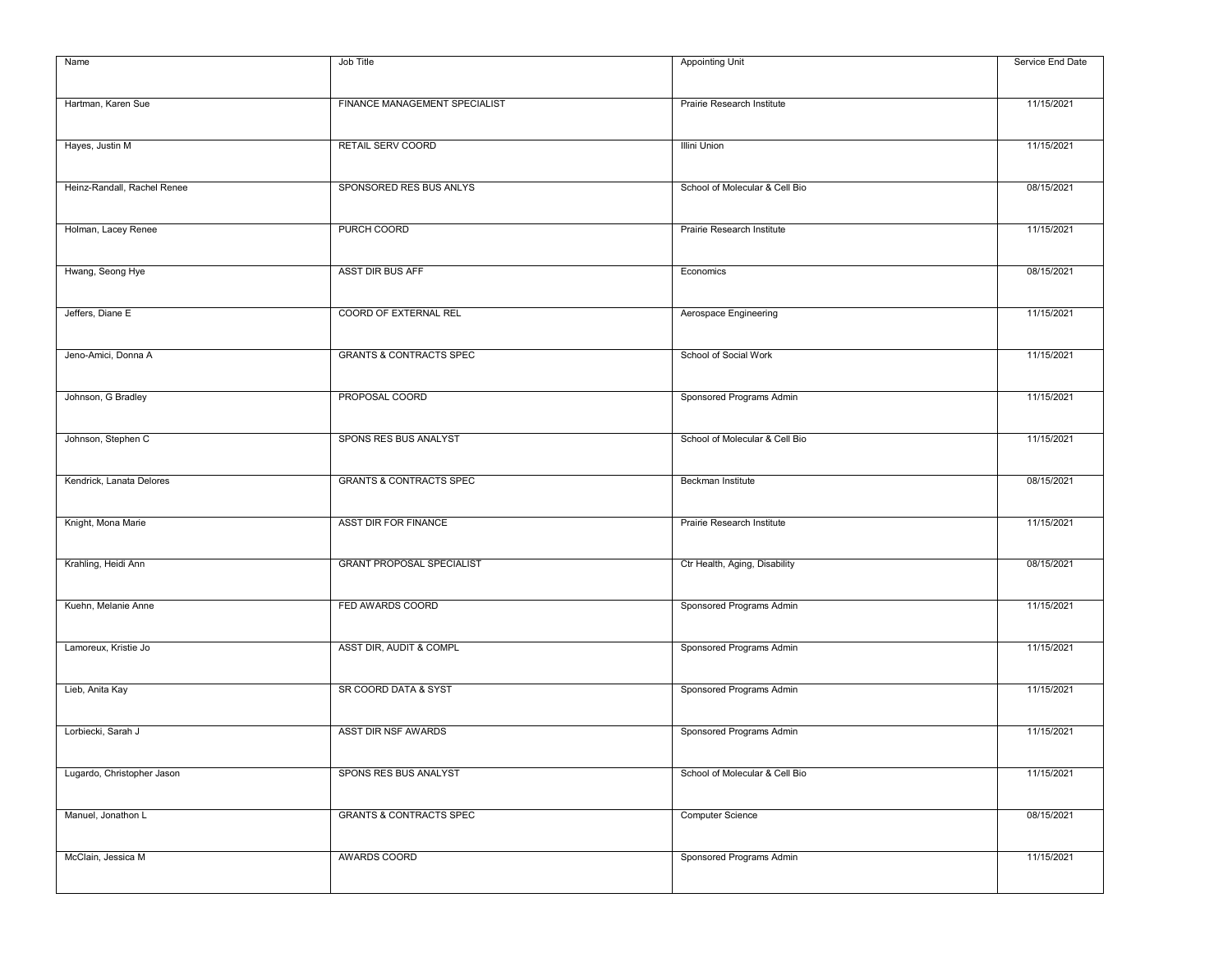| Name                       | Job Title                           | <b>Appointing Unit</b>             | Service End Date |
|----------------------------|-------------------------------------|------------------------------------|------------------|
|                            |                                     |                                    |                  |
| Merrell, Teri Lynn         | ASST DIR OF PURCH                   | <b>Purchasing Office</b>           | 11/15/2021       |
|                            |                                     |                                    |                  |
| Morgan, Amy M              | SR FIN MGMT SPEC                    | <b>Supercomputing Applications</b> | 11/15/2021       |
| Morgan, Justin Derry       | SR COORD, CASH & DATA MGMT          | Sponsored Programs Admin           | 11/15/2021       |
|                            |                                     |                                    |                  |
| Murphy, Jason Charles      | COORD, STAFFING & EDUC              | Disability Res & Educ Svcs         | 08/15/2021       |
|                            | ASST DIR NIH AWARDS                 |                                    | 11/15/2021       |
| Murphy, Matthew R          |                                     | Sponsored Programs Admin           |                  |
| Nickel, Lauren             | POSTDOC RES ASSOC                   | Psychology                         | 04/15/2021       |
|                            |                                     |                                    |                  |
| Orange, Christina N        | SR COORD AUDIT & COMPL              | Sponsored Programs Admin           | 11/15/2021       |
| Owens-Anderson, Tina Marie | SR COORD, PRIVATE AWARDS            | Sponsored Programs Admin           | 11/15/2021       |
|                            |                                     |                                    |                  |
| Peffers, Helen Molloy      | FINANCE & PERSONNEL ADMNR           | McKinley Health Center             | 08/15/2021       |
|                            |                                     |                                    |                  |
| Pettit, Tara Nikita        | SPONSORED RES BUS ANLYS             | School of Chemical Sciences        | 11/15/2021       |
| Pinaire, Carla Gay         | <b>GRANTS &amp; CONTRACTS COORD</b> | Cooperative Extension              | 11/15/2021       |
|                            |                                     |                                    |                  |
| Pirtle, John Melvin        | PROPOSAL DEVELOPER & FIN SPEC       | Inst for Sustain, Enrgy, & Env     | 11/15/2021       |
|                            |                                     |                                    |                  |
| Pyrz, Patty Sue            | <b>ACADEMIC ADVISOR</b>             | Applied Health Sciences Admin      | 11/30/2021       |
| Replinger, Fraya J         | SALES ASSOC                         | Allerton Park & Retreat Center     | 11/15/2021       |
|                            |                                     |                                    |                  |
| Rogers, Kaylyn Breanne     | <b>BUS ANLYS</b>                    | <b>Supercomputing Applications</b> | 08/15/2021       |
| Roosevelt, Tamara J        | SR GRANTS & CONTRACTS COORD         | <b>Information Sciences</b>        | 11/15/2021       |
|                            |                                     |                                    |                  |
| Schuldt, Matthew Thomas    | <b>GRANTS &amp; CONTRACTS COORD</b> | <b>Supercomputing Applications</b> | 11/15/2021       |
|                            |                                     |                                    |                  |
| Sethu, Ramakrishnan        | <b>RES SCI</b>                      | Microbiology                       | 01/24/2021       |
| Shaw, Yvonne Rose          | ASST DIR OF FIN                     | <b>Computer Science</b>            | 11/15/2021       |
|                            |                                     |                                    |                  |
|                            |                                     |                                    |                  |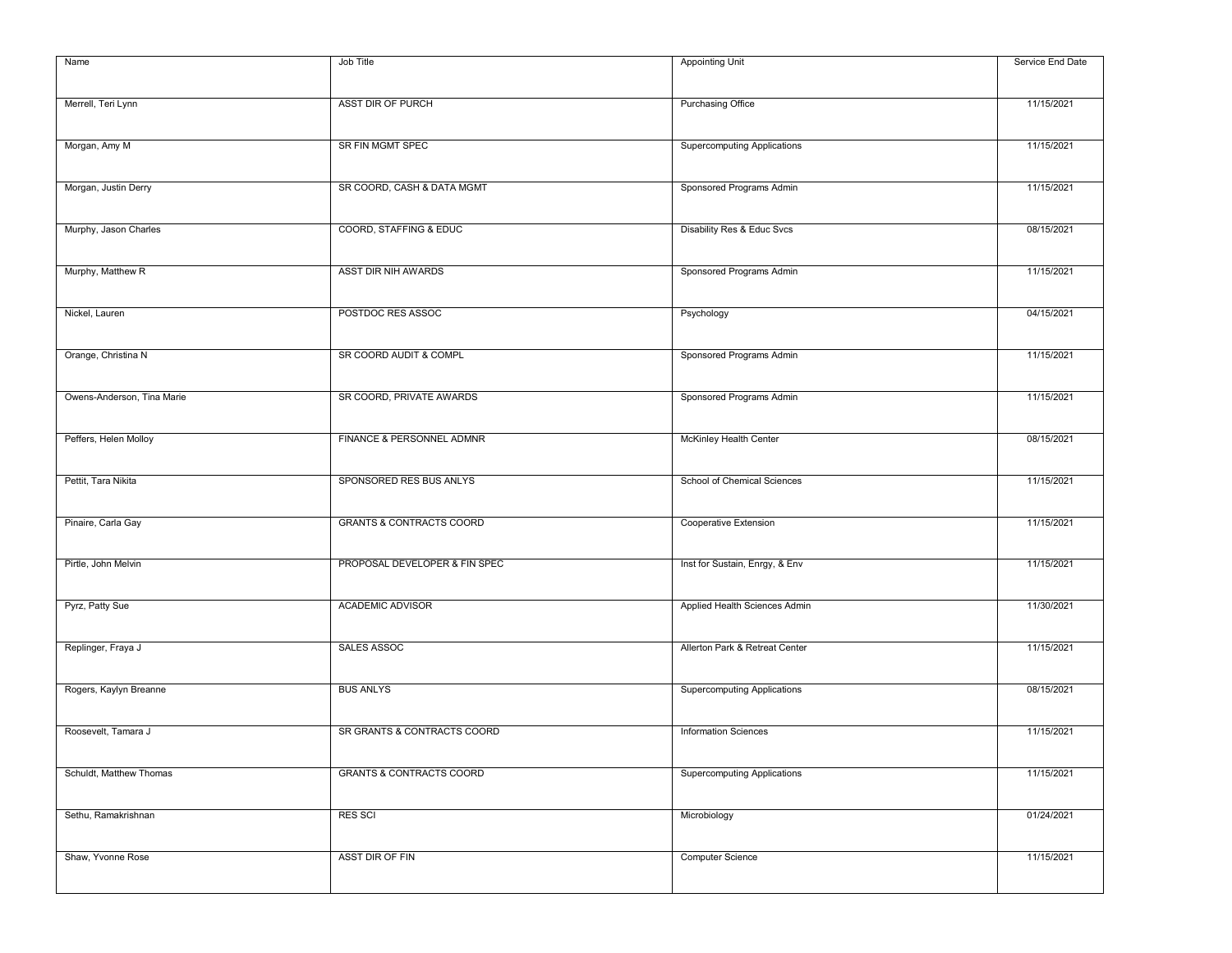| Name                          | Job Title                             | <b>Appointing Unit</b>            | Service End Date |
|-------------------------------|---------------------------------------|-----------------------------------|------------------|
|                               |                                       |                                   |                  |
| Smith, Shawna Marie           | ASST TO THE ASSOC DIR                 | School of Molecular & Cell Bio    | 11/15/2021       |
|                               |                                       |                                   |                  |
|                               |                                       |                                   |                  |
| Spinner, Holly Christine      | SR BUS ANLYS                          | School of Chemical Sciences       | 11/15/2021       |
|                               |                                       |                                   |                  |
| Sprague, Andy Sean            | MGR, BUS AFF                          | <b>Illini Union</b>               | 11/15/2021       |
|                               |                                       |                                   |                  |
|                               |                                       |                                   |                  |
| Stokes, Dawn R                | SPONSORED RES BUS ANLYS               | School of Chemical Sciences       | 11/15/2021       |
|                               |                                       |                                   |                  |
| Summers, Deion J              | <b>EVENT COORD</b>                    | Intercollegiate Athletics         | 11/15/2021       |
|                               |                                       |                                   |                  |
| Tanner, Tameka L              | AWARDS COORD                          | Sponsored Programs Admin          | 08/15/2021       |
|                               |                                       |                                   |                  |
|                               |                                       |                                   |                  |
| Thiele, Heidi Leanne          | <b>GRANTS &amp; CONTRACTS SPEC</b>    | Civil & Environmental Eng         | 08/15/2021       |
|                               |                                       |                                   |                  |
| Tipsword, Ryan Matthew        | SR PROPOSAL COORD                     | Sponsored Programs Admin          | 11/15/2021       |
|                               |                                       |                                   |                  |
| Walton, Weslee Barron William | <b>GRANTS &amp; CONTRACTS COORD</b>   | <b>Engr Shared Admin Services</b> | 11/15/2021       |
|                               |                                       |                                   |                  |
|                               |                                       |                                   |                  |
| Weaver, Janis L               | <b>BUSINESS FINANCIAL COORDINATOR</b> | <b>Biotechnology Center</b>       | 11/15/2021       |
|                               |                                       |                                   |                  |
| Weckle, Amy Lorraine          | PROGRAM MANAGER, IWRC & IISG          | Prairie Research Institute        | 11/15/2021       |
|                               |                                       |                                   |                  |
|                               |                                       |                                   |                  |
| White, Kimberly Sue           | <b>GRANTS &amp; CONTRACTS COORD</b>   | Fire Service Institute            | 11/15/2021       |
|                               |                                       |                                   |                  |
| Yeazel, Kate M                | COORD, BUS ADVCMT ACTIVITIES          | Gies Advancement                  | 11/15/2021       |
|                               |                                       |                                   |                  |
| Zech, Jordan Marie            | RETREAT CENTER COORD                  | Allerton Park & Retreat Center    | 11/15/2021       |
|                               |                                       |                                   |                  |
|                               |                                       |                                   |                  |
| Zieman, Jenna                 | <b>BUS OPER &amp; GRANTS MGR</b>      | Humanities Research Institute     | 11/15/2021       |
|                               |                                       |                                   |                  |
|                               |                                       |                                   |                  |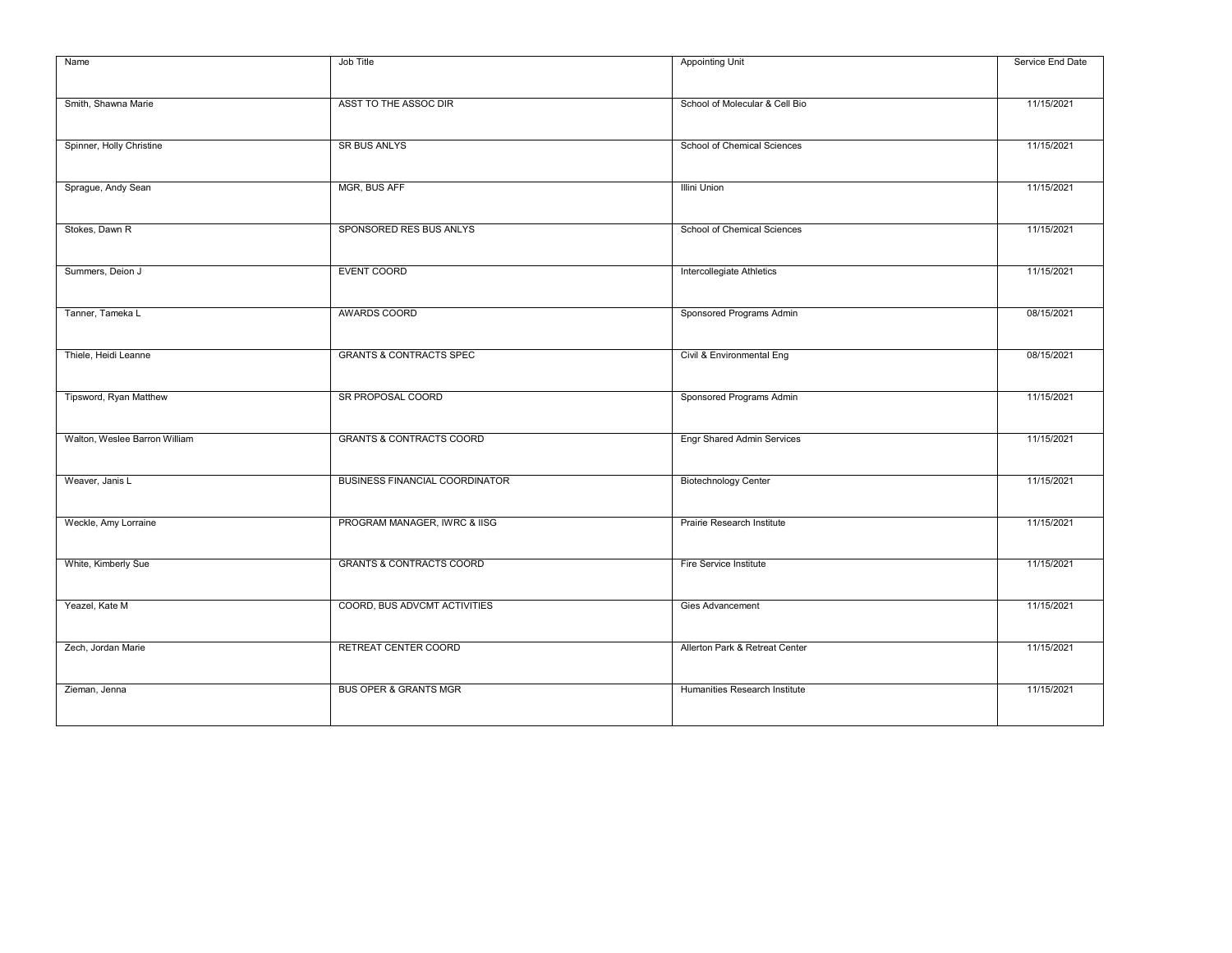### **Notice of Nonreappointment - Chicago**

| Name                        | Job Title                     | <b>Appointing Unit</b>       | Service End Date |
|-----------------------------|-------------------------------|------------------------------|------------------|
|                             |                               |                              |                  |
| Arzu, Louise R.             | ASSOC DIR, FIN & REPORTING    | Administration               | 12/13/2021       |
|                             |                               |                              |                  |
| Fair, Kevin T.              | <b>ASSOC DIR PURCH</b>        | <b>UIC Purchasing</b>        | 11/12/2021       |
|                             |                               |                              |                  |
| Genio Goluch, Maria Francia | MGR RES OPER, OFC CLIN TRIALS | UI CC Clinical Trials Office | 08/21/2021       |
|                             |                               |                              |                  |
| Leigh, Jonathan W           | <b>CLIN RES COORD</b>         | Medicine                     | 08/15/2021       |
|                             |                               |                              |                  |
| Whitaker, Sherwin           | ASST DIR TRIO/UPWARD BOUND    | <b>TRIO</b>                  | 08/15/2021       |
|                             |                               |                              |                  |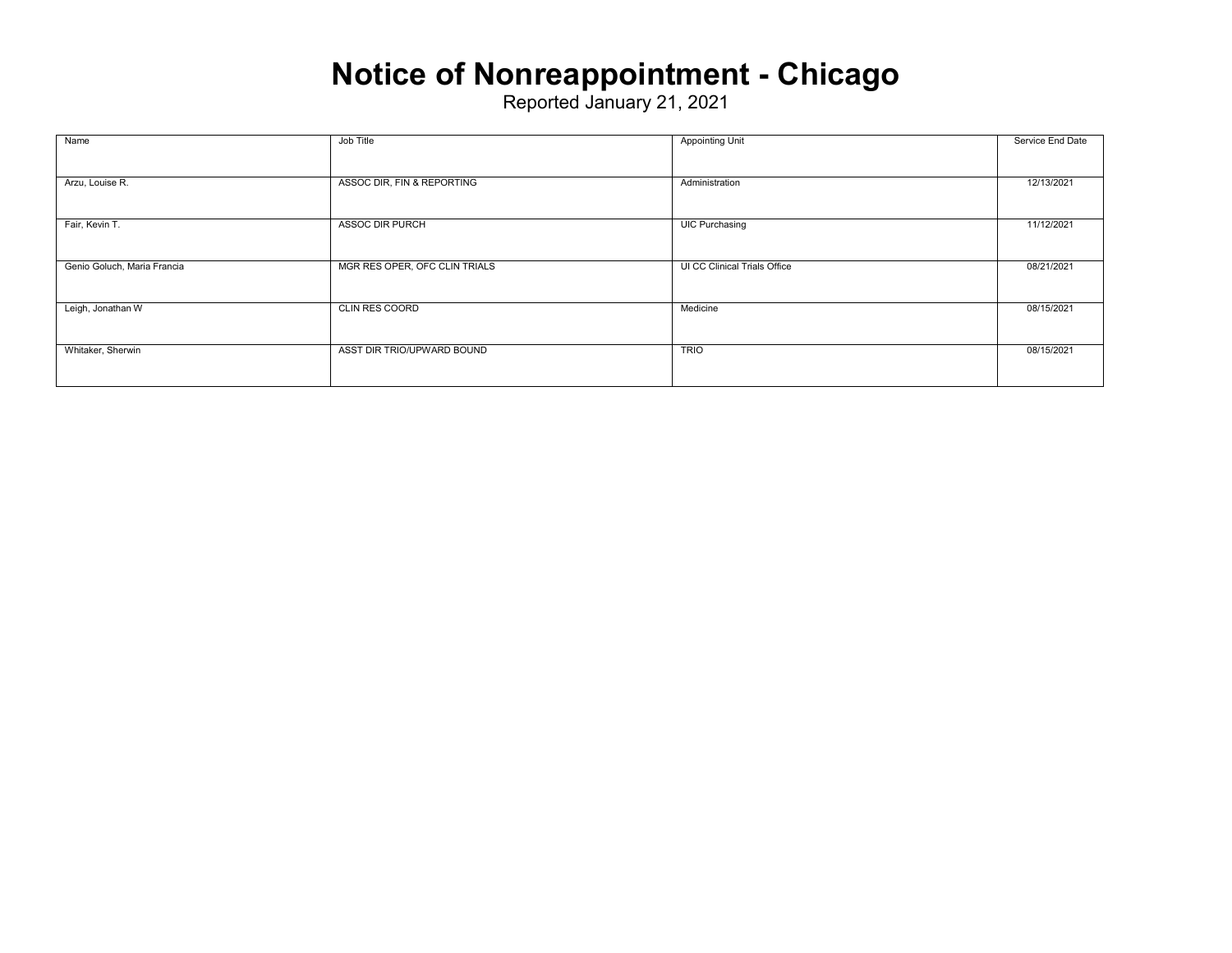### **Notice of Nonreappointment - Springfield**

| Name        | Job Title | <b>Appointing Unit</b> | Service End<br>Date |
|-------------|-----------|------------------------|---------------------|
| <b>NONE</b> |           |                        |                     |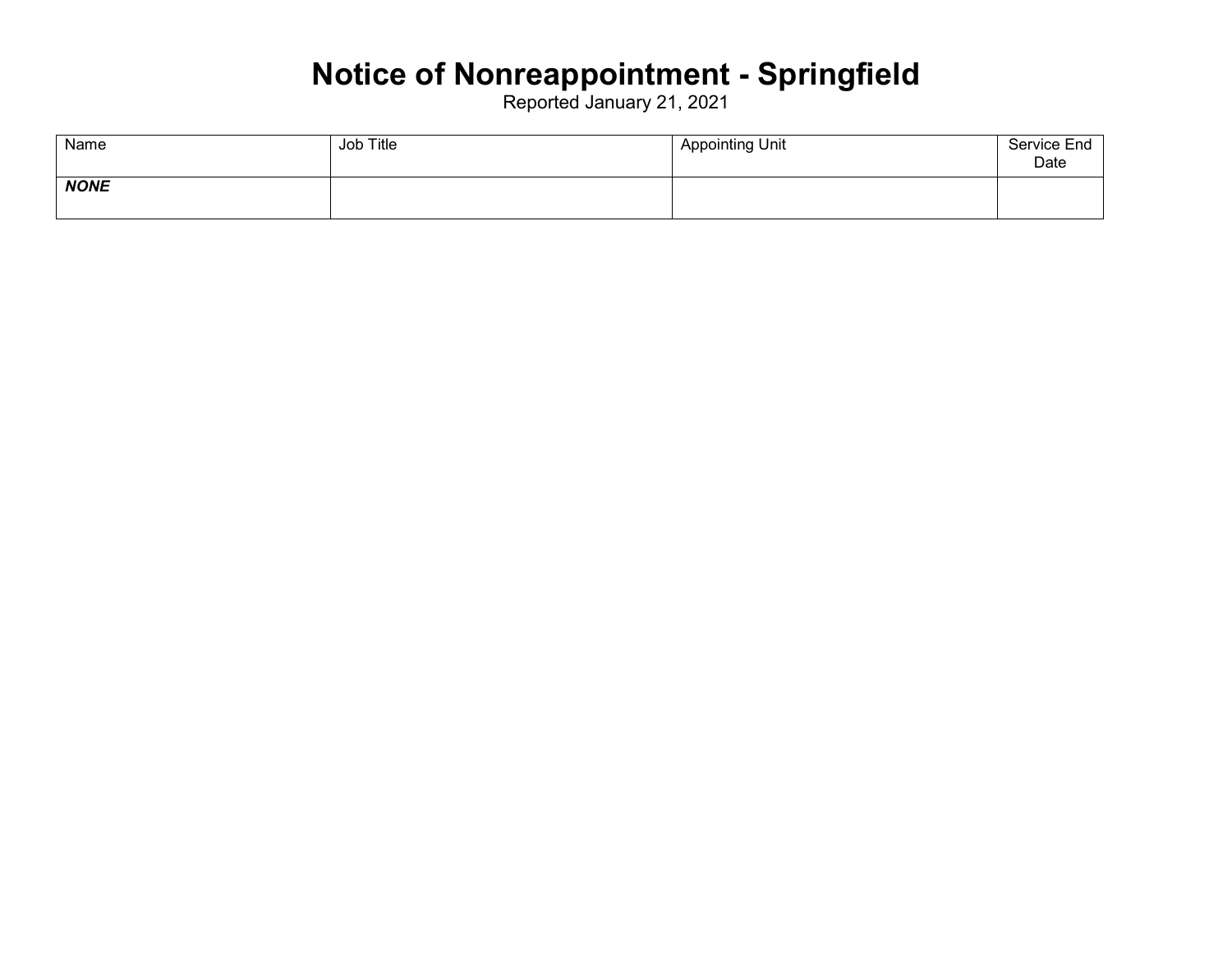### **Notice of Nonreappointment – System Offices**

| Name                   | Job Title                        | <b>Appointing Unit</b>           | Service End Date |
|------------------------|----------------------------------|----------------------------------|------------------|
|                        |                                  |                                  |                  |
| Bane, Jason A          | SR BUS & FIN COORD               | Univ Acct & Fin Report           | 11/15/2021       |
|                        |                                  |                                  |                  |
| <b>Briles, Derek</b>   | PROJ & PRGM MGR                  | Business Sol & Supp Ops          | 08/15/2021       |
|                        |                                  |                                  |                  |
| Brink, Mark Alan       | <b>SR BUS ANLYS</b>              | Business Sol & Supp Ops          | 11/15/2021       |
|                        | SUPPLIER DIV COORD               |                                  | 11/15/2021       |
| Clayborn, Shauna       |                                  | <b>Procurement Diversity</b>     |                  |
| Douglass, Gerald E     | <b>BUS &amp; FIN SPEC</b>        | Univ Acct & Fin Report           | 11/15/2021       |
|                        |                                  |                                  |                  |
| Farha, Judah M         | COORD GOVT COSTING               | <b>System Government Costing</b> | 08/15/2021       |
|                        |                                  |                                  |                  |
| Fredenhagen, Roger L   | SR FIN ACTG & REPORT COORD       | Univ Acct & Fin Report           | 11/15/2021       |
|                        |                                  |                                  |                  |
| Greco, Benjamin        | COLLECT COORD                    | <b>University Bursar</b>         | 11/15/2021       |
|                        |                                  |                                  |                  |
| Heggemeyer, Amy Pippin | COORD UNIV CONTRACTS             | <b>UIUC Business Services</b>    | 11/15/2021       |
| Hiatt, Eric William    | <b>RESRCE &amp; POLICY ANLYS</b> | Univ Ofc Planning & Budgeting    | 08/15/2021       |
|                        |                                  |                                  |                  |
| Lillegaard, Jessica    | <b>INST RES POLICY ADVR</b>      | Univ Ofc Planning & Budgeting    | 08/15/2021       |
|                        |                                  |                                  |                  |
| Lowrey, Pamela M       | <b>RSRSC &amp; POLICY ANLYS</b>  | Univ Ofc Planning & Budgeting    | 11/15/2021       |
|                        |                                  |                                  |                  |
| O'Dea, Nicholas P      | <b>RSRSC &amp; POLICY ANLYS</b>  | Univ Ofc Planning & Budgeting    | 08/15/2021       |
|                        |                                  |                                  |                  |
| Rund, Aaron Michael    | SR BUS & FIN COORD               | Univ Acct & Fin Report           | 11/15/2021       |
| Schmidt, Nicholas A    | <b>INVESTMENT ANLYS</b>          | <b>Treasury Operations</b>       | 08/15/2021       |
|                        |                                  |                                  |                  |
| Simmons, Sara E        | COORD BUS FIN                    | <b>AVP Business Services</b>     | 11/15/2021       |
|                        |                                  |                                  |                  |
|                        |                                  |                                  |                  |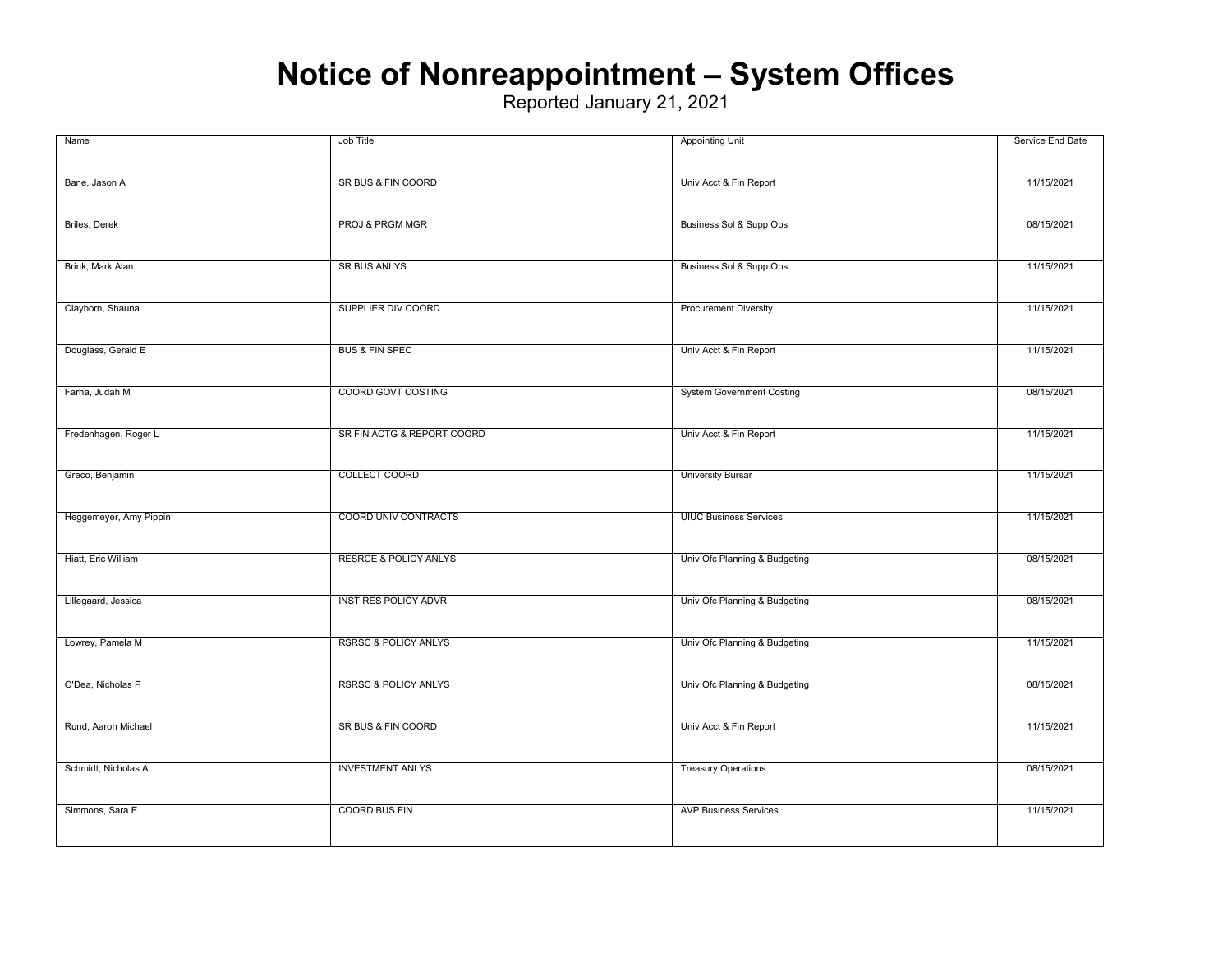| Name                     | Job Title                         | <b>Appointing Unit</b>        | Service End Date |
|--------------------------|-----------------------------------|-------------------------------|------------------|
|                          |                                   |                               |                  |
| Smith, Kristopher Darren | <b>RSRSC &amp; POLICY ANLYS</b>   | Univ Ofc Planning & Budgeting | 11/15/2021       |
| Szetho, Siew Yoke        | <b>RSRSC &amp; POLICY COORD</b>   | Univ Ofc Planning & Budgeting | 11/15/2021       |
|                          |                                   |                               |                  |
| Townsend, Julie Ann      | COORD UNIV CONTRCT                | <b>UIUC Business Services</b> | 11/15/2021       |
|                          |                                   |                               |                  |
| Tsou, Yuan-Hsin          | COORD DEBT & UNCLMD PROP          | Univ Acct & Fin Report        | 11/15/2021       |
|                          |                                   |                               |                  |
| Wilds, Nathan A          | <b>RSRSC &amp; POLICY ANLYS</b>   | Univ Ofc Planning & Budgeting | 11/15/2021       |
|                          |                                   |                               |                  |
| Wolfersberger, Matthew D | <b>BDGT &amp; FIN ANLYS COORD</b> | Univ Ofc Planning & Budgeting | 11/15/2021       |
|                          |                                   |                               |                  |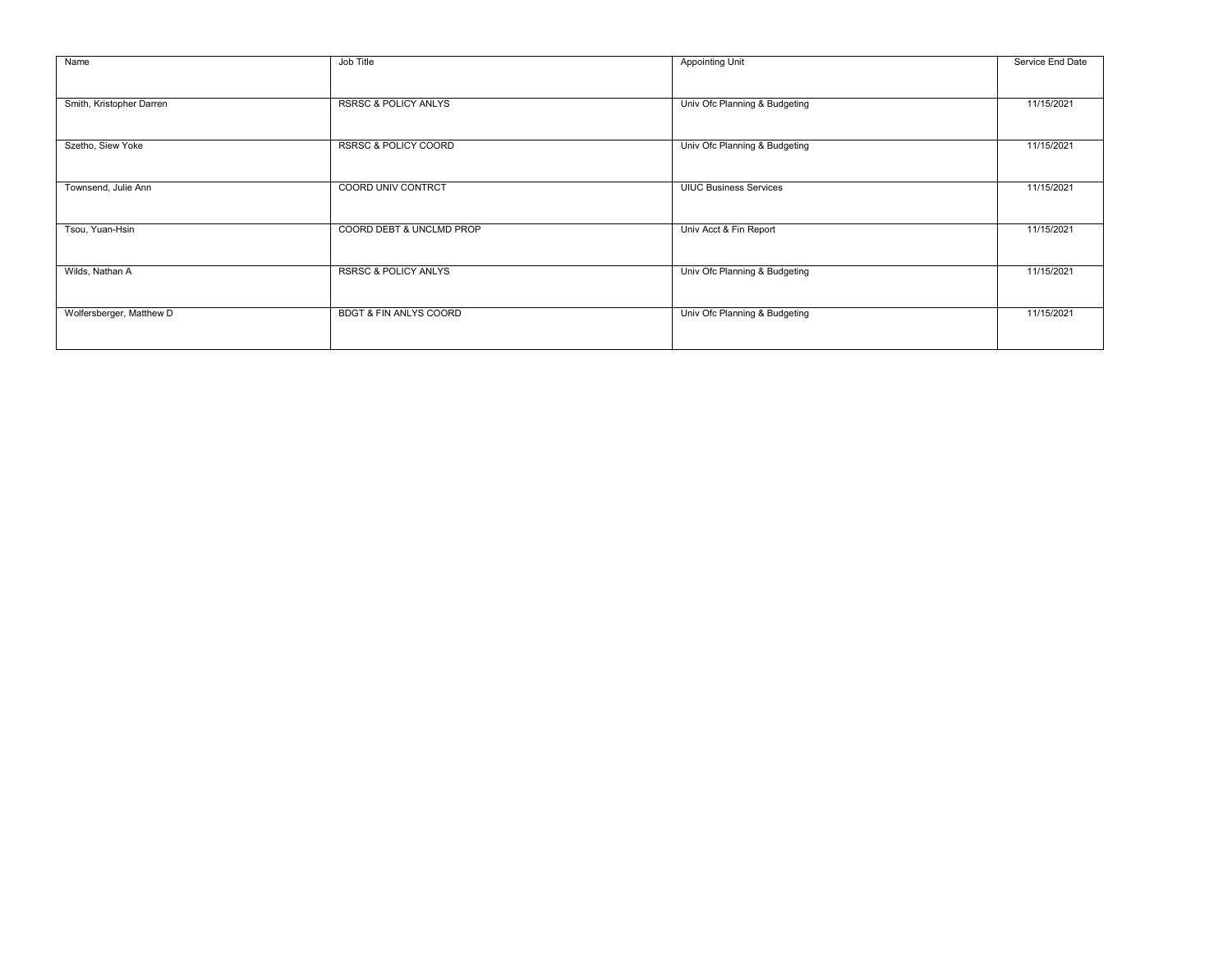#### **Recommendation on Employment of University of Illinois Retiree and Employment of Other SURS Annuitant – Urbana**

| Name                          | Job Title Before<br><b>Retirement</b><br>OR SURS<br>Annuitant<br>Retirement<br>Institution | <b>Employing Unit and</b><br>College<br><b>Before Retirement</b>                            | <b>First Rehire</b><br><b>Date After</b><br>Retirement | <b>Job Title</b>            | <b>Appointing Unit</b>               | <b>Appointing College</b>               | Job FTE* | <b>Service Dates</b>       | Salary            | Source of<br>Funds** | Policy<br>Provision<br>Code*** |
|-------------------------------|--------------------------------------------------------------------------------------------|---------------------------------------------------------------------------------------------|--------------------------------------------------------|-----------------------------|--------------------------------------|-----------------------------------------|----------|----------------------------|-------------------|----------------------|--------------------------------|
| Abelson, John<br>Robert       | Professor                                                                                  | Materials Science &<br>Engineering,<br>Engineering                                          | 09/01/2013                                             | <b>Professor Emeritus</b>   | Nuclear, Plasma, &<br>Rad Engr       | <b>Grainger Engineering</b>             | 22.50%   | 01/01/2021 -<br>05/15/2021 | \$9,000.00/Total  | State                |                                |
| Avery, Susan                  | Associate Professor<br>and Undergraduate<br>Instructional<br>Services Librarian            | University Library                                                                          | 01/01/2021                                             | Associate Professor Emerita | Information<br>Sciences              | School of Information<br>Sciences       | 12.50%   | 01/01/2021 -<br>05/15/2021 | \$3,250.00/Total  | State                | $\overline{1}$                 |
| Bissonnette.<br>Suzanne Marie | Assistant Dean,<br>Agricultural &<br>Natural Resources                                     | Cooperative Extension,<br>Agr, Consumer & Env<br>Sciences                                   | 09/10/2019                                             | Academic Hourly             | <b>Crop Sciences</b>                 | Agr, Consumer, &<br><b>Env Sciences</b> | 0.00%    | 12/01/2020 -<br>08/31/2021 | \$20.00/Hourly    | Self-<br>supporting  | 2 & 4                          |
| Cesarone,<br>Bernard J.       | <b>Assistant Director</b>                                                                  | Special Education,<br>Education                                                             | 03/16/2015                                             | Academic Hourly             | <b>Special Education</b>             | Education                               | 0.00%    | 07/01/2020 -<br>08/31/2020 | \$34.45/Hourly    | Grant                | $\boldsymbol{\Delta}$          |
| Colombo, John<br>D.           | 1. Albert E. Jenner,<br>Jr. Professor; 2.<br>Professor                                     | 1. Law; 2. Law                                                                              | 01/01/2017                                             | <b>Professor Emeritus</b>   | Law                                  | Law                                     | 40.00%   | 01/01/2021 -<br>05/15/2021 | \$40,000.00/Total | State                | $\overline{1}$                 |
| Debevec, Paul<br>T.           | Professor                                                                                  | Physics, Engineering                                                                        | 02/16/2012                                             | <b>Professor Emeritus</b>   | Nuclear, Plasma, &<br>Rad Engr       | <b>Grainger Engineering</b>             | 2.50%    | 01/01/2021 -<br>05/15/2021 | \$1,000.00/Total  | State                | $\overline{1}$                 |
| Firkins, Carol<br>Η.          | Academic Advisor                                                                           | Applied Health<br>Sciences                                                                  | 12/07/2020                                             | Academic Hourly             | Applied Health<br>Sciences Admin     | Applied Health<br>Sciences              | 0.00%    | 12/07/2020 -<br>08/31/2021 | \$30.00/Hourly    | State                | 1&4                            |
| Freyfogle, Eric               | 1. Professor; 2.<br>Swanlund Chair                                                         | 1. Law; 2. Law                                                                              | 01/01/2017                                             | Professor Emeritus          | Law                                  | Law                                     | 30.00%   | 01/01/2021 -<br>05/15/2021 | \$30,000.00/Total | State                | $\overline{1}$                 |
| Gennis, Robert<br>Bennett     | 1. Associate Head:<br>2. Professor                                                         | 1. Biochemistry, Liberal<br>Arts & Sciences; 2.<br>Biochemistry, Liberal<br>Arts & Sciences | 12/01/2020                                             | <b>Professor Emeritus</b>   | Biochemistry                         | Liberal Arts &<br>Sciences              | 50.00%   | 12/01/2020 -<br>04/30/2021 | \$24,000.00/Total | Grant                | $\overline{2}$                 |
| Gillette,<br>Rhanor           | Professor of<br>Physiology                                                                 | Molecular & Integrative<br>Physl, Liberal Arts &<br>Sciences                                | 01/20/2016                                             | <b>Professor Emeritus</b>   | School of<br>Molecular & Cell<br>Bio | Liberal Arts &<br>Sciences              | 25.00%   | 01/01/2021 -<br>05/15/2021 | \$6,600.00/Total  | State                | $\overline{1}$                 |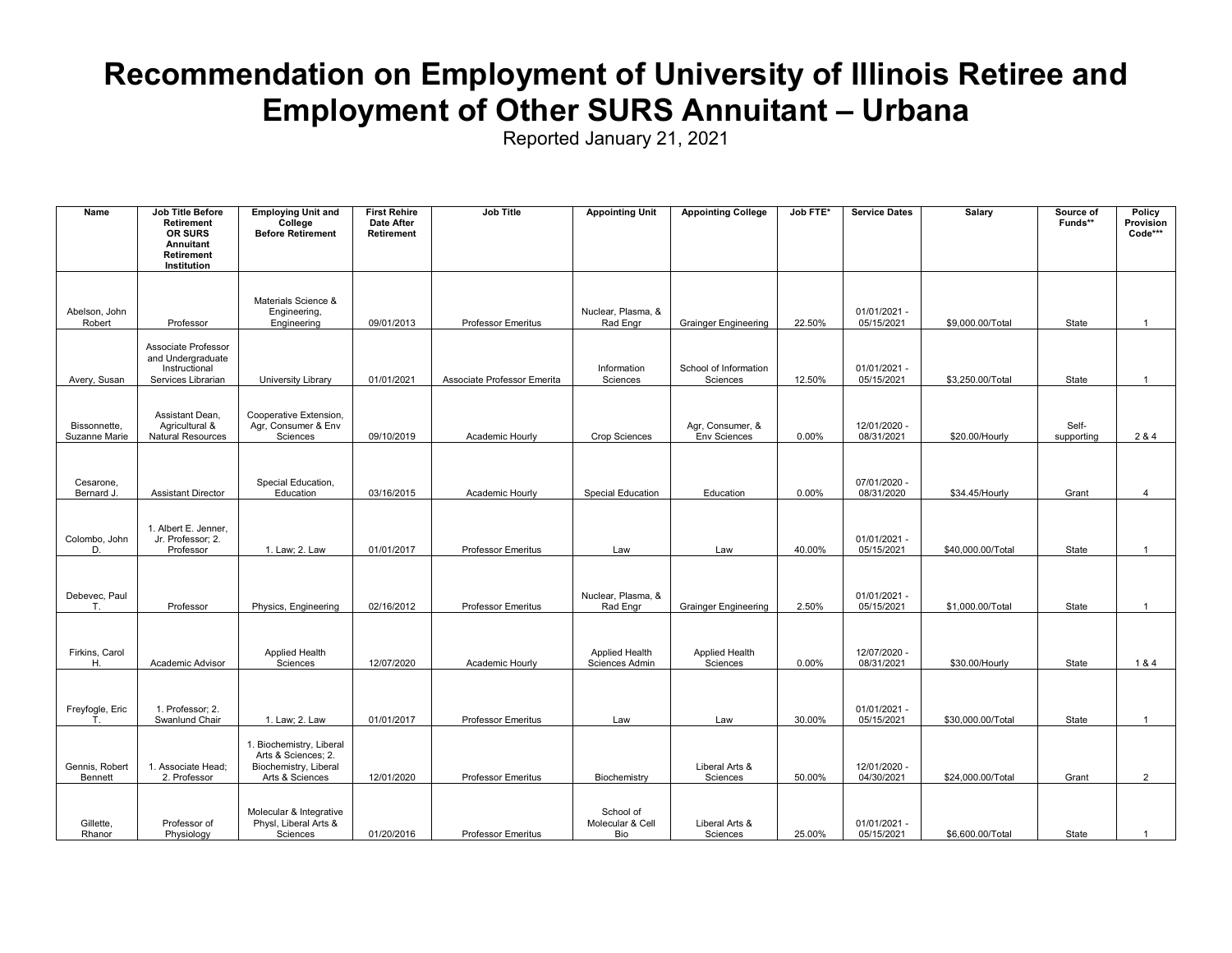| Name                   | Job Title Before<br>Retirement                                             | <b>Employing Unit and</b><br>College                                                                                | <b>First Rehire</b><br><b>Date After</b> | Job Title                      | <b>Appointing Unit</b>           | <b>Appointing College</b>               | Job FTE* | <b>Service Dates</b>         | Salary            | Source of<br>Funds**                   | Policy<br>Provision |
|------------------------|----------------------------------------------------------------------------|---------------------------------------------------------------------------------------------------------------------|------------------------------------------|--------------------------------|----------------------------------|-----------------------------------------|----------|------------------------------|-------------------|----------------------------------------|---------------------|
|                        | OR SURS<br>Annuitant<br>Retirement<br>Institution                          | <b>Before Retirement</b>                                                                                            | Retirement                               |                                |                                  |                                         |          |                              |                   |                                        | Code***             |
|                        |                                                                            | Electrical & Computer                                                                                               |                                          | Director, Joint Research       | Engineering                      |                                         |          | 09/01/2020 -                 |                   |                                        |                     |
| Krein, Philip T.       | Professor                                                                  | Eng, Engineering                                                                                                    | 01/05/2016                               | Center                         | Administration                   | <b>Grainger Engineering</b>             | 15.00%   | 08/31/2021                   | \$36,786.52/Total | Grant                                  | $\overline{7}$      |
| Lindsey,<br>Timothy C. | Director of Energy<br>and Sustainable<br><b>Business Programs</b>          | <b>Business Innovation</b><br>Services, Agr,<br>Consumer, & Env<br>Sciences                                         | 01/03/2017                               | Academic Hourly                | Landscape<br>Architecture        | Fine & Applied Arts                     | 0.00%    | 09/01/2020 -<br>08/31/2021   | \$70.00/Hourly    | Grant                                  | 2 & 4               |
| Maggs, Peter<br>B.     | 1. Clifford M. and<br>Bette A. Carney<br>Chair; 2. Professor               | 1. Law; 2. Law                                                                                                      | 08/16/2014                               | <b>Professor Emeritus</b>      | Law                              | Law                                     | 28.00%   | 01/01/2021 -<br>05/15/2021   | \$30,000.02/Total | State                                  | $\mathbf{1}$        |
| Marick, Dawn<br>Elaine | 1. Professor; 2.<br>Director, Clinical<br><b>Skills Learning</b><br>Center | 1. Vet Clinical<br>Medicine, Veterinary<br>Medicine; 2. Vet Med<br>College-Wide<br>Programs, Veterinary<br>Medicine | 02/25/2019                               | Professor Emerita              | Vet Medicine<br>Administration   | Veterinary Medicine                     | 30.00%   | 11/01/2020 -<br>01/31/2021   | \$9,742.86/Total  | Self-<br>supporting                    | $\overline{1}$      |
|                        |                                                                            |                                                                                                                     |                                          |                                |                                  |                                         |          |                              |                   |                                        |                     |
| Roy, William R.        | Senior Geochemist                                                          | IL Geological Survey,<br>Vice Chanc Research<br>Institutes                                                          | 01/01/2014                               | Adjunct Lecturer               | Nuclear, Plasma, &<br>Rad Engr   | <b>Grainger Engineering</b>             | 25.00%   | $01/01/2021 -$<br>05/15/2021 | \$7,500.00/Total  | State                                  | $\mathbf{1}$        |
| Sauer, Peter           | 1. Grainger Chair;                                                         | 1. Electrical &<br>Computer Eng,<br><b>Grainger Engineering;</b><br>2. Electrical &<br>Computer Eng,                |                                          |                                | Electrical &                     |                                         |          | 11/16/2020 -                 |                   |                                        |                     |
| W.                     | 2. Professor                                                               | <b>Grainger Engineering</b>                                                                                         | 11/16/2020                               | <b>Grainger Chair Emeritus</b> | Computer Eng                     | <b>Grainger Engineering</b>             | 20.00%   | 08/31/2021                   | \$54,866.93/Total | Gift & Gift                            | $\overline{7}$      |
| Snir, Marc             | 1. Faiman Muroga<br>Professor; 2.<br>Professor                             | 1. Computer Science,<br><b>Grainger Engineering;</b><br>2. Computer Science,<br><b>Grainger Engineering</b>         | 05/16/2020                               | <b>Professor Emeritus</b>      | <b>Computer Science</b>          | <b>Grainger Engineering</b>             | 50.00%   | 09/01/2020 -<br>11/30/2020   | \$65,929.29/Total | Grant                                  | 2                   |
| Vogen,<br>Richard Alan | Director, Planning &<br>Resource<br>Development                            | Agr, Consumer, & Env<br>Sciences                                                                                    | 10/19/2020                               | Academic Hourly                | Agr, Consumer, &<br>Env Sci Admn | Agr, Consumer, &<br><b>Env Sciences</b> | 0.00%    | 10/19/2020 -<br>08/31/2021   | \$75.00/Hourly    | State                                  | $\overline{4}$      |
| Vonnahme,<br>Mark C.   | <b>Clinical Professor</b>                                                  | Finance, Gies College<br>of Business                                                                                | 10/20/2020                               | Academic Hourly                | Finance                          | Gies College of<br><b>Business</b>      | 0.00%    | 10/20/2020 -<br>04/15/2021   | \$100.00/Hourly   | Gift                                   | $\overline{4}$      |
|                        |                                                                            |                                                                                                                     |                                          |                                |                                  |                                         |          |                              |                   |                                        |                     |
| Walden, Gale<br>Renee  | Lecturer                                                                   | English, Liberal Arts &<br>Sciences                                                                                 | 02/04/2013                               | Academic Hourly                | University<br>Laboratory HS      | Provost & VC Acad<br>Affairs            | 0.00%    | 11/30/2020 -<br>08/31/2021   | \$20.00/Hourly    | Gift                                   | $\overline{4}$      |
| Walden, Gale<br>Renee  | Lecturer                                                                   | English, Liberal Arts &<br>Sciences                                                                                 | 02/04/2013                               | Visiting Teaching Associate    | University<br>Laboratory HS      | Provost & VC Acad<br>Affairs            | $0.00\%$ | 10/16/2020 -<br>11/15/2020   | \$558.16/Total    | Gift & Gift &<br>Gift & Gift &<br>Gift | $\overline{1}$      |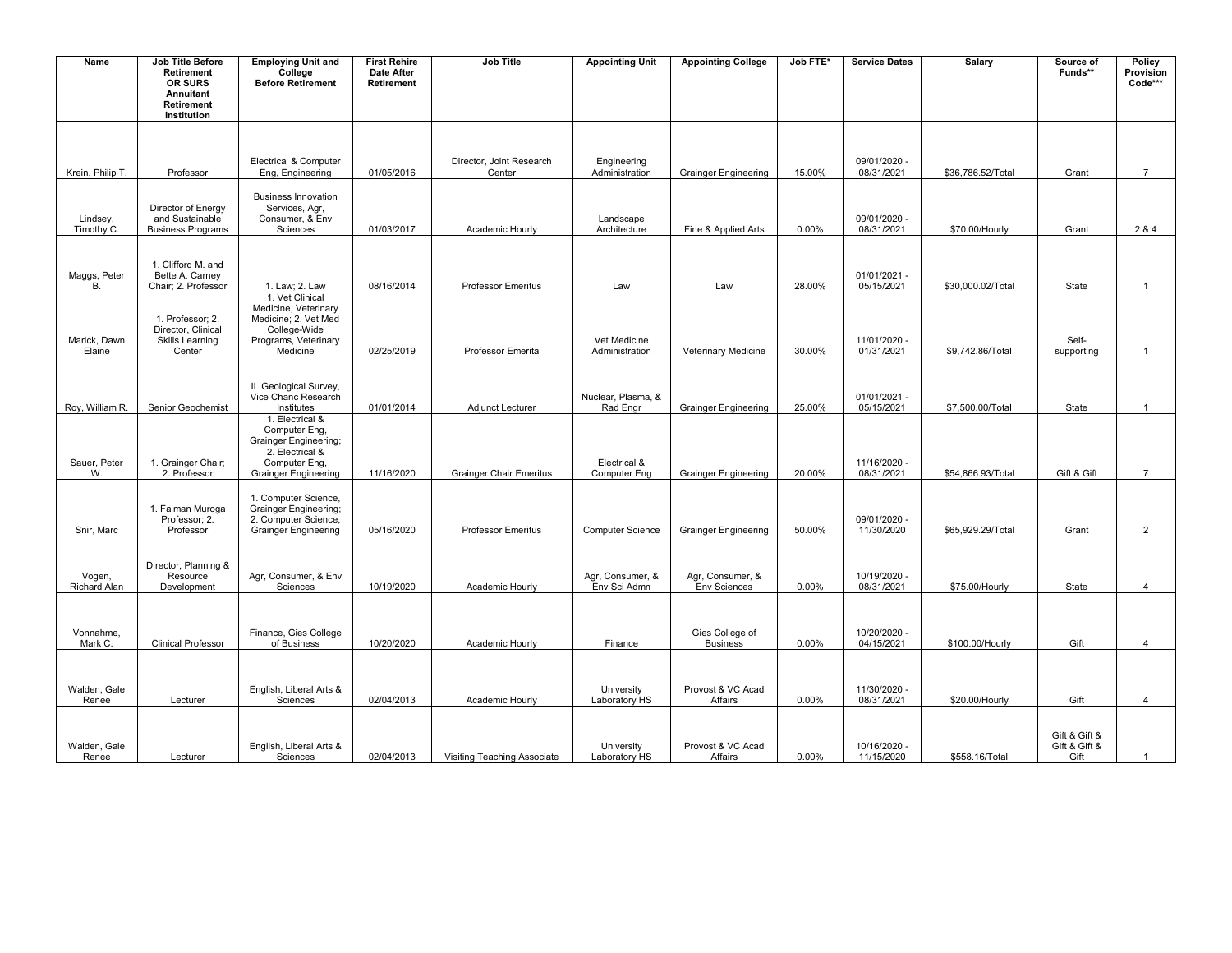#### **Recommendation on Employment of University of Illinois Retiree and Employment of Other SURS Annuitant – Chicago**

| Name                               | <b>Job Title Before</b><br>Retirement<br>OR SURS<br>Annuitant<br>Retirement<br>Institution                                                                                        | <b>Employing Unit and</b><br>College<br><b>Before Retirement</b>                                                                                                                                                                        | <b>First Rehire</b><br><b>Date After</b><br>Retirement | <b>Job Title</b>                                       | <b>Appointing Unit</b>            | <b>Appointing College</b>               | Job FTE* | <b>Service Dates</b>       | Salary            | Source of<br>Funds** | Policy<br>Provision<br>Code*** |
|------------------------------------|-----------------------------------------------------------------------------------------------------------------------------------------------------------------------------------|-----------------------------------------------------------------------------------------------------------------------------------------------------------------------------------------------------------------------------------------|--------------------------------------------------------|--------------------------------------------------------|-----------------------------------|-----------------------------------------|----------|----------------------------|-------------------|----------------------|--------------------------------|
| Cameron.<br>Richard R.             | 1. Head: 2.<br>Professor                                                                                                                                                          | 1. Department of<br>Linguistics, College of<br>Liberal Arts and<br>Sciences: 2.<br>Department of<br>Linguistics, College of<br>Liberal Arts and<br>Sciences                                                                             | 01/01/2020                                             | <b>Professor Emeritus</b>                              | Linguistics                       | Liberal Arts &<br>Sciences              | 57.00%   | 09/16/2020 -<br>11/15/2020 | \$6,409.00/Total  | Grant                | $\overline{2}$                 |
| Chudnovsky,<br>Alexander           | Professor of<br>Mechanics and<br>Materials                                                                                                                                        | Department of Civil and<br>Materials Engineering,<br>College of Engineering                                                                                                                                                             | 10/16/2010                                             | Professor Emeritus of<br>Mechanics & Materials         | Civil, Matls & Env<br>Engineering | Engineering                             | 22.00%   | 08/16/2020 -<br>05/15/2021 | \$40,338.63/Total | Grant & Grant        | 1 & 2                          |
| Chudnovsky,<br>Alexander           | Professor of<br>Mechanics and<br><b>Materials</b>                                                                                                                                 | Department of Civil and<br>Materials Engineering,<br>College of Engineering                                                                                                                                                             | 10/16/2010                                             | Professor Emeritus of<br>Mechanics and Materials       | Civil, Matls & Env<br>Engineering | Engineering                             | 24.00%   | 05/16/2021 -<br>07/15/2021 | \$9,660.18/Total  | Grant & Grant        | 1 & 2                          |
| Delaney,<br>Margaret               | Assistant Dean,<br>Budget and<br><b>Financial Affairs</b>                                                                                                                         | College of Pharmacy<br>Office of the Dean.<br>College of Pharmacy                                                                                                                                                                       | 09/21/2020                                             | Fitness & Aquatics Aide                                | Campus<br>Recreation              | <b>Campus Auxiliary</b><br>Services     | 0.00%    | 09/21/2020 -<br>08/31/2021 | \$17.71/Hourly    | Self-<br>supporting  | 5                              |
| Foley-<br>DiVittorio,<br>Catherine | Human Resource<br>Associate                                                                                                                                                       | Administration- College<br>of Education                                                                                                                                                                                                 | 10/01/2019                                             | Human Resource Associate                               | <b>Education Admin</b>            | Education                               | 0.00%    | 10/16/2020 -<br>08/31/2021 | \$48.12/Hourly    | State                | 5                              |
| Ghassemi,<br>Mahmood               | Research Assistant<br>Professor                                                                                                                                                   | Department of<br>Medicine, College of<br>Medicine at Chicago                                                                                                                                                                            | 10/01/2016                                             | Research Assistant Professor                           | Medicine                          | Coll Medicine at<br>Chicago - CS        | 3.00%    | 10/16/2020 -<br>08/31/2021 | \$2,967.87/Total  | Grant                | $\overline{2}$                 |
| Girotti, Jorge<br>Alberto          | 1. Associate Dean.<br>Special Curriculum<br>Programs; 2.<br>Director of<br>Admissions: 3.<br>Director, Hispanic<br>Center of<br>Excellence; 4.<br>Research Assistant<br>Professor | 1. College of Medicine<br>at Chicago; 2. College<br>of Medicine at Chicago;<br>3. Department of<br>Medical Education,<br>College of Medicine at<br>Chicago; 4.<br>Department of Medical<br>Education, College of<br>Medicine at Chicago | 09/24/2019                                             | Undergraduate Program<br><b>Development Specialist</b> | VP Undergrad Afrs<br>& Ac Pgms    | Provost & VC Acad<br>Affairs            | 8.00%    | 09/01/2020 -<br>08/31/2021 | \$18,359.09/Total | Grant                | $\overline{2}$                 |
| Inman, Patricia                    | <b>Associate Director</b><br><b>Degree Progress</b>                                                                                                                               | Vice Provost for<br>Academic and<br><b>Enrollment Services</b>                                                                                                                                                                          | 02/14/2016                                             | Deputy Director                                        | Degree Progress<br>Office         | VP Academic &<br><b>Enrollment Svcs</b> | 0.00%    | 10/01/2020 -<br>08/21/2021 | \$65.00/Hourly    | State                | 5                              |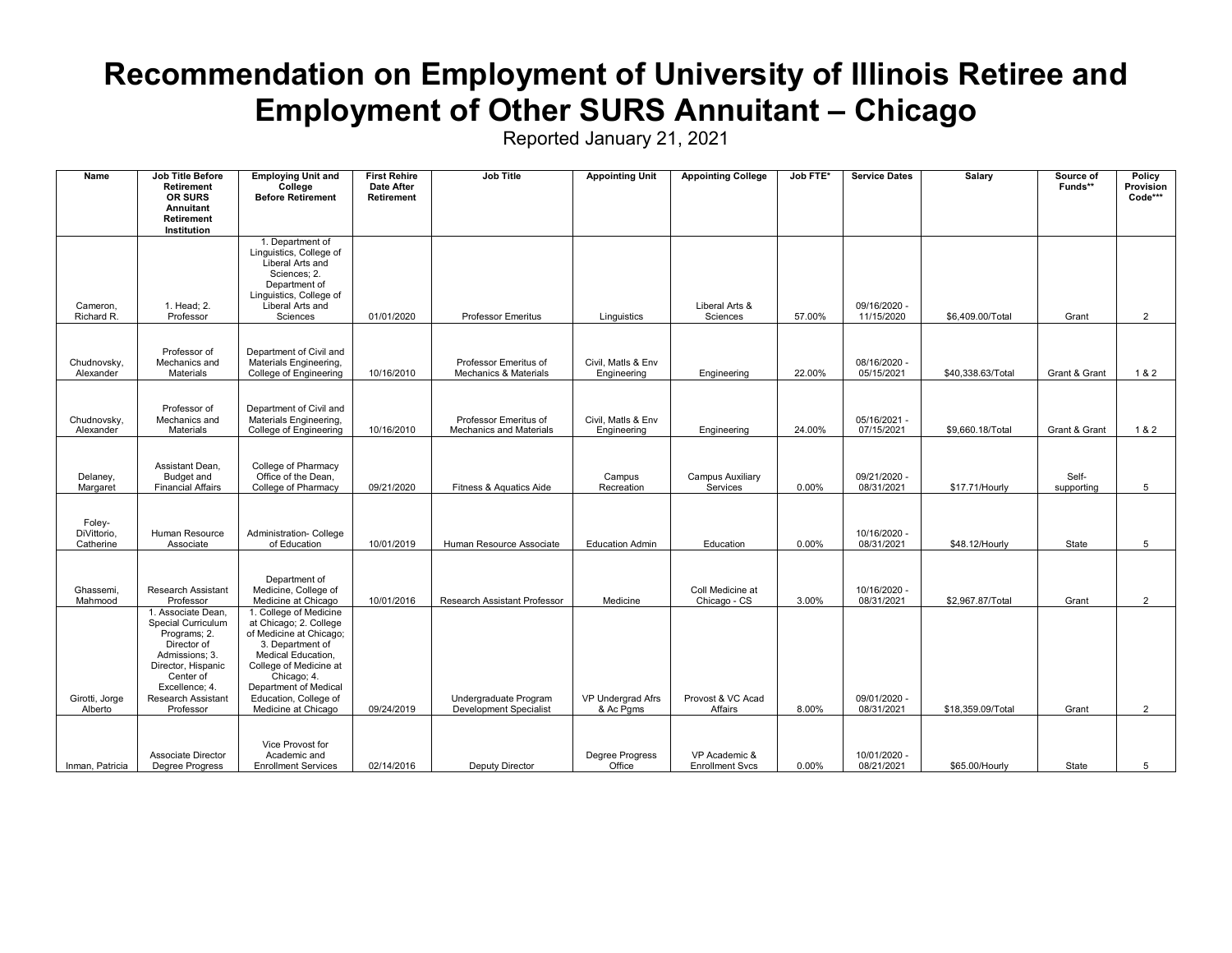| Name                                       | Job Title Before<br><b>Retirement</b><br>OR SURS<br><b>Annuitant</b><br>Retirement<br>Institution | <b>Employing Unit and</b><br>College<br><b>Before Retirement</b>                                                                              | <b>First Rehire</b><br><b>Date After</b><br><b>Retirement</b> | <b>Job Title</b>                                                      | <b>Appointing Unit</b>              | <b>Appointing College</b>       | Job FTE* | <b>Service Dates</b>       | Salary            | Source of<br>Funds** | Policy<br>Provision<br>Code*** |
|--------------------------------------------|---------------------------------------------------------------------------------------------------|-----------------------------------------------------------------------------------------------------------------------------------------------|---------------------------------------------------------------|-----------------------------------------------------------------------|-------------------------------------|---------------------------------|----------|----------------------------|-------------------|----------------------|--------------------------------|
| Lam, Emily                                 | <b>Project Coordinator</b>                                                                        | Center for<br>Pharmaceutical<br>Biotechnology -<br>Pharmacy                                                                                   | 12/18/2019                                                    | <b>Accounting Associate</b>                                           | <b>Computer Science</b>             | Engineering                     | 0.00%    | 09/01/2020 -<br>08/31/2021 | \$54.71/Hourly    | Institutional        | 6                              |
| Lenihan. D.<br>Patrick                     | 1. Director, Doctor<br>Public Health<br>Program; 2. Clinical<br>Associate Professor               | 1. Academic Affairs<br>Administration, School<br>of Public Health: 2.<br>Division of Community<br>Health Sciences.<br>School of Public Health | 09/01/2019                                                    | <b>Clinical Associate Professor</b>                                   | <b>Community Health</b><br>Sciences | School of Public<br>Health      | 42.00%   | 08/16/2020 -<br>08/31/2020 | \$1,706.34/Total  | State                | $\mathbf{1}$                   |
| Lenihan, D.<br>Patrick                     | 1. Director, Doctor<br>Public Health<br>Program: 2. Clinical<br>Associate Professor               | 1. Academic Affairs<br>Administration, School<br>of Public Health: 2.<br>Division of Community<br>Health Sciences.<br>School of Public Health | 09/01/2019                                                    | <b>Clinical Associate Professor</b>                                   | <b>Community Health</b><br>Sciences | School of Public<br>Health      | 42.00%   | 09/01/2020 -<br>08/31/2021 | \$41,026.23/Total | State                | $\overline{1}$                 |
| Mavrogianis,<br>Partricia Ann              | <b>ELECN MICROSCP</b><br>TECHT 3 (LC)                                                             | <b>Research Resources</b><br>Center/Vice Chancellor<br>for Research                                                                           | 12/10/2013                                                    | <b>Electron Microscope</b><br>Technologist III                        | Research<br>Resources Center        | Vice Chancellor for<br>Research | 35.00%   | 09/01/2020 -<br>08/31/2021 | \$22,397.46/Total | Self-<br>supporting  | 6                              |
| Mitchener.<br>Carole P.                    | 1. Associate Dean<br>for Academic<br>Affairs: 2. Associate<br>Professor                           | 1. College of<br>Education; 2.<br>Department of<br>Curriculum &<br>Instruction, College of<br>Education                                       | 04/16/2017                                                    | Associate Professor Emerita                                           | Curriculum and<br>Instruction       | Education                       | 15.00%   | 08/16/2020 -<br>05/15/2021 | \$15,000.03/Total | Grant                | $\overline{2}$                 |
| Norr, Kathleen<br>E.                       | Professor                                                                                         | Department of Women,<br>Children and Family<br>Health Science,<br>College of Nursing                                                          | 09/01/2012                                                    | Professor Emerita of Women,<br>Children, and Family Health<br>Science | Human<br>Development<br>Nursing Sci | Nursing                         | 35.00%   | 05/16/2020 -<br>07/31/2020 | \$8,520.93/Total  | Grant & Grant        | 2                              |
| Norr, Kathleen<br>E.                       | Professor                                                                                         | Department of Women,<br>Children and Family<br>Health Science,<br><b>College of Nursing</b>                                                   | 09/01/2012                                                    | Professor Emerita of Women,<br>Children, and Family Health<br>Science | Human<br>Development<br>Nursing Sci | Nursing                         | 35.00%   | 08/16/2020 -<br>05/15/2021 | \$30,127.59/Total | Grant & Grant        | $\overline{2}$                 |
| Smith-<br>McKeever,<br>Thelma<br>Chedgzsey | Chicago State<br>University                                                                       |                                                                                                                                               |                                                               | Visiting Senior Research<br>Specialist                                | Ctr for Social<br>Policy & Rsrch    | Social Work                     | 100.00%  | 10/16/2020 -<br>08/31/2021 | \$70.144.96/Total | Grant                | 2                              |
| Waller, Donald<br>Paul                     | Professor of<br>Pharmacy                                                                          | Dept. of<br>Biopharmaceutical<br>Sciences, College of<br>Pharmacy                                                                             | 11/16/2004                                                    | Professor of Pharmacv                                                 | Pharmaceutical<br>Sciences          | Pharmacy                        | 10.00%   | 08/16/2020 -<br>05/15/2021 | \$10,750.05/Total | State                | $\mathbf{1}$                   |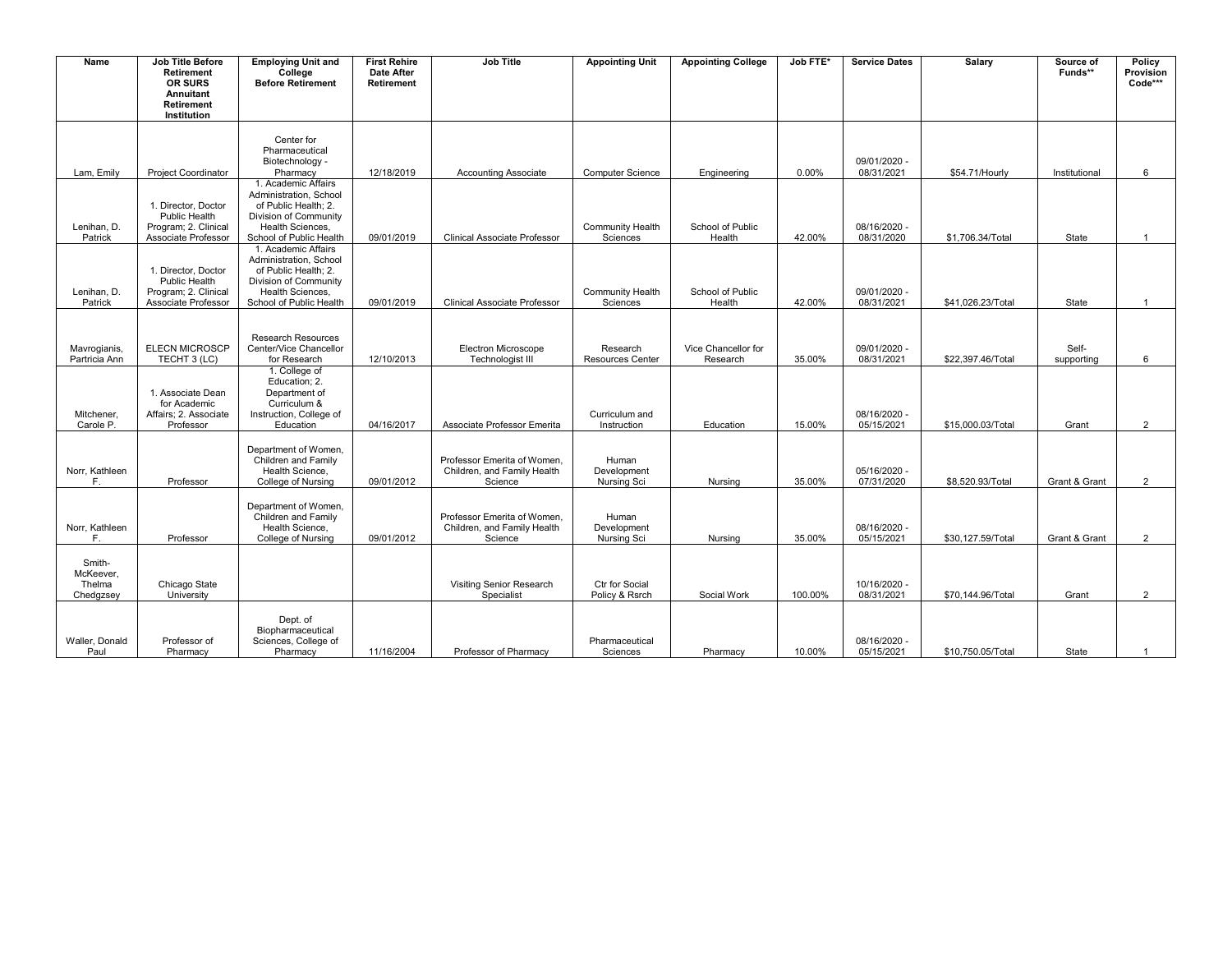#### **Recommendation on Employment of University of Illinois Retiree and Employment of Other SURS Annuitant – Springfield**

| Name               | <b>Job Title Before</b><br>Retirement                    | <b>Employing Unit and College</b><br><b>Before Retirement</b> | <b>First Rehire</b><br>Date After | Job Title                           | <b>Appointing Unit</b>            | <b>Appointing</b><br>College        | Job FTE* | <b>Service Dates</b>       | Salary           | Source of<br>Funds** | Policy<br>Provision |
|--------------------|----------------------------------------------------------|---------------------------------------------------------------|-----------------------------------|-------------------------------------|-----------------------------------|-------------------------------------|----------|----------------------------|------------------|----------------------|---------------------|
|                    | <b>OR SURS</b><br>Annuitant<br>Retirement<br>Institution |                                                               | Retirement                        |                                     |                                   |                                     |          |                            |                  |                      | Code***             |
| Fencl, Terry       | <b>Triton College</b>                                    |                                                               |                                   | Adjunct Lecturer                    | Continuing &<br>Professional Educ | Provost & VC<br><b>Acad Affairs</b> | 13.00%   | 10/16/2020 -<br>12/31/2020 | \$2,420.87/Total | Self-supporting      |                     |
| Garrett.<br>Norman | Eastern Illinois<br>University                           |                                                               |                                   | Adjunct Lecturer                    | Continuing &<br>Professional Educ | Provost & VC<br><b>Acad Affairs</b> | 13.00%   | 10/16/2020 -<br>12/31/2020 | \$2,017.39/Total | Self-supporting      |                     |
| Newman,<br>Laurel  | Associate<br>Professor                                   | <b>MGT CBM</b>                                                |                                   | ADJ ASSOC<br>PROF<br><b>EMERITA</b> | Mgmt, Marketing,<br>and Ops       | Business and<br>Management          | 25.00%   | 10/16/2020 -<br>12/31/2020 | \$7,565.22/Total | State                |                     |
| Salzman,<br>Allen  | <b>Triton College</b>                                    |                                                               |                                   | Adjunct Lecturer                    | Continuing &<br>Professional Educ | Provost & VC<br><b>Acad Affairs</b> | 13.00%   | 10/16/2020 -<br>12/31/2020 | \$1,765.22/Total | Self-supporting      |                     |